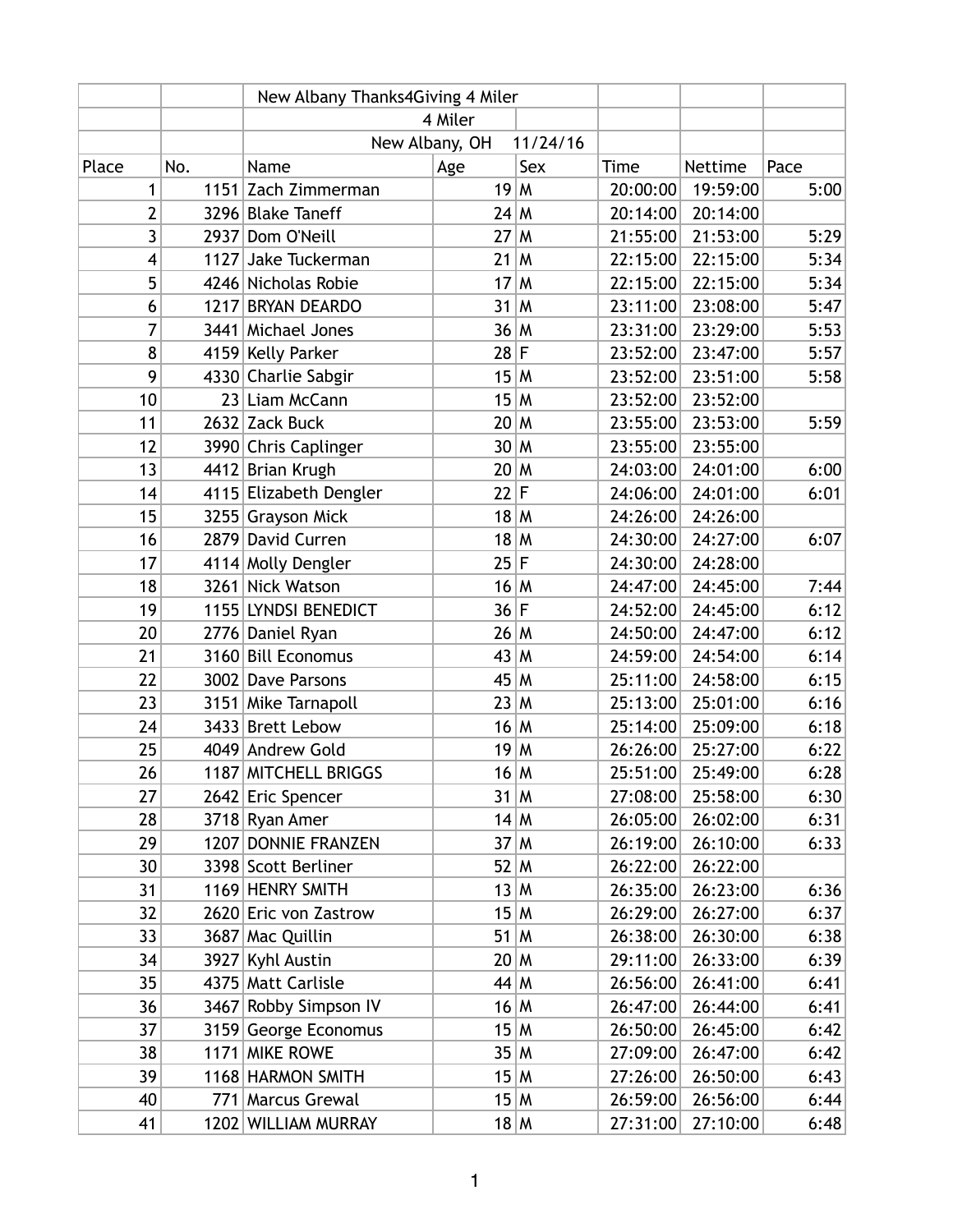| 42 |      | 3443 Matthew Koerner    | $41$ M | 27:22:00 | 27:16:00 | 6:49 |
|----|------|-------------------------|--------|----------|----------|------|
| 43 |      | 3289 Pattiann McAdams   | 43 F   | 28:09:00 | 27:20:00 |      |
| 44 |      | 2842 Jordan MacWolff    | 29 M   | 30:22:00 | 27:22:00 | 6:51 |
| 45 |      | 3304 Liz Delehanty      | 25 F   | 27:40:00 | 27:28:00 | 6:52 |
| 46 |      | 3162 Annalise Grammel   | 14 F   | 27:48:00 | 27:36:00 | 6:54 |
| 47 |      | 1218 GRANT SPALDING     | 14 M   | 27:39:00 | 27:37:00 | 6:55 |
| 48 |      | 2941 Harrison Kallner   | 18 M   | 28:09:00 | 27:40:00 | 6:55 |
| 49 |      | 2710 Eric Desmonts      | 50 M   | 28:33:00 | 27:42:00 | 6:56 |
| 50 |      | 3273 James Flaherty     | 58 M   | 27:42:00 | 27:42:00 | 6:56 |
| 51 |      | 3765 Ethan Hall         | 16 M   | 27:53:00 | 27:45:00 | 6:57 |
| 52 |      | 3294 Mike Kunstmann     | 49 M   | 28:15:00 | 27:46:00 | 6:57 |
| 53 |      | 4102 Tim Dasgupta       | 47 M   | 27:52:00 | 27:46:00 | 6:57 |
| 54 |      | 1476 Stuart Burgdoerfer | 53 M   | 28:07:00 | 27:50:00 | 6:58 |
| 55 |      | 2690 Chris Calamari     | 45 M   | 28:37:00 | 27:57:00 | 7:00 |
| 56 |      | 3396 Grant Berliner     | 17 M   | 28:06:00 | 28:06:00 |      |
| 57 |      | 3089 Mano Paz           | 17 M   | 29:50:00 | 28:07:00 | 7:02 |
| 58 |      | 3674 Meredith Gordon    | 38 F   | 28:15:00 | 28:07:00 | 7:02 |
| 59 |      | 3974 Daniel DiCerbo     | $42$ M | 28:31:00 | 28:12:00 |      |
| 60 |      | 3163 Audrey Grammel     | $17$ F | 28:25:00 | 28:13:00 | 7:04 |
| 61 |      | 4659 Barbara Grant      | 56 F   | 29:55:00 | 28:18:00 | 7:05 |
| 62 |      | 3480 Mark Schwartz      | $61$ M | 28:24:00 | 28:18:00 | 7:05 |
| 63 |      | 3759 Caleb Cripe        | 16 M   | 28:28:00 | 28:20:00 | 7:05 |
| 64 |      | 3218 Cyrus Richardson   | 13 M   | 28:27:00 | 28:21:00 | 7:06 |
| 65 |      | 3034 Mark Susi          | $52$ M | 28:28:00 | 28:28:00 |      |
| 66 |      | 4133 Mark Lemmon        | $57$ M | 28:40:00 | 28:36:00 | 7:09 |
| 67 |      | 3963 Evan Killilea      | 24 M   | 29:25:00 | 28:40:00 | 7:10 |
| 68 |      | 3736 George Troutman    | 22 M   | 28:40:00 | 28:40:00 |      |
| 69 |      | 4253 Sarah Ryan         | $49$ F | 31:23:00 | 28:40:00 | 7:10 |
| 70 |      | 2821 Jenna Wiet         | 24 F   | 30:11:00 | 28:44:00 | 7:11 |
| 71 |      | 2820 Matthew Wiet       | 26 M   | 30:11:00 | 28:45:00 | 7:12 |
| 72 |      | 3764 Matthew Hall       | 19 M   | 28:55:00 | 28:47:00 | 7:12 |
| 73 |      | 2977 Abbey Wise         | $27$ F | 29:38:00 | 28:48:00 | 7:12 |
| 74 |      | 4032 Jennifer Royer     | $31$ F | 29:00:00 | 28:51:00 | 7:13 |
| 75 |      | 2638 Joe Marotta        | 40 M   | 29:06:00 | 28:51:00 | 7:13 |
| 76 |      | 2637 Alex Marotta       | $11$ M | 29:08:00 | 28:53:00 | 7:14 |
| 77 |      | 2881 Nancy Wells        | 45 F   | 29:16:00 | 28:57:00 | 7:15 |
| 78 |      | 3383 Adam Hill          | 54 M   | 29:09:00 | 29:00:00 | 7:15 |
| 79 |      | 4245 Josh Gregory       | 21 M   | 29:33:00 | 29:00:00 | 7:15 |
| 80 |      | 2608 Dax Welsheimer     | 45 M   | 29:07:00 | 29:02:00 | 7:16 |
| 81 |      | 2865 TJ Presthus        | 13 M   | 29:05:00 | 29:03:00 | 7:16 |
| 82 | 3650 |                         |        | 30:48:00 | 29:05:00 | 7:17 |
| 83 |      | 2854 Jennifer Bungubung | 38 F   | 29:20:00 | 29:09:00 | 7:18 |
| 84 |      | 3913 Jon Hemmert        | 33 M   | 29:28:00 | 29:11:00 | 7:18 |
| 85 |      | 3703 Michael Cerrato    | 54 M   | 29:28:00 | 29:11:00 | 7:18 |
| 86 |      | 4035 Paige Clappier     | 15 F   | 29:11:00 | 29:11:00 |      |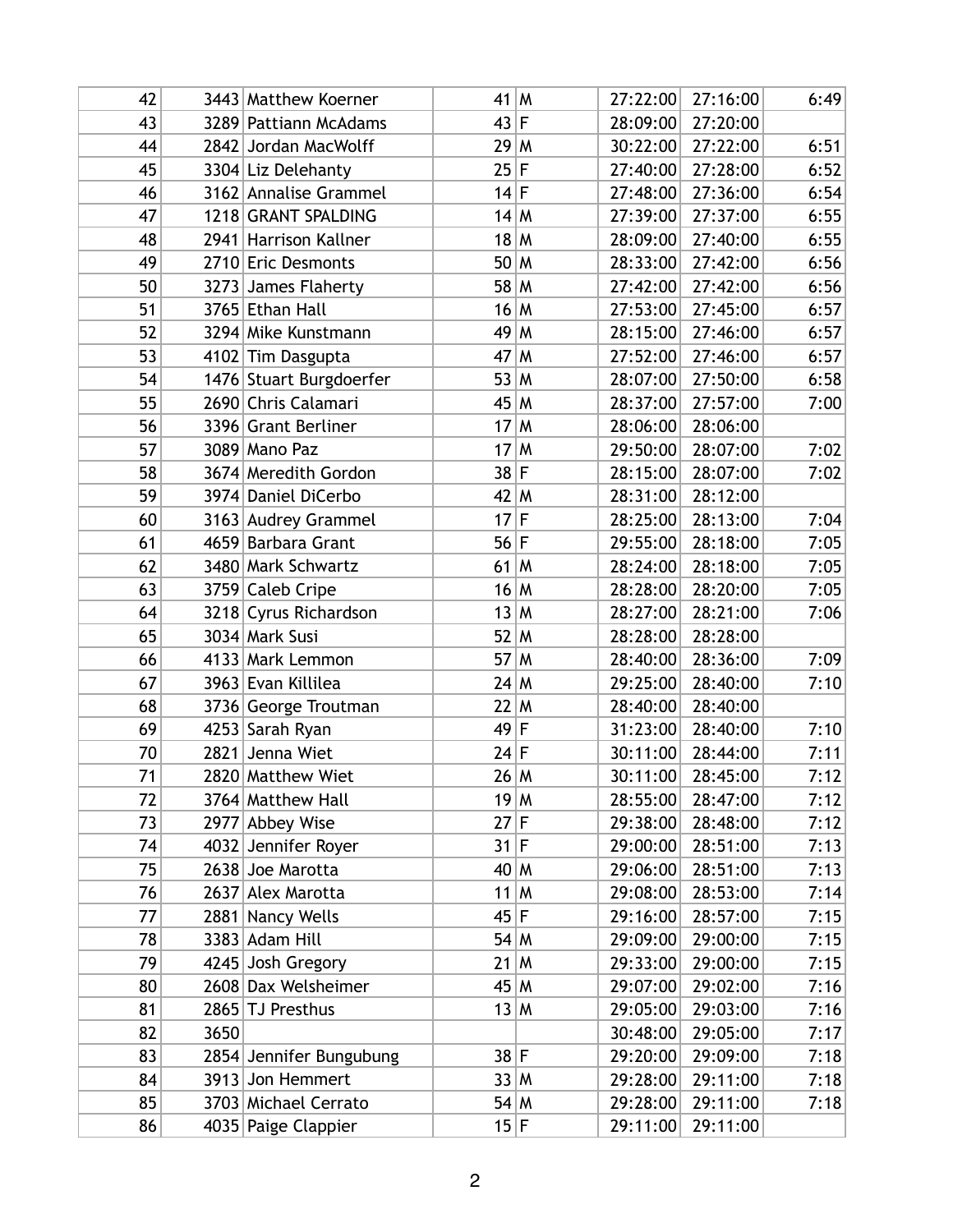| 87  |      | 1464 Chris Chang        | 22 M   |              | 29:47:00 | 29:14:00 | 7:19 |
|-----|------|-------------------------|--------|--------------|----------|----------|------|
| 88  |      | 2985 Kameron Kist       | 12 M   |              | 29:18:00 | 29:18:00 | 7:20 |
| 89  | 2957 | <b>Bradley Luchene</b>  | 30 M   |              | 29:32:00 | 29:19:00 | 7:20 |
| 90  |      | 2875 Connor McAfee      | 18 M   |              | 29:27:00 | 29:25:00 | 7:22 |
| 91  |      | 1156 BRENT GAY          | 40 M   |              | 32:26:00 | 29:27:00 | 7:22 |
| 92  |      | 3546 Evan Kienle        | 13 M   |              | 29:31:00 | 29:27:00 | 7:22 |
| 93  |      | 2828 Larry Levinson     | 48 M   |              | 30:27:00 | 29:29:00 | 7:23 |
| 94  |      | 3545 Brian Ebert        | 33 M   |              | 30:25:00 | 29:34:00 | 7:24 |
| 95  |      | 2813 Marisa Akamine     | 40 F   |              | 30:04:00 | 29:34:00 | 7:24 |
| 96  |      | 2996 Devin Martin       | 11     | $\mathsf{M}$ | 29:39:00 | 29:36:00 | 7:24 |
| 97  |      | 3006 Michael Van Huffel | 16 M   |              | 30:39:00 | 29:40:00 | 7:25 |
| 98  |      | 3324 Makena Romagnano   | 16 F   |              | 30:26:00 | 29:45:00 | 7:27 |
| 99  |      | 3683 Dwight Bergmann    | 46 M   |              | 32:57:00 | 29:48:00 | 7:27 |
| 100 |      | 4231 Tim Mambort        | $31$ M |              | 30:45:00 | 29:48:00 | 7:27 |
| 101 |      | 4069 Matthew Antinossi  | 42 M   |              | 31:19:00 | 29:50:00 | 7:28 |
| 102 |      | 4419 Mark Leskowyak     | 39 M   |              | 30:15:00 | 29:54:00 | 7:29 |
| 103 |      | 4385 Jack Heyes         | 15 M   |              | 33:44:00 | 29:56:00 | 7:29 |
| 104 |      | 4422 Allison Levering   | $34$ F |              | 30:17:00 | 29:59:00 | 7:30 |
| 105 |      | 1093 Alizza Shulman     | 32 F   |              | 33:19:00 | 30:01:00 | 7:31 |
| 106 |      | 4285 Bob Valasek        | $40$ M |              | 30:31:00 | 30:01:00 | 7:31 |
| 107 |      | 2785 Trent Dressel      | $21$ M |              | 30:09:00 | 30:02:00 | 7:31 |
| 108 |      | 3999 James Stokes       | 32 M   |              | 30:05:00 | 30:05:00 |      |
| 109 |      | 3998 Megan Skibiel      | 25 F   |              | 30:06:00 | 30:06:00 |      |
| 110 |      | 3199 Mike Seebauer      | 47     | M            | 33:09:00 | 30:11:00 | 7:33 |
| 111 |      | 3912 Jake Stouffer      | 12 M   |              | 30:18:00 | 30:14:00 | 7:34 |
| 112 |      | 3696 Todd Hutchinson    | 50 M   |              | 31:45:00 | 30:17:00 | 7:35 |
| 113 |      | 4378 Chuck Pursh        | 50 M   |              | 31:47:00 | 30:22:00 | 7:36 |
| 114 |      | 2870 Jackson Lindimore  | $11$ M |              | 30:28:00 | 30:26:00 | 7:37 |
| 115 |      | 3003 Cindy Warner       | 52 F   |              | 30:40:00 | 30:27:00 | 7:37 |
| 116 |      | 3760 Hanna Cripe        | $14$ F |              | 30:36:00 | 30:27:00 | 7:37 |
| 117 |      | 3243 Luke Haffer        |        | 10 M         | 30:31:00 | 30:27:00 | 7:37 |
| 118 |      | 3803 Christopher Fehlig | 43 M   |              | 30:31:00 | 30:31:00 |      |
| 119 |      | 3493 Brian Hetzer       | 43 M   |              | 31:58:00 | 30:33:00 | 7:39 |
| 120 |      | 2634 Fred Buck          | 50 M   |              | 31:23:00 | 30:35:00 | 7:39 |
| 121 |      | 3692 Nick Kurek         |        | 17 M         | 30:39:00 | 30:39:00 |      |
| 122 |      | 1198 MELANIE KOPP       | 41     | lF.          | 30:55:00 | 30:41:00 | 7:41 |
| 123 |      | 2864 Owen Presthus      | 10 M   |              | 30:45:00 | 30:43:00 | 7:41 |
| 124 |      | 4391 Benjamin Graham    | 39 M   |              | 32:57:00 | 30:47:00 | 7:42 |
| 125 |      | 4374 Brian Olah         | 46 M   |              | 30:52:00 | 30:48:00 | 7:42 |
| 126 |      | 784 Scott Hartley       | 24 M   |              | 32:20:00 | 30:48:00 | 7:42 |
| 127 |      | 3544 Dain Bussewitz     | 47     | M            | 31:39:00 | 30:49:00 | 7:43 |
| 128 |      | 785 Ross Hartley        | 28 M   |              | 32:22:00 | 30:51:00 | 7:43 |
| 129 |      | 3579 Erin Simmons       | 23 F   |              | 33:46:00 | 30:52:00 | 7:43 |
| 130 |      | 2784 Megan Dressel      | $19$ F |              | 31:00:00 | 30:52:00 | 7:43 |
| 131 |      | 3336 Dylan Felty        | 26 M   |              | 33:43:00 | 30:53:00 | 7:44 |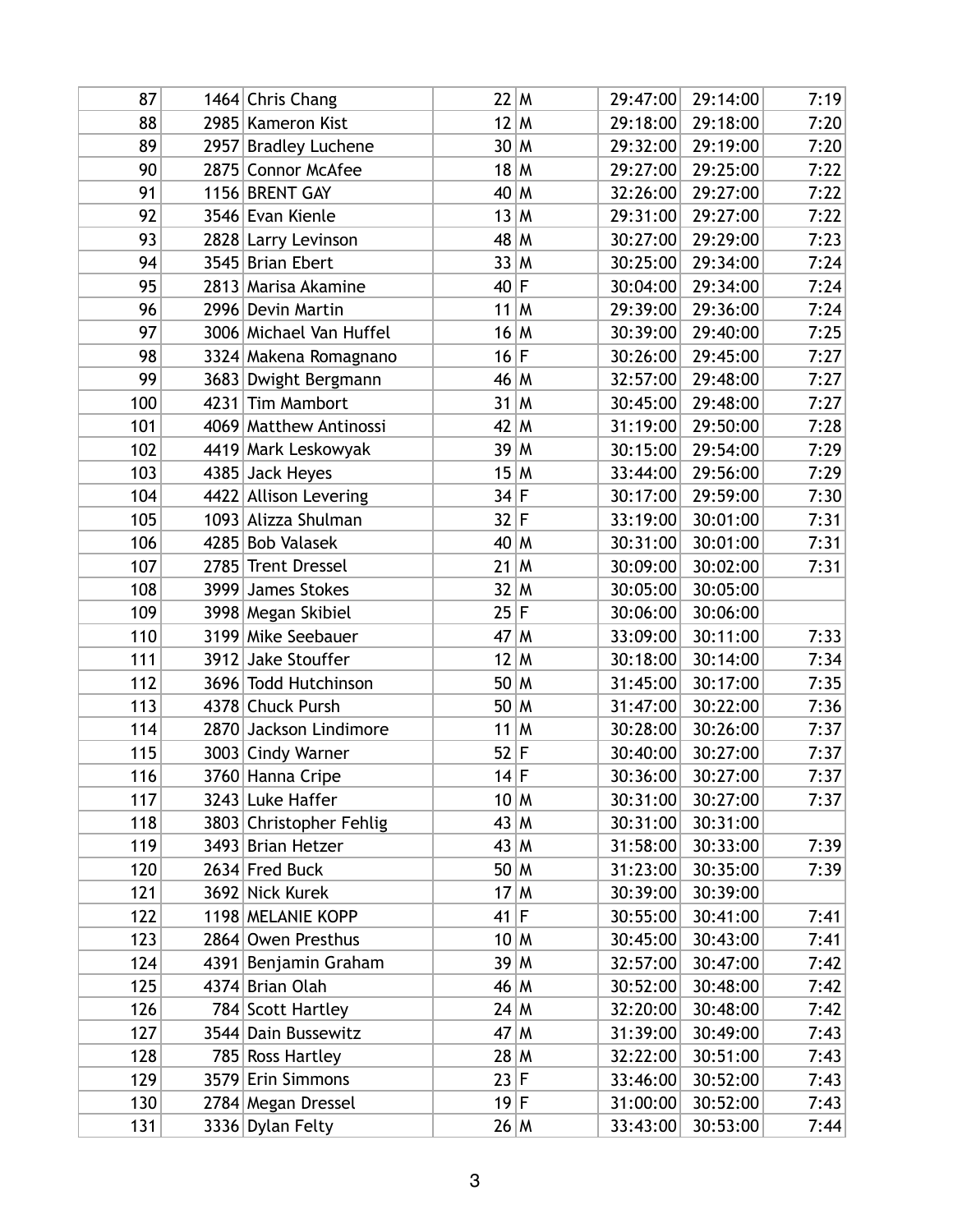| 132 | 3087 Camilla Suarez       | $21$ F |        | 31:28:00 | 30:54:00 | 7:44 |
|-----|---------------------------|--------|--------|----------|----------|------|
| 133 | 1175 HIRSH HEDE           |        | 19 M   | 30:59:00 | 30:56:00 | 6:12 |
| 134 |                           |        |        |          |          |      |
| 135 | 2713 Kevin Gore           |        | 36 M   | 31:49:00 | 30:57:00 | 7:45 |
| 136 | 4237 Victor Orsinelli     |        | 13 M   | 34:38:00 | 30:59:00 | 7:45 |
| 137 | 2984 Kaden Kist           | 10 M   |        | 31:02:00 | 31:01:00 | 7:46 |
| 138 | 2876 Scott McAfee         |        | 49 M   | 31:17:00 | 31:02:00 | 7:46 |
| 139 | 4196 Shannon Burke        | $28$ F |        | 33:14:00 | 31:05:00 | 7:47 |
| 140 | 3039 JoAnn Cummans        | 56 F   |        | 32:54:00 | 31:13:00 | 7:49 |
| 141 | 3020 Annaliese Lorenzen   | 29 F   |        | 31:30:00 | 31:14:00 | 7:49 |
| 142 | 3966 Luke Schnars         | 25 M   |        | 34:52:00 | 31:15:00 | 7:49 |
| 143 | 2633 Lukas Buck           |        | 16 M   | 32:04:00 | 31:16:00 | 7:49 |
| 144 | 4091 Jack Burgdoerfer     |        | 20 M   | 31:54:00 | 31:18:00 | 7:50 |
| 145 | 2775 Sean Ryan            | 50 M   |        | 31:22:00 | 31:18:00 | 7:50 |
| 146 | 4376 Paul Batchelder      |        | $31$ M | 31:59:00 | 31:20:00 | 7:50 |
| 147 | 3195 Robert Oehler        |        | 18 M   | 35:11:00 | 31:22:00 | 7:51 |
| 148 | 770 Nicholas Grewal       |        | $21$ M | 31:50:00 | 31:24:00 | 7:51 |
| 149 | 4096 Rachel White         | $30$ F |        | 34:06:00 | 31:24:00 | 7:51 |
| 150 | 3933 Jared Ashkenaz       | $21$ M |        | 34:21:00 | 31:34:00 | 7:54 |
| 151 | 4352 Allison Matney       | $19$ F |        | 33:24:00 | 31:36:00 | 7:54 |
| 152 | 2838 Annie See            | 7      | lF.    | 31:39:00 | 31:36:00 | 7:54 |
| 153 | 3423 Andrew Adams         | 10 M   |        | 31:41:00 | 31:39:00 | 7:55 |
| 154 | 4421 Liz Leskowyak        | 39 F   |        | 32:05:00 | 31:40:00 | 7:55 |
| 155 | 676 Kory Cutler           | 24 M   |        | 34:31:00 | 31:43:00 | 7:56 |
| 156 | 799 Scott Hurt            | 49 M   |        | 33:25:00 | 31:45:00 | 7:57 |
| 157 | 4326 Willard Barber       | $41$ M |        | 35:22:00 | 31:46:00 | 7:57 |
| 158 | 3278 Jack Gastineau       |        | $11$ M | 31:53:00 | 31:49:00 | 7:58 |
| 159 | 3206 Tommy Morris         |        | 14 M   | 33:24:00 | 31:53:00 | 7:59 |
| 160 | 4633 MITCHELL GEBEL       |        | 20 M   | 33:47:00 | 31:56:00 | 7:59 |
| 161 | 3766 Shay Campbell        | $19$ F |        | 32:03:00 | 31:56:00 | 7:59 |
| 162 | 1469 John Cannizzaro      |        | 34 M   | 33:15:00 | 31:57:00 | 8:00 |
| 163 | 4639 OI CHEN              | 41 F   |        | 32:26:00 | 31:58:00 | 8:00 |
| 164 | 2825 William Wiet         |        | 16 M   | 33:25:00 | 31:58:00 | 8:00 |
| 165 | 3222 Laura Ballenger      | 29 F   |        | 33:39:00 | 32:04:00 | 8:01 |
| 166 | 3187 Tracie Steinke       | 28 F   |        | 33:39:00 | 32:04:00 | 8:01 |
| 167 | 4629 R. LARRY MOSS        | 56 M   |        | 32:58:00 | 32:08:00 | 8:02 |
| 168 | 3554 Ian Maurer           |        | 22 M   | 34:08:00 | 32:11:00 | 8:03 |
| 169 | 3498 Joanne Barrett       | $58$ F |        | 34:15:00 | 32:15:00 | 8:04 |
| 170 | 3937 Michael Pistiolas    |        | 40 M   | 37:10:00 | 32:21:00 | 8:06 |
| 171 | 2897 Greg Moffitt         |        | 55 M   | 32:56:00 | 32:22:00 | 8:06 |
| 172 | 3225 Christina Madriguera | 47 F   |        | 33:25:00 | 32:25:00 | 8:07 |
| 173 | 3804 Kimberly Hempen      | 35 F   |        | 32:38:00 | 32:27:00 | 8:07 |
| 174 | 2767 Mike John            |        | 59 M   | 32:33:00 | 32:27:00 | 8:07 |
| 175 | 2795 Josh Gaudio          |        | 32 M   | 34:37:00 | 32:29:00 | 8:08 |
| 176 | 2769 Ashton Bilow         |        | 12 M   | 32:33:00 | 32:32:00 | 8:08 |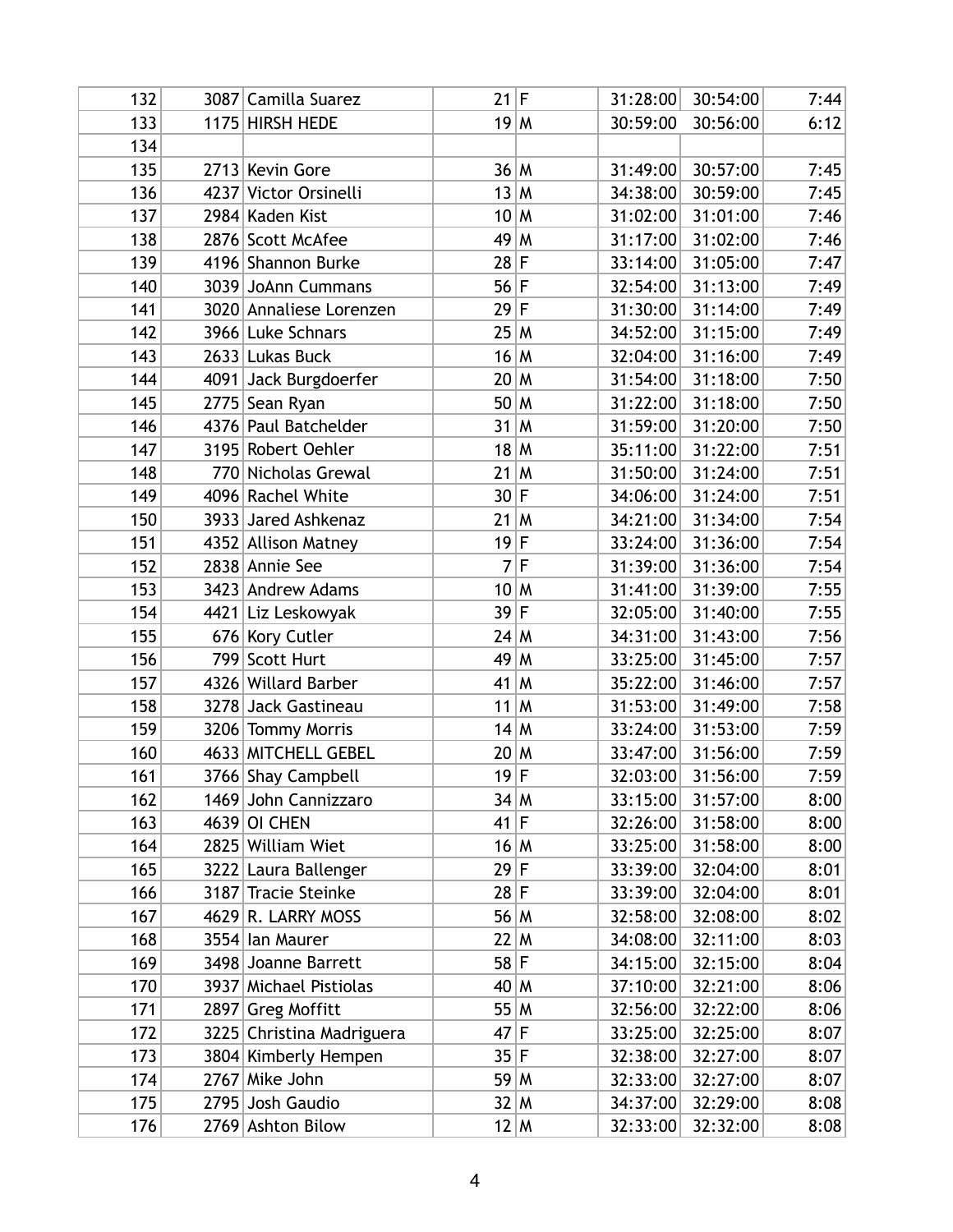| 177 |      | 1196 JON WHITTAKER      | $31$ M |                         | 33:56:00 | 32:32:00 | 8:08 |
|-----|------|-------------------------|--------|-------------------------|----------|----------|------|
| 178 |      | 1197 MATTHEW GILKERSON  | 13 M   |                         | 33:56:00 | 32:32:00 | 8:08 |
| 179 |      | 2715 Colin Hobart       | 17     | M                       | 35:48:00 | 32:34:00 | 8:09 |
| 180 |      | 4418 Amenda Lee         | 51     | $\mathsf F$             | 33:10:00 | 32:35:00 | 8:09 |
| 181 |      | 2719 Jonathan Walsh     | 20 M   |                         | 35:49:00 | 32:35:00 | 8:09 |
| 182 |      | 3576 Kevin Niederpruem  | 15 M   |                         | 35:01:00 | 32:39:00 | 8:10 |
| 183 |      | 3527 Sandrienne Nguyen  | 15     | F                       | 33:12:00 | 32:39:00 | 8:10 |
| 184 |      | 3664 Connor McGartland  | 13 M   |                         | 36:24:00 | 32:42:00 | 8:11 |
| 185 |      | 3818 John Friess        | 47     | M                       | 34:53:00 | 32:42:00 | 8:11 |
| 186 |      | 4209 Leslie Uithoven    | 32 F   |                         | 32:53:00 | 32:43:00 | 8:11 |
| 187 |      | 4206 Erica Schrader     | 19     | $\mathsf{F}$            | 35:02:00 | 32:46:00 | 8:12 |
| 188 |      | 4290 Matthew Ridinger   | 19     | M                       | 35:41:00 | 32:50:00 | 8:13 |
| 189 |      | 4289 Kylie Ellison      | 17     | M                       | 35:41:00 | 32:51:00 | 8:13 |
| 190 |      | 4317 Yanilsa Gonzalez   | 39 F   |                         | 33:04:00 | 32:52:00 | 8:13 |
| 191 | 4626 |                         |        |                         | 33:21:00 | 32:53:00 | 8:14 |
| 192 |      | 3930 Deron Austin       | 49 M   |                         | 35:24:00 | 32:55:00 | 8:14 |
| 193 |      | 3561 Jackie Huddle      | 22 F   |                         | 35:30:00 | 32:56:00 | 8:14 |
| 194 |      | 2621 Terry Mellendorf   | $61$ M |                         | 33:10:00 | 32:56:00 | 8:14 |
| 195 |      | 3217 Claire Richardson  | 11     | $\mathsf{F}$            | 33:03:00 | 32:57:00 | 8:15 |
| 196 |      | 1094 Pat Silk           | $62$ M |                         | 35:19:00 | 32:58:00 | 8:15 |
| 197 |      | 4067 Eugene Ambler      | 32 M   |                         | 36:22:00 | 33:00:00 | 8:15 |
| 198 |      | 2772 Brian Bilow        | 41     | $\mathsf{M}$            | 35:38:00 | 33:01:00 | 8:16 |
| 199 |      | 3094 Emma Jobson        | 15     | $\mathsf F$             | 35:53:00 | 33:01:00 | 8:16 |
| 200 |      | 3935 Phillip Ashkenaz   | 28 M   |                         | 35:48:00 | 33:02:00 | 8:16 |
| 201 |      | 3850 Stan Harris        | $52$ M |                         | 35:51:00 | 33:02:00 | 8:16 |
| 202 |      | 3934 Mitchell Ashkenaz  | 28 M   |                         | 35:48:00 | 33:03:00 | 8:16 |
| 203 |      | 3090 Marshal Paz        | 20 M   |                         | 34:49:00 | 33:05:00 | 8:17 |
| 204 |      | 1194 ERIC KAUFMAN       | 47     | M                       | 36:44:00 | 33:07:00 | 8:17 |
| 205 |      | 3005 Danny Cafarella    | 31     | M                       | 33:35:00 | 33:09:00 | 8:18 |
| 206 |      | 4086 Griffin Bowman     |        | 8 M                     | 34:06:00 | 33:10:00 | 8:18 |
| 207 |      | 3673 David Gordon       | 39 M   |                         | 35:03:00 | 33:13:00 | 8:19 |
| 208 |      | 3909 Michael Roberts    | 54 M   |                         | 33:14:00 | 33:14:00 |      |
| 209 | 3327 | <b>Cassidy Hoffner</b>  | 16 F   |                         | 34:18:00 | 33:17:00 | 8:20 |
| 210 |      | 3153 Pete Tarnapoll     | 59 M   |                         | 33:45:00 | 33:17:00 | 8:20 |
| 211 |      | 4088 Grant Bowman       | 36 M   |                         | 34:15:00 | 33:19:00 | 8:20 |
| 212 |      | 3965 Johnny Cannell     | 24 M   |                         | 34:04:00 | 33:19:00 | 8:20 |
| 213 |      | 3964 Karlie Cannell     | 24 F   |                         | 34:03:00 | 33:19:00 | 8:20 |
| 214 |      | 2920 Greg Peddicord     | $61$ M |                         | 34:24:00 | 33:24:00 | 8:21 |
| 215 |      | 4625 JACK PRIEST        | 18 M   |                         | 34:52:00 | 33:26:00 | 8:22 |
| 216 |      | 3126 Matthew Vanderhoff | 27     | $\overline{\mathsf{M}}$ | 36:51:00 | 33:27:00 | 8:22 |
| 217 | 3505 | <b>Quinn Miller</b>     | 22 M   |                         | 33:36:00 | 33:29:00 | 8:23 |
| 218 |      | 2618 Stefan von Zastrow | 49 F   |                         | 34:28:00 | 33:30:00 | 8:23 |
| 219 |      | 3826 Claire Kobermann   | 23 F   |                         | 33:31:00 | 33:31:00 |      |
| 220 |      | 3975 Alyssa Painter     | 17     | $\mathsf{F}$            | 35:01:00 | 33:34:00 | 8:24 |
| 221 |      | 4108 Kieran Alexander   | 11 M   |                         | 34:13:00 | 33:34:00 | 8:24 |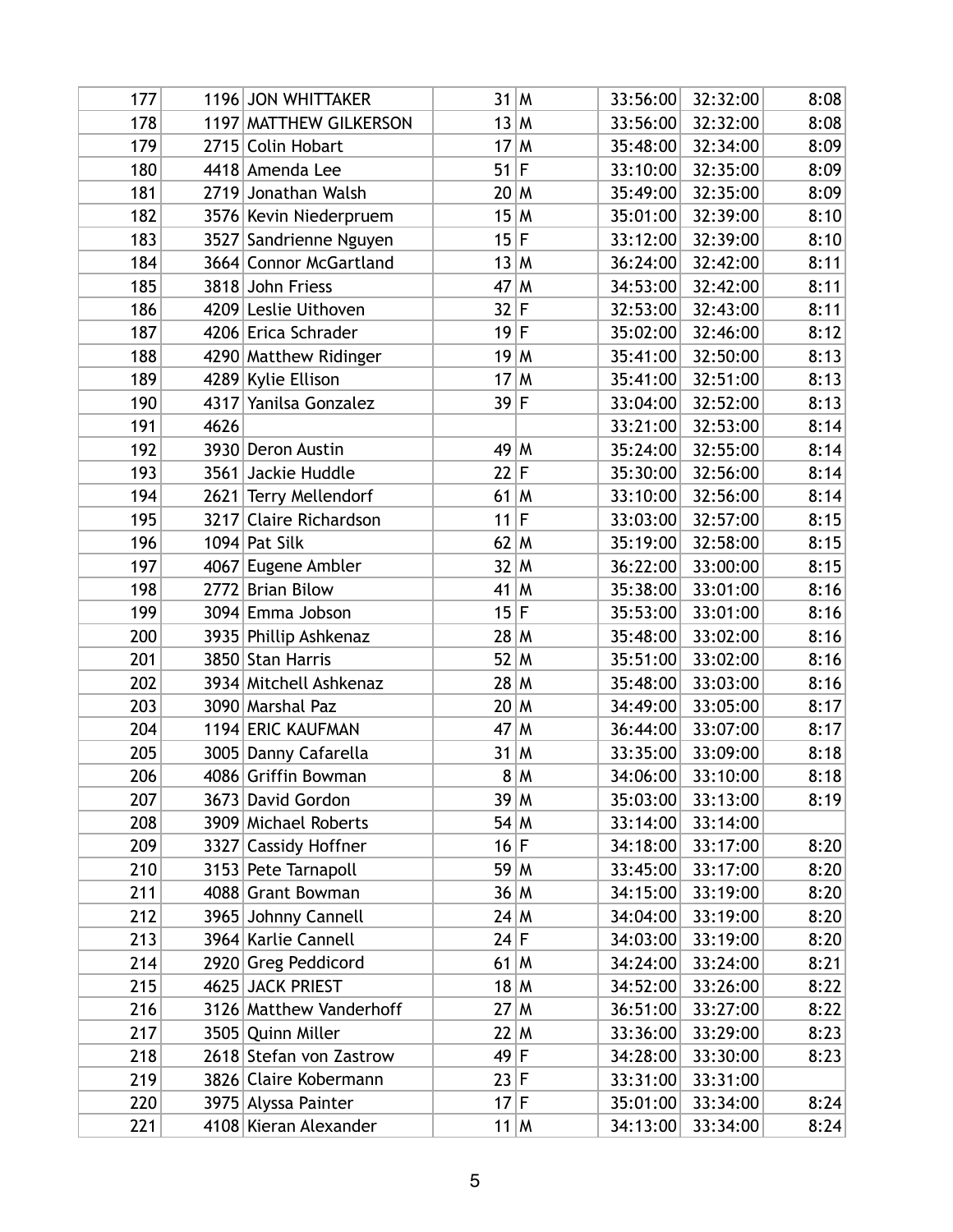| 222 |      | 4321 Nathan Smith         | 31     | M            | 36:57:00 | 33:36:00 | 8:24 |
|-----|------|---------------------------|--------|--------------|----------|----------|------|
| 223 |      | 1119 Erin Stitt           | 37     | F            | 35:18:00 | 33:37:00 | 8:25 |
| 224 |      | 3686 Katie Quillin        | 15 F   |              | 35:08:00 | 33:37:00 | 8:25 |
| 225 | 4644 |                           |        |              | 35:40:00 | 33:40:00 | 8:25 |
| 226 |      | 758 Ben Gerdts            | $34$ M |              | 33:43:00 | 33:43:00 |      |
| 227 |      | 1453 Laney Burgdoerfer    | 53 F   |              | 33:44:00 | 33:44:00 |      |
| 228 |      | 4228 David Mitchell       | 51     | $\mathsf{M}$ | 35:25:00 | 33:46:00 | 8:27 |
| 229 |      | 1136 Zach Wedekind        | 21     | $\mathsf{M}$ | 34:11:00 | 33:46:00 | 8:27 |
| 230 |      | 1137 Cameron Wedekind     | 17     | M            | 34:13:00 | 33:47:00 | 8:27 |
| 231 |      | 4329 David Sabgir         | 46 M   |              | 35:28:00 | 33:47:00 | 8:27 |
| 232 |      | 3632 Andra Peck           | 21     | $\mathsf F$  | 34:19:00 | 33:49:00 | 8:28 |
| 233 |      | 3511 Greg Lindsey         | $50$ M |              | 34:17:00 | 33:53:00 | 8:29 |
| 234 |      | 2878 Alexis Curren        | 13     | $\mathsf F$  | 34:30:00 | 33:55:00 | 8:29 |
| 235 |      | 3575 Thomas Niederpruem   | 15 M   |              | 36:18:00 | 33:55:00 | 8:29 |
| 236 |      | 4180 Mark Mehling         | 40 M   |              | 35:27:00 | 33:57:00 | 8:30 |
| 237 |      | 4249 Colin Ryan           | 18 M   |              | 35:24:00 | 33:58:00 | 8:30 |
| 238 |      | 4003 Joe Simonet          | $60$ M |              | 34:59:00 | 33:59:00 | 8:30 |
| 239 |      | 1188 DAVID SMITH          | 59     | $\mathsf{M}$ | 34:29:00 | 34:01:00 | 8:31 |
| 240 |      | 737 Emily Flaherty        | 15     | $\mathsf F$  | 35:32:00 | 34:01:00 | 8:31 |
| 241 |      | 2928 Abby Gruber          | $18$ F |              | 34:11:00 | 34:02:00 | 8:31 |
| 242 |      | 4107 Scott Emerson        | $41$ M |              | 36:17:00 | 34:02:00 | 8:31 |
| 243 |      | 1107 Mike smith           | $52$ M |              | 34:15:00 | 34:05:00 | 8:32 |
| 244 | 3652 |                           |        |              | 35:49:00 | 34:06:00 | 8:32 |
| 245 |      | 2859 Ben Willis           | 15 M   |              | 34:19:00 | 34:08:00 | 8:32 |
| 246 |      | 4618 CLAYTON TUNNEY       | 29 M   |              | 35:01:00 | 34:08:00 | 8:32 |
| 247 |      | 2601 Lindsay Rhoads       | 37     | $\mathsf F$  | 35:10:00 | 34:08:00 | 8:32 |
| 248 |      | 3740 Dean McBurney        | 46 M   |              | 35:32:00 | 34:09:00 | 8:33 |
| 249 |      | 4399 John Johansen        | 38 M   |              | 35:55:00 | 34:09:00 | 8:33 |
| 250 | 4057 | Amy Golian                | 54     | $\mathsf F$  | 34:58:00 | 34:11:00 | 8:33 |
| 251 |      | 3566 Andrew Maurer        | 25M    |              | 34:12:00 | 34:12:00 |      |
| 252 | 4655 |                           |        |              | 34:17:00 | 34:12:00 | 8:33 |
| 253 |      | 2740 Deanna Steele        | 46 F   |              | 34:18:00 | 34:13:00 | 8:34 |
| 254 |      | 2836 Eric Dehmer          | 12 M   |              | 34:17:00 | 34:15:00 | 8:34 |
| 255 |      | 2908 Andrew Chafins       | 28 M   |              | 35:55:00 | 34:16:00 | 8:34 |
| 256 |      | 2907 Brett Teiga          | 24 F   |              | 35:55:00 | 34:16:00 | 8:34 |
| 257 |      | 1474 Abigail Burgdoerfer  | $18$ F |              | 34:37:00 | 34:17:00 | 8:35 |
| 258 | 1117 | <b>Kody Spring</b>        | 18 M   |              | 34:38:00 | 34:17:00 | 8:35 |
| 259 | 4207 | Sharon Schrader           | $50$ F |              | 36:34:00 | 34:17:00 | 8:35 |
| 260 | 4658 |                           |        |              | 36:57:00 | 34:18:00 | 8:35 |
| 261 |      | 1148 Dominic Zappitelli   | 15 M   |              | 34:57:00 | 34:22:00 | 8:36 |
| 262 |      | 4194 Erin Burke           | $30$ F |              | 36:48:00 | 34:23:00 | 8:36 |
| 263 |      | 4204 Karen Heath-Wade     | 46 F   |              | 36:08:00 | 34:25:00 | 8:37 |
| 264 |      | 3258 Joanne Cowgill Heyo  | 41     | F            | 34:26:00 | 34:26:00 |      |
| 265 |      | 1460 Ryan Coats           | $31$ M |              | 34:26:00 | 34:26:00 |      |
| 266 |      | 1475 Prentice Burgdoerfer | 22 F   |              | 34:48:00 | 34:27:00 | 8:37 |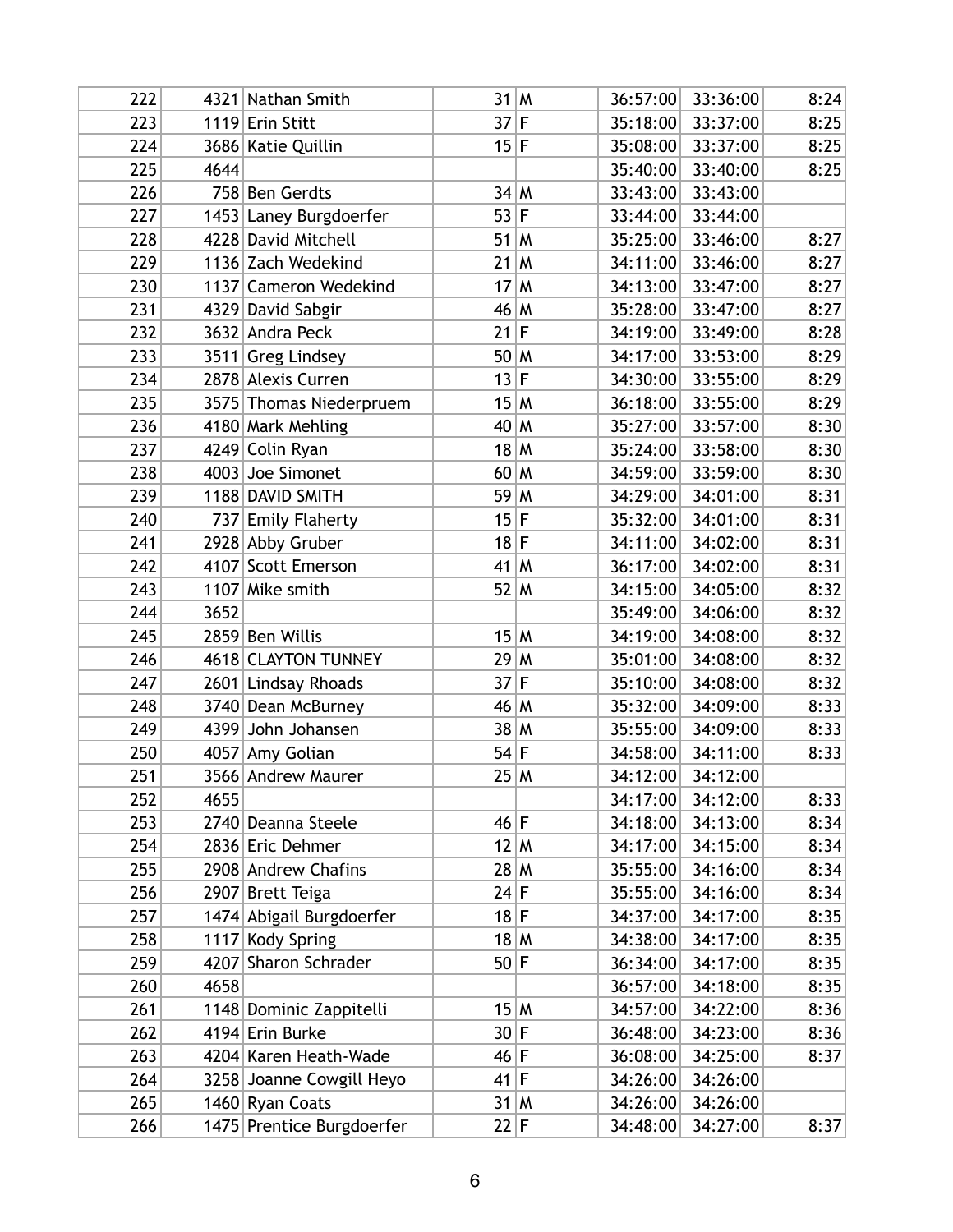| 267 |      | 4029 Aaron Ring       | 28 M   |     | 35:34:00 | 34:28:00 | 8:37 |
|-----|------|-----------------------|--------|-----|----------|----------|------|
| 268 |      | 1206 JOEY CLEGG       | 15 M   |     | 36:07:00 | 34:29:00 | 8:38 |
| 269 | 109  |                       |        |     | 35:33:00 | 34:29:00 | 8:38 |
| 270 |      | 3326 Nick Romagnano   | $52$ M |     | 35:15:00 | 34:31:00 | 8:38 |
| 271 |      | 2794 Sarah Newport    | 28 F   |     | 37:20:00 | 34:31:00 | 8:38 |
| 272 |      | 3182 Alyssa Fogel     | $17$ F |     | 38:20:00 | 34:32:00 | 8:38 |
| 273 |      | 3318 Henry Naumoff    | 9      | M   | 34:35:00 | 34:32:00 | 8:38 |
| 274 |      | 3693 Randy Kurek      | $62$ M |     | 39:18:00 | 34:32:00 | 8:38 |
| 275 |      | 3242 Collin Haffer    |        | 8 M | 34:35:00 | 34:33:00 | 8:39 |
| 276 |      | 4627 JAYME HUBER      | $30$ F |     | 37:53:00 | 34:33:00 | 8:39 |
| 277 |      | 3690 Melanie Campbell | 35 F   |     | 39:19:00 | 34:33:00 | 8:39 |
| 278 |      | 4628 AARON HUBER      | 33 M   |     | 37:55:00 | 34:35:00 | 8:39 |
| 279 |      | 4089 Teresa Bowman    | 36 F   |     | 35:34:00 | 34:37:00 | 8:40 |
| 280 |      | 4367 Lauren Thomas    | $21$ F |     | 35:30:00 | 34:42:00 | 8:41 |
| 281 |      | 4363 Liza Hernandez   | $19$ F |     | 35:29:00 | 34:42:00 | 8:41 |
| 282 |      | 2624 Oliver Kornberg  | 18 M   |     | 34:42:00 | 34:42:00 |      |
| 283 |      | 3257 Annie Gisch      | 34 F   |     | 34:50:00 | 34:44:00 | 8:41 |
| 284 |      | 4312 Donovan Butt     | $40$ M |     | 36:07:00 | 34:44:00 | 8:41 |
| 285 |      | 2635 Alek Buck        | 22 M   |     | 35:33:00 | 34:45:00 | 8:42 |
| 286 |      | 3788 Laura Canos      | $28$ F |     | 36:58:00 | 34:45:00 | 8:42 |
| 287 |      | 2762 Luke Whitacre    | 15 M   |     | 36:11:00 | 34:45:00 | 8:42 |
| 288 |      | 3256 Ryan Korynski    | 33 M   |     | 34:50:00 | 34:45:00 | 8:42 |
| 289 |      | 3613 Brian Carr       | 41     | M   | 37:13:00 | 34:46:00 | 8:42 |
| 290 |      | 2636 Maureen Buck     | 23 F   |     | 35:33:00 | 34:46:00 | 8:42 |
| 291 |      | 759 Walle Gerdts      | $58$ F |     | 35:21:00 | 34:46:00 | 8:42 |
| 292 |      | 1160 AIDAN DICKSON    | 10 M   |     | 38:18:00 | 34:51:00 | 8:43 |
| 293 |      | 1159 JACKSON DICKSON  | 12 M   |     | 38:18:00 | 34:51:00 | 8:43 |
| 294 |      | 4019 John Potsiadlo   | $44$ M |     | 37:28:00 | 34:51:00 | 8:43 |
| 295 |      | 2783 Kristin Dressel  | 15 F   |     | 36:26:00 | 34:52:00 | 8:43 |
| 296 |      | 3821 Deacon Smith     |        | 8 M | 37:25:00 | 34:54:00 | 8:44 |
| 297 |      | 2931 Melissa Kass     | 45 F   |     | 35:24:00 | 34:54:00 | 8:44 |
| 298 |      | 2942 Amy Lindenmuth   | $48$ F |     | 35:24:00 | 34:55:00 | 8:44 |
| 299 | 4643 |                       |        |     | 37:01:00 | 34:58:00 | 8:45 |
| 300 |      | 3379 Kara Cronley     | 25 F   |     | 37:03:00 | 35:00:00 | 8:45 |
| 301 |      | 3001 Bill Babbitt     | 70 M   |     | 35:05:00 | 35:01:00 | 8:46 |
| 302 |      | 4277 Kate Richardson  | 29 F   |     | 37:45:00 | 35:01:00 | 8:46 |
| 303 |      | 653 Matthew Cummins   | 13 M   |     | 39:22:00 | 35:02:00 | 8:46 |
| 304 |      | 3819 Brian Ashworth   | 45 M   |     | 39:10:00 | 35:03:00 | 8:46 |
| 305 |      | 3266 Kim Masturzo     | $48$ F |     | 37:05:00 | 35:03:00 | 8:46 |
| 306 |      | 3252 Andrew Ecleberry | 13 M   |     | 35:16:00 | 35:04:00 | 8:46 |
| 307 |      | 4193 Doug Hattaway    | 36 M   |     | 35:05:00 | 35:05:00 |      |
| 308 |      | 1462 Quinn Charney    | 25 M   |     | 39:33:00 | 35:08:00 | 8:47 |
| 309 |      | 2906 Michael Short    | 43 M   |     | 35:21:00 | 35:09:00 | 8:48 |
| 310 |      | 2724 Oliver Cush      | 12 M   |     | 35:20:00 | 35:09:00 | 8:48 |
| 311 |      | 2793 Carrie Manno     | 44 F   |     | 36:03:00 | 35:10:00 | 8:48 |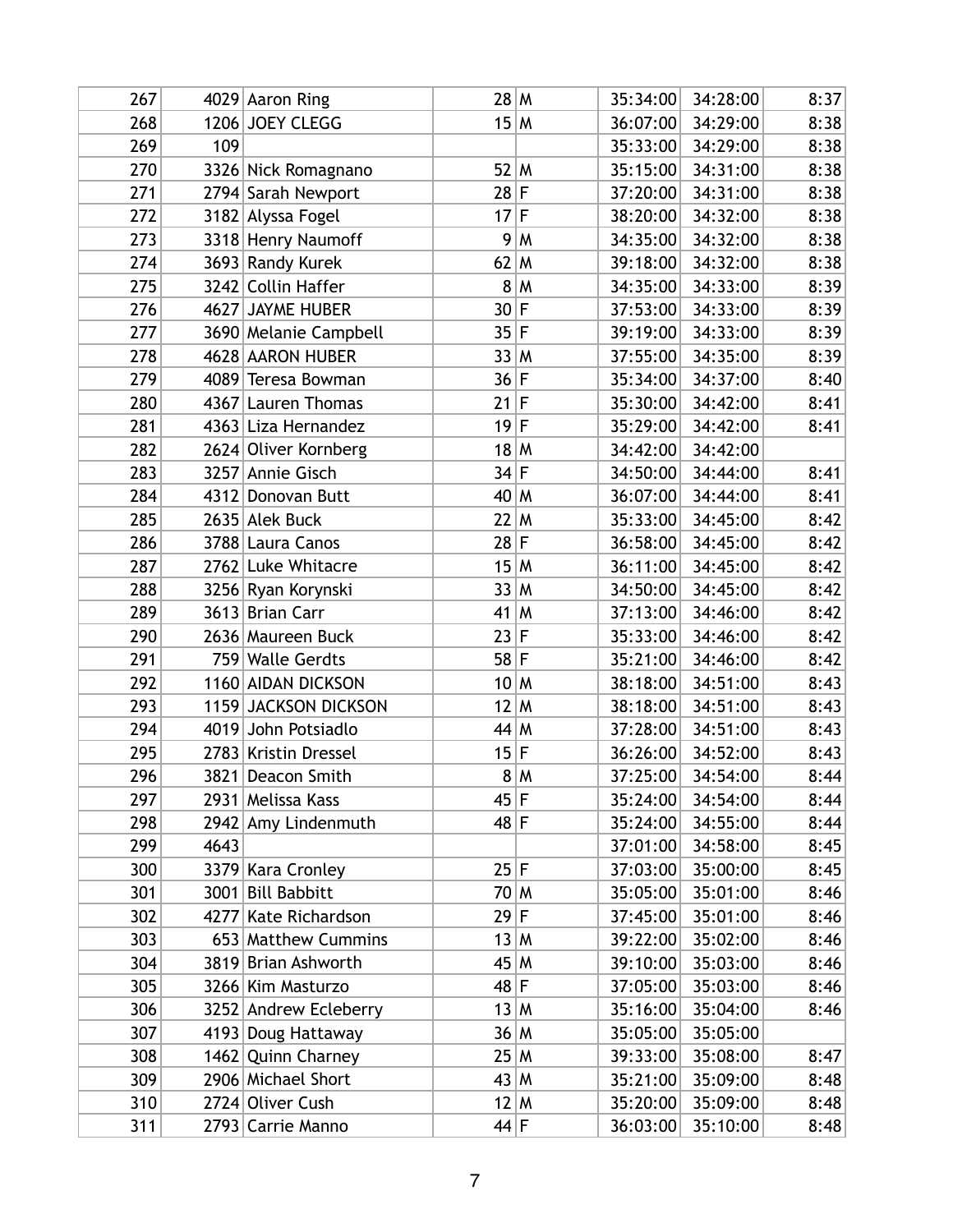| 312 |      | 3567 Hannah Won          | 39 F   |     | 35:24:00 | 35:11:00 | 8:48 |
|-----|------|--------------------------|--------|-----|----------|----------|------|
| 313 |      | $2953$ Jeff Orr          | 33 M   |     | 38:17:00 | 35:12:00 | 8:48 |
| 314 |      | 3088 Dominique Suarez    | 24 F   |     | 35:47:00 | 35:14:00 | 8:49 |
| 315 |      | 3314 Gabe Anthony        | 12 M   |     | 37:55:00 | 35:14:00 | 8:49 |
| 316 |      | 4284 Elder Nunez         | 17     | ۱M  | 35:44:00 | 35:19:00 | 8:50 |
| 317 |      | 3198 Jeff Oehler         | 57     | ۱M  | 39:11:00 | 35:22:00 | 8:51 |
| 318 |      | 3023 Mollie Chokreff     | $21$ F |     | 39:41:00 | 35:22:00 | 8:51 |
| 319 |      | 3194 Nathan Oehler       | 18 M   |     | 39:11:00 | 35:22:00 | 8:51 |
| 320 |      | 3549 John VanDenBerge    | 60 M   |     | 35:24:00 | 35:24:00 |      |
| 321 |      | 4056 Kate Golian         | 17     | l F | 35:24:00 | 35:24:00 |      |
| 322 | 777  | <b>Chris Hamrick</b>     | 33 M   |     | 37:21:00 | 35:25:00 | 8:52 |
| 323 |      | 4050 Jillian Rhoads      | $18$ F |     | 36:24:00 | 35:26:00 | 8:52 |
| 324 |      | 3442 Heather Koerner     | 40 F   |     | 39:26:00 | 35:29:00 | 8:53 |
| 325 |      | 3662 Jeannette Prince    | $34$ F |     | 35:43:00 | 35:31:00 | 8:53 |
| 326 | 3057 | David Ackermann          | 44 M   |     | 35:53:00 | 35:33:00 | 8:54 |
| 327 |      | 3710 Jennifer Spalding   | $44$ F |     | 36:02:00 | 35:33:00 | 8:54 |
| 328 |      | 3288 Rowan Mac Russell   |        | 8 M | 35:37:00 | 35:33:00 | 8:54 |
| 329 |      | 3969 Mark McCann         | $52$ M |     | 35:39:00 | 35:35:00 | 8:54 |
| 330 |      | 2839 Molly See           | $10$ F |     | 35:53:00 | 35:35:00 | 8:54 |
| 331 |      | 2837 Shana See           | $40$ F |     | 35:54:00 | 35:35:00 | 8:54 |
| 332 |      | 3436 Eric Churches       | 28 M   |     | 36:59:00 | 35:36:00 | 8:54 |
| 333 |      | 3312 Paul MacKenzie      | 49 M   |     | 38:18:00 | 35:39:00 | 8:55 |
| 334 |      | 3563 Umang Desai         | 43 M   |     | 35:39:00 | 35:39:00 |      |
| 335 |      | 2619 Jessica von Zastrow | 17     | l F | 35:43:00 | 35:40:00 | 8:55 |
| 336 |      | 2641 Randall Foehl       | 56 M   |     | 35:40:00 | 35:40:00 |      |
| 337 |      | 4104 Laura Standafer     | $41$ F |     | 36:58:00 | 35:41:00 | 8:56 |
| 338 |      | 3382 Jill Hill           | 47     | l F | 37:38:00 | 35:42:00 | 8:56 |
| 339 |      | 3725 Stacy Barrett       | $38$ F |     | 36:23:00 | 35:42:00 | 8:56 |
| 340 |      | 3402 Michael Ferraro     | 29 M   |     | 37:11:00 | 35:43:00 | 8:56 |
| 341 |      | 1181 GRANT UPDYKE        | $11$ M |     | 37:16:00 | 35:44:00 | 8:56 |
| 342 |      | 3401 Ashley Ferraro      | 29 F   |     | 37:11:00 | 35:45:00 | 8:57 |
| 343 |      | 3490 Irina Perry         | 45 F   |     | 36:22:00 | 35:50:00 | 8:58 |
| 344 |      | 3418 Josh Emerman        | 10 M   |     | 38:36:00 | 35:53:00 | 8:59 |
| 345 |      | 1126 Audrey Tuckerman    | $48$ F |     | 38:42:00 | 35:55:00 | 8:59 |
| 346 |      | 3470 Kevin Rogers        | 46   M |     | 37:43:00 | 35:55:00 | 8:59 |
| 347 |      | 3486 Greg Stewart        | 29 M   |     | 38:38:00 | 36:00:00 | 9:00 |
| 348 |      | 3487 Laura Stewart       | 28 F   |     | 38:38:00 | 36:00:00 | 9:00 |
| 349 |      | 3472 Sheryl Hemkin       | $48$ F |     | 40:42:00 | 36:00:00 | 9:00 |
| 350 |      | 3421 Eric Emerman        | 42 M   |     | 38:48:00 | 36:04:00 | 9:01 |
| 351 |      | 2841 Sarah Malone        | 39 F   |     | 39:04:00 | 36:04:00 | 9:01 |
| 352 |      | 2639 Amanda Carson       | 31 F   |     | 39:24:00 | 36:05:00 | 9:02 |
| 353 |      | 4281 Kellie Fitzgerald   | 24 F   |     | 39:54:00 | 36:07:00 | 9:02 |
| 354 |      | 3400 Liam Harper         | $11$ M |     | 38:30:00 | 36:08:00 | 9:02 |
| 355 |      | 3323 Mary Felty          | 56 F   |     | 36:09:00 | 36:09:00 |      |
| 356 |      | 3144 Amanda Brewer       | 20 F   |     | 38:14:00 | 36:10:00 | 9:03 |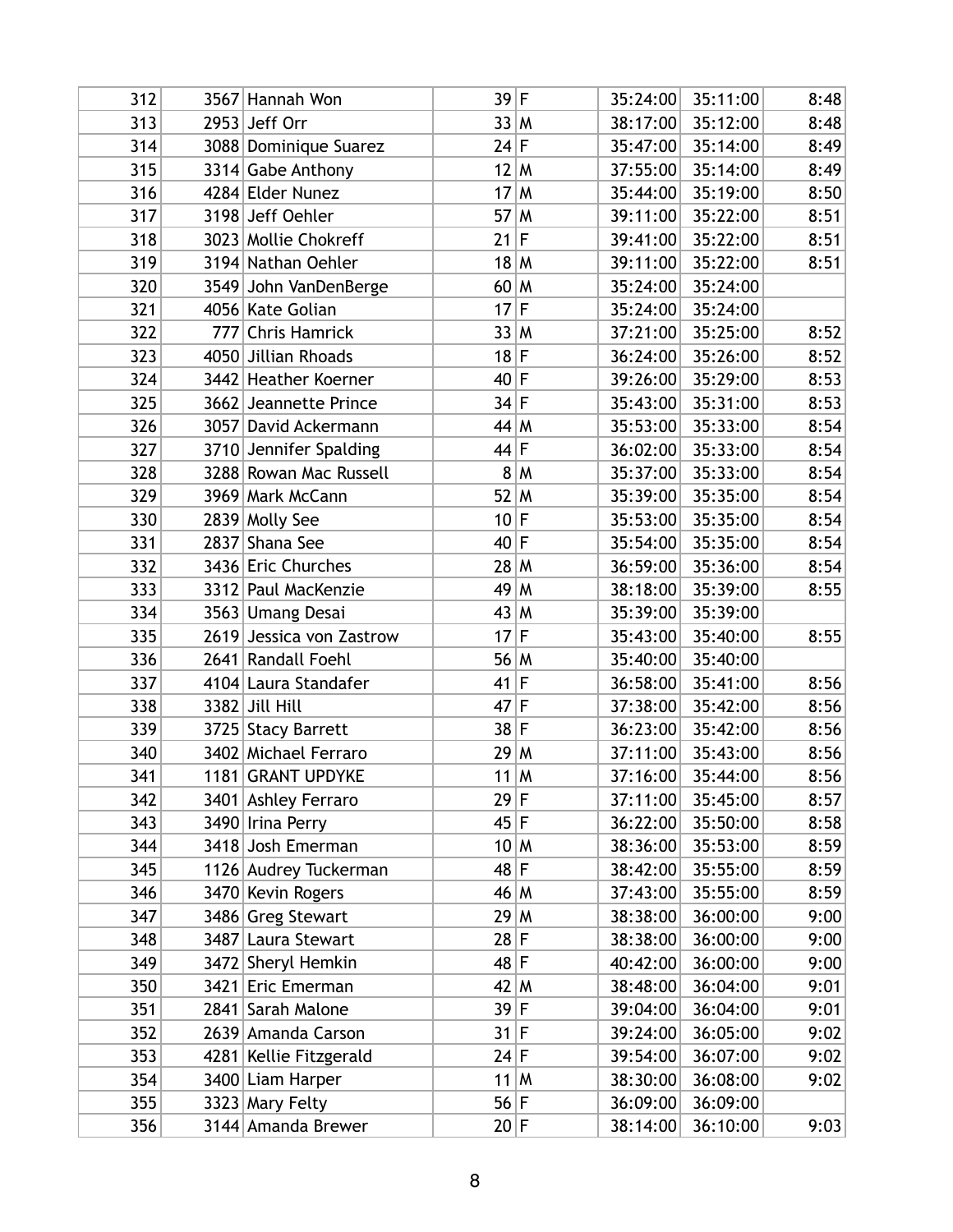| 357 | 3962 Kelsie Zak         | 24 F   |              | 36:55:00 | 36:11:00 | 9:03 |
|-----|-------------------------|--------|--------------|----------|----------|------|
| 358 | 4053 Sam Singh Golian   | 24 M   |              | 39:09:00 | 36:12:00 | 9:03 |
| 359 | 769 Eryn Grady          | $40$ F |              | 36:26:00 | 36:13:00 | 9:04 |
| 360 | 3422 Catherine Adams    | 13 F   |              | 36:31:00 | 36:14:00 | 9:04 |
| 361 | 4113 Mary Dengler       | 55 F   |              | 37:50:00 | 36:14:00 | 9:04 |
| 362 | 3059 Lonny Riggs        | $54$ M |              | 36:37:00 | 36:19:00 | 9:05 |
| 363 | 3619 Thomas Lam         | 39 M   |              | 39:08:00 | 36:19:00 | 9:05 |
| 364 | 3695 Truman Hutchinson  | 16 M   |              | 37:52:00 | 36:19:00 | 9:05 |
| 365 | 4030 Erin Ritter        | 20 F   |              | 38:03:00 | 36:20:00 | 9:05 |
| 366 | 4423 Bizzie Levine      | $12$ F |              | 38:06:00 | 36:22:00 | 9:06 |
| 367 | 2923 Matthew Jackson    | $11$ M |              | 37:23:00 | 36:22:00 | 9:06 |
| 368 | 3117 Irene Molnar       | 51     | $\mathsf F$  | 38:48:00 | 36:25:00 | 9:07 |
| 369 | 4294 Brett Boyce        | $31$ M |              | 36:33:00 | 36:26:00 | 9:07 |
| 370 | 3424 Dwayne Adams       | 48 M   |              | 36:31:00 | 36:26:00 | 9:07 |
| 371 | 4236 Roman Orsinelli    | 11     | $\mathsf{M}$ | 36:55:00 | 36:30:00 | 9:08 |
| 372 | 3737 George Troutman    | 55 M   |              | 38:50:00 | 36:32:00 | 9:08 |
| 373 | 4220 Sarah Jackson      | 38 F   |              | 38:09:00 | 36:33:00 | 9:09 |
| 374 | 3728 Tedd Hardesty      | 47     | M            | 36:33:00 | 36:33:00 |      |
| 375 | 4062 Abby Kirkpatrick   | 24 F   |              | 37:33:00 | 36:34:00 | 9:09 |
| 376 | 2993 Kevin Murch        | 46 M   |              | 40:49:00 | 36:34:00 | 9:09 |
| 377 | 1203 SCOTT MURRAY       | 53 M   |              | 37:00:00 | 36:35:00 | 9:09 |
| 378 | 3150 Samantha Kass      | 16 F   |              | 37:48:00 | 36:36:00 | 9:09 |
| 379 | 3377 Abby Cronley       | $19$ F |              | 38:43:00 | 36:38:00 | 9:10 |
| 380 | 3128 Nicholas Padgett   | 29 M   |              | 42:09:00 | 36:38:00 | 9:10 |
| 381 | 1458 Jim Cottrell       | 57     | M            | 40:33:00 | 36:42:00 | 9:11 |
| 382 | 4295 Stephanie Stradley | 41     | lF.          | 36:42:00 | 36:42:00 |      |
| 383 | 3244 Ellie Haffer       | 12 F   |              | 37:30:00 | 36:43:00 | 9:11 |
| 384 | 3397 Paige Berliner     | $21$ F |              | 39:38:00 | 36:44:00 | 9:11 |
| 385 | 4323 Tim Diersing       | 41     | ۱M           | 36:44:00 | 36:44:00 |      |
| 386 | 2648 Griffin Zavislak   |        | 9 M          | 37:07:00 | 36:45:00 | 9:12 |
| 387 | 3132 Jacob Vandemark    |        | 17 M         | 37:26:00 | 36:45:00 | 9:12 |
| 388 | 2625 Jonathan Kornberg  | 20 M   |              | 39:38:00 | 36:45:00 | 9:12 |
| 389 | 1123 Rachel Theis       | $21$ F |              | 39:38:00 | 36:45:00 | 9:12 |
| 390 | 2706 Larry Stevens Jr.  | 45 M   |              | 39:12:00 | 36:47:00 | 9:12 |
| 391 | 3992 Stephen Caplinger  | $67$ M |              | 36:48:00 | 36:48:00 |      |
| 392 | 3043 Emily Rezabek      | 16 F   |              | 41:47:00 | 36:49:00 | 9:13 |
| 393 | 4381 Kathleen Hunke     | 26 F   |              | 41:24:00 | 36:50:00 | 9:13 |
| 394 | 4357 Logan Jacklin      | 22 F   |              | 41:25:00 | 36:50:00 | 9:13 |
| 395 | 4358 Taylor Jacklin     | 32 M   |              | 41:24:00 | 36:50:00 | 9:13 |
| 396 | 2647 Maryn Zavislak     | 11 F   |              | 37:13:00 | 36:51:00 | 9:13 |
| 397 | 2649 Kim Zavislak       | 40 F   |              | 37:15:00 | 36:53:00 | 9:14 |
| 398 | 2860 Beau Willis        | 45 M   |              | 40:46:00 | 37:00:00 | 9:15 |
| 399 | 3496 Emily Lee          | 13 F   |              | 42:34:00 | 37:01:00 | 9:16 |
| 400 | 2711 Hallie Desmonts    | 42 F   |              | 37:56:00 | 37:03:00 | 9:16 |
| 401 | 2712 Anna Gregory       | 36 F   |              | 37:57:00 | 37:04:00 | 9:16 |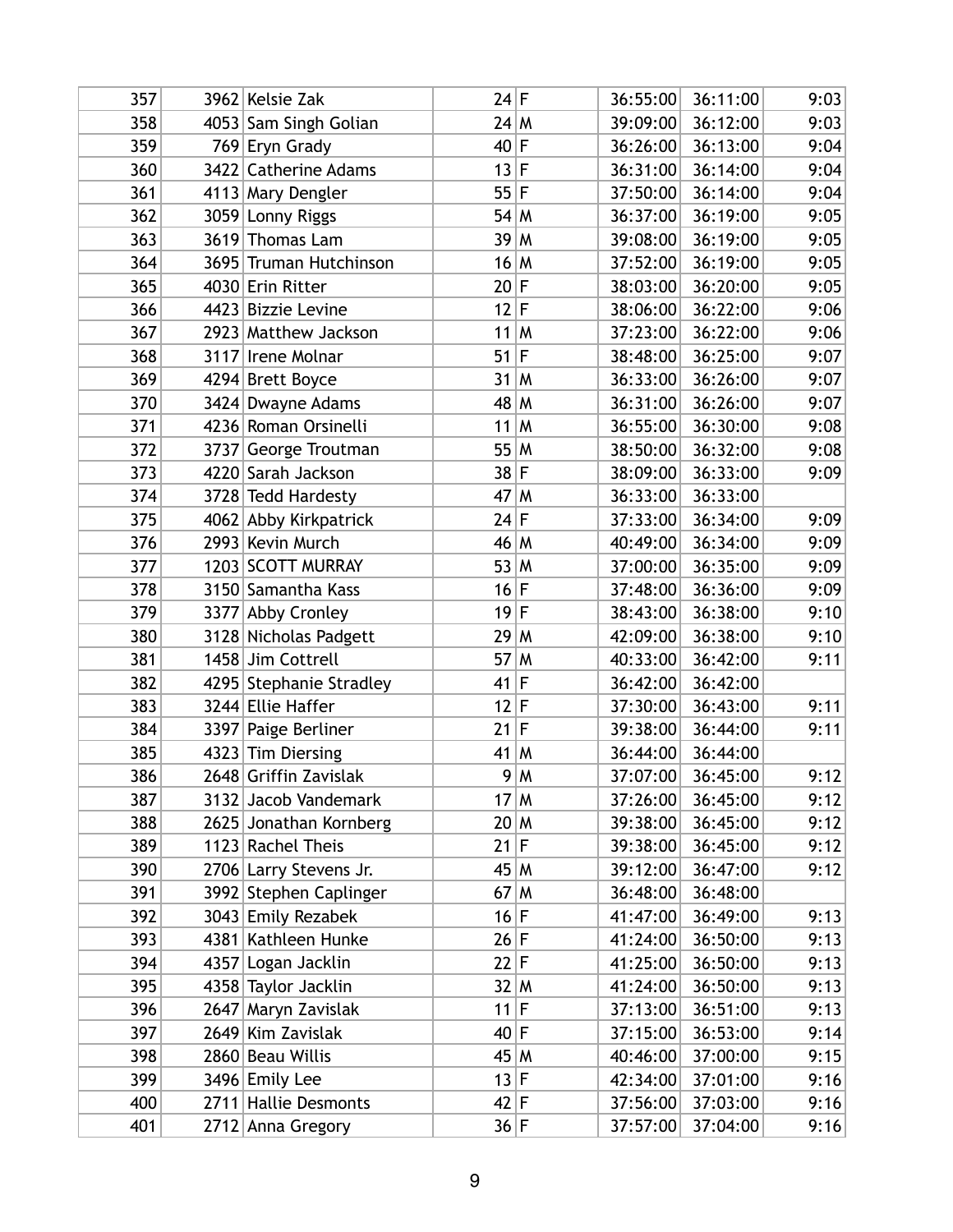| 402 |      | 4212 EJ Wallace          | 50 M   |     | 37:47:00 | 37:04:00 | 9:16 |
|-----|------|--------------------------|--------|-----|----------|----------|------|
| 403 |      | 2926 Camryn Lykins       | 17     | lF. | 37:13:00 | 37:05:00 | 9:17 |
| 404 |      | 4210 Chris Beckel        | 49 M   |     | 37:46:00 | 37:05:00 | 9:17 |
| 405 |      | 2869 Samuel Lindimore    | 7      | M   | 38:39:00 | 37:05:00 | 9:17 |
| 406 |      | 3156 Sally Sligar        | 60 F   |     | 37:43:00 | 37:06:00 | 9:17 |
| 407 |      | 3753 Trevor Linton       | 16 M   |     | 41:09:00 | 37:08:00 | 9:17 |
| 408 |      | 1199 ASHLEY GOGOLIN      | 22 F   |     | 41:20:00 | 37:09:00 | 9:18 |
| 409 |      | 4070 Laura Antinossi     | 43 F   |     | 38:42:00 | 37:11:00 | 9:18 |
| 410 |      | 3037 Lyndsie Cummans     | 22 F   |     | 38:58:00 | 37:13:00 | 9:19 |
| 411 |      | 2692 Nicholas Yakam      | 10 M   |     | 38:16:00 | 37:13:00 | 9:19 |
| 412 |      | 2866 Tom Presthus        | 41     | M   | 40:07:00 | 37:13:00 | 9:19 |
| 413 |      | 3593 Lisa Beck           | 45 F   |     | 40:57:00 | 37:14:00 | 9:19 |
| 414 |      | 2667 Brenna Baughman     | 31 F   |     | 40:05:00 | 37:15:00 | 9:19 |
| 415 |      | 3165 David Grammel       | 50 M   |     | 37:46:00 | 37:15:00 | 9:19 |
| 416 |      | 3036 Jared Cummans       | 26 M   |     | 39:02:00 | 37:15:00 | 9:19 |
| 417 |      | 2747 Colleen Sauer       | 32 F   |     | 40:58:00 | 37:16:00 | 9:19 |
| 418 |      | 4098 Deana White         | $57$ F |     | 40:00:00 | 37:16:00 | 9:19 |
| 419 |      | 2891 Isabelle Arguelles  | 13 F   |     | 42:09:00 | 37:16:00 | 9:19 |
| 420 |      | 3042 Joe Rezabek         | 48 M   |     | 42:14:00 | 37:16:00 | 9:19 |
| 421 |      | 2732 Chloe Platte        | 16 F   |     | 42:14:00 | 37:17:00 | 9:20 |
| 422 |      | 2888 Ali Arguelles       | 22 F   |     | 42:16:00 | 37:18:00 | 9:20 |
| 423 |      | 2843 David Manning       | 49 M   |     | 39:53:00 | 37:18:00 | 9:20 |
| 424 |      | 2733 Mike Platte Platte  | 44 M   |     | 42:14:00 | 37:18:00 | 9:20 |
| 425 |      | 4240 Alan Albrecht       | 35 M   |     | 38:49:00 | 37:21:00 | 9:21 |
| 426 |      | 1200 JAMES WILLIAMSON    | 29 M   |     | 41:32:00 | 37:21:00 | 9:21 |
| 427 |      | 2610 Erin Gruenwald      | 33 F   |     | 38:53:00 | 37:22:00 | 9:21 |
| 428 |      | 3835 Katie Kaucheck      | 12 F   |     | 38:13:00 | 37:24:00 | 9:21 |
| 429 | 3810 |                          |        |     | 39:45:00 | 37:24:00 | 9:21 |
| 430 |      | 3465 Heather Doomy       | 32 F   |     | 39:24:00 | 37:26:00 | 9:22 |
| 431 |      | 4239 Sophia Orsinelli    | 16 F   |     | 41:05:00 | 37:26:00 | 9:22 |
| 432 |      | 3220 Jennifer Richardson | 44 F   |     | 37:38:00 | 37:28:00 | 9:22 |
| 433 |      | 3221 Craig Richardson    | 44 M   |     | 37:40:00 | 37:29:00 | 9:23 |
| 434 | 2892 | Julie Arguelles          | 44 F   |     | 42:22:00 | 37:29:00 | 9:23 |
| 435 |      | 2903 Nichole Siegfried   | $31$ F |     | 37:29:00 | 37:29:00 | 9:23 |
| 436 |      | 3918 Nick Hamrock        | 12 M   |     | 37:39:00 | 37:34:00 | 9:24 |
| 437 |      | 4615 JACQUELINE TUNNEY   | 27     | lF. | 38:29:00 | 37:36:00 | 9:24 |
| 438 |      | 1170 RACHEL SMITH        | 42 F   |     | 39:09:00 | 37:36:00 | 9:24 |
| 439 |      | 1141 Samuel Williams     | 45 M   |     | 39:57:00 | 37:36:00 | 9:24 |
| 440 |      | 2735 Rodney Smith        | 48 M   |     | 41:02:00 | 37:37:00 | 9:25 |
| 441 |      | 3095 Michael Jobson      | 48 M   |     | 39:12:00 | 37:38:00 | 9:25 |
| 442 | 3007 | Ava Van Huffel           | 13 F   |     | 38:17:00 | 37:41:00 | 9:26 |
| 443 |      | 2974 Blythe Ferguson     | 16 F   |     | 40:00:00 | 37:41:00 | 9:26 |
| 444 |      | 2623 Isabella Kornberg   | 14 F   |     | 38:55:00 | 37:41:00 | 9:26 |
| 445 |      | 2694 Abigail Yakam       | $14$ F |     | 38:57:00 | 37:42:00 | 9:26 |
| 446 |      | 1176 ERIN CARSON         | 15 M   |     | 41:47:00 | 37:42:00 | 9:26 |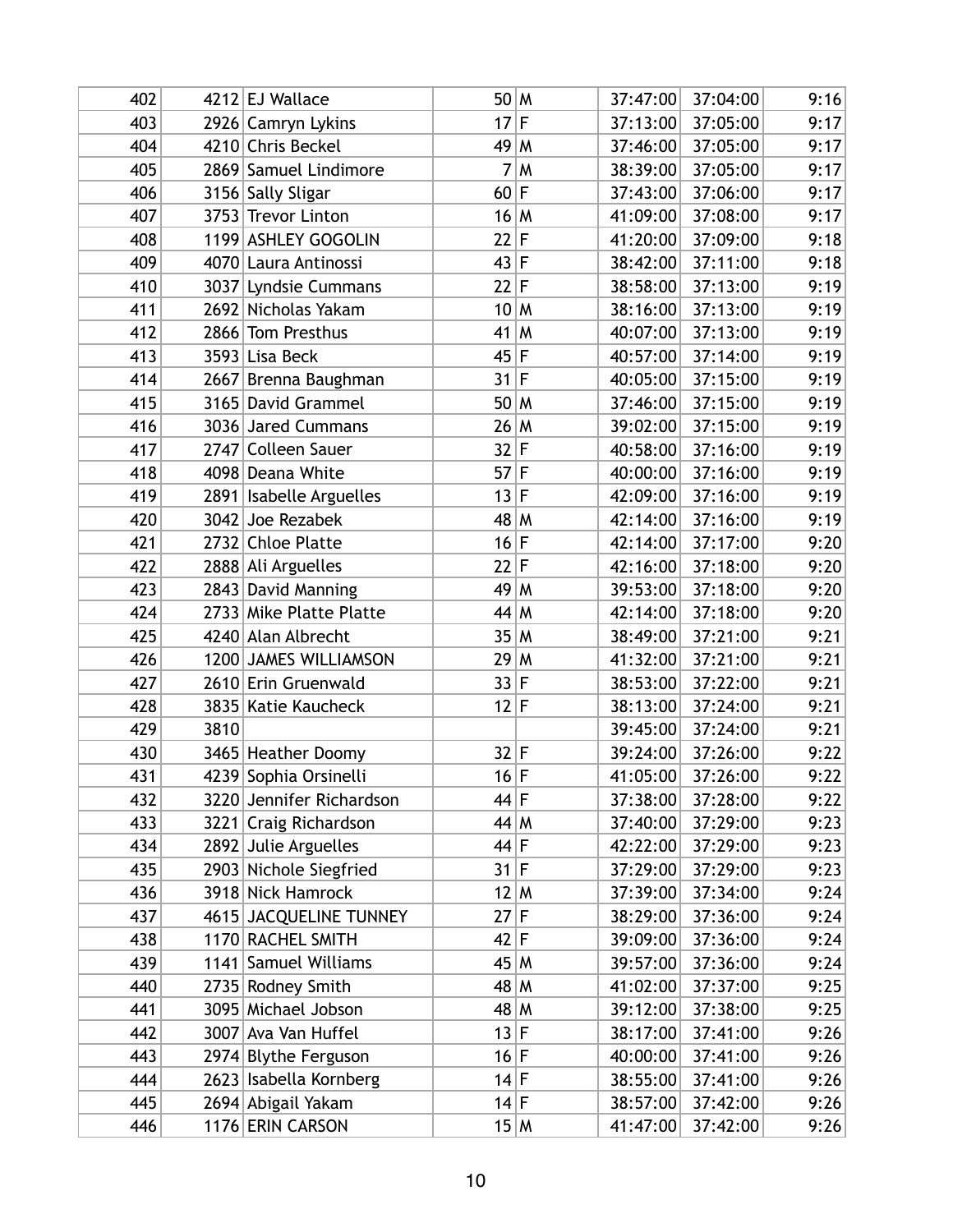| 447 |      | 1214 LAUREN BERNACKI     | 15 F   |              | 38:57:00 | 37:42:00 | 9:26 |
|-----|------|--------------------------|--------|--------------|----------|----------|------|
| 448 |      | 2970 Mark Dylla          | 26 M   |              | 39:59:00 | 37:42:00 | 9:26 |
| 449 |      | 2802 Samantha Hagan      | $28$ F |              | 40:38:00 | 37:42:00 | 9:26 |
| 450 |      | 3051 Adam Tobias         | 45 M   |              | 41:06:00 | 37:43:00 | 9:26 |
| 451 | 2801 | Joe Hagan                | 28 M   |              | 40:38:00 | 37:43:00 | 9:26 |
| 452 |      | 4327 Lisa Barber         | 35 F   |              | 41:20:00 | 37:43:00 | 9:26 |
| 453 |      | 3052 Robert Tobias       | 47     | M            | 41:07:00 | 37:43:00 | 9:26 |
| 454 |      | 3054 Dan Kahn            | $30$ M |              | 41:07:00 | 37:44:00 | 9:26 |
| 455 |      | 2975 Murphy Ferguson     | 24 F   |              | 40:02:00 | 37:44:00 | 9:26 |
| 456 |      | 1456 Allie Crawford      | $14$ F |              | 38:42:00 | 37:45:00 | 9:27 |
| 457 |      | 2668 Little Nick Rotonda | $21$ M |              | 42:27:00 | 37:46:00 | 9:27 |
| 458 |      | 3684 Hampton Stelluti    | 14 M   |              | 37:54:00 | 37:47:00 | 9:27 |
| 459 |      | 3488 Suzanne CoatesBrow  | 47     | $\mathsf F$  | 38:51:00 | 37:48:00 | 9:27 |
| 460 |      | 2968 Ann Dylla           | 26 F   |              | 40:08:00 | 37:50:00 | 9:28 |
| 461 | 3035 | <b>Dale Garlitz</b>      | 46 M   |              | 37:51:00 | 37:51:00 |      |
| 462 |      | 4031 Joe Rotonda         | 32 M   |              | 42:39:00 | 37:52:00 | 9:28 |
| 463 |      | 3629 Megan Young         | 43 F   |              | 40:22:00 | 37:53:00 | 9:29 |
| 464 |      | 3628 Steve Young         | 41     | $\mathsf{M}$ | 40:23:00 | 37:54:00 | 9:29 |
| 465 | 2697 | Christopher Wiet         | 27     | M            | 40:04:00 | 37:55:00 | 9:29 |
| 466 |      | 3426 Tony Scali          | 12 M   |              | 37:55:00 | 37:55:00 |      |
| 467 |      | 3614 Trasee Carr         | $40$ F |              | 40:23:00 | 37:55:00 | 9:29 |
| 468 |      | 2714 Charlie Hobart      | 11     | $\mathsf{M}$ | 41:12:00 | 37:57:00 | 9:30 |
| 469 |      | 3279 Lauren Gastineau    | $14$ F |              | 38:04:00 | 37:57:00 | 9:30 |
| 470 |      | 736 Kelsey Fisher        | 21     | lF.          | 40:37:00 | 38:01:00 | 9:31 |
| 471 |      | 3489 Sara Arnett         | 32 F   |              | 39:32:00 | 38:01:00 | 9:31 |
| 472 |      | 4392 Melissa Schwab      | $38$ F |              | 40:10:00 | 38:02:00 | 9:31 |
| 473 |      | 2826 Lisa Ballmann       | 49     | IF.          | 39:03:00 | 38:04:00 | 9:31 |
| 474 |      | 4623 CHRIS ENGELMAN      | 10 M   |              | 42:36:00 | 38:05:00 | 9:32 |
| 475 |      | 4624 JENNIFER ENGELMAN   | 46 F   |              | 42:35:00 | 38:05:00 | 9:32 |
| 476 |      | 1212 CRAIG RICE          | 48 M   |              | 39:45:00 | 38:06:00 | 9:32 |
| 477 |      | 3624 Gracie Van Huffel   | 25 F   |              | 40:25:00 | 38:06:00 | 9:32 |
| 478 |      | 3104 MARIE FISHER        | 55 F   |              | 40:44:00 | 38:08:00 | 9:32 |
| 479 |      | 3590 Michelle Sveda      | 37 F   |              | 39:42:00 | 38:08:00 | 9:32 |
| 480 |      | 3351 Cathy Tooker        | 51     | lF.          | 40:43:00 | 38:09:00 | 9:33 |
| 481 | 3591 | Amy Sveda                | 40 F   |              | 39:45:00 | 38:10:00 | 9:33 |
| 482 |      | 1211 ANDERSON NOLASTNAME |        | 8 M          | 39:43:00 | 38:10:00 | 9:33 |
| 483 |      | 4155 Melanie Campbell    | 35 F   |              | 39:46:00 | 38:11:00 | 9:33 |
| 484 |      | 2782 Alison Dressel      | 13 F   |              | 38:12:00 | 38:12:00 |      |
| 485 |      | 4200 Cathy Rogers        | 49 F   |              | 40:10:00 | 38:17:00 | 9:35 |
| 486 |      | 4632 JAMES GABEL         | 55 M   |              | 40:09:00 | 38:17:00 | 9:35 |
| 487 |      | 3359 Shannon Lewis       | 41     | M            | 40:30:00 | 38:17:00 | 9:35 |
| 488 |      | 3721 Greg Melick         | 52 M   |              | 39:11:00 | 38:20:00 | 9:35 |
| 489 |      | 1083 Ashlyn Schrader     | $11$ F |              | 40:48:00 | 38:21:00 | 9:36 |
| 490 |      | 3164 Andrea Grammel      | 47     | lF.          | 38:54:00 | 38:23:00 | 9:36 |
| 491 |      | 3513 Charlie Morris      | 10 M   |              | 38:23:00 | 38:23:00 |      |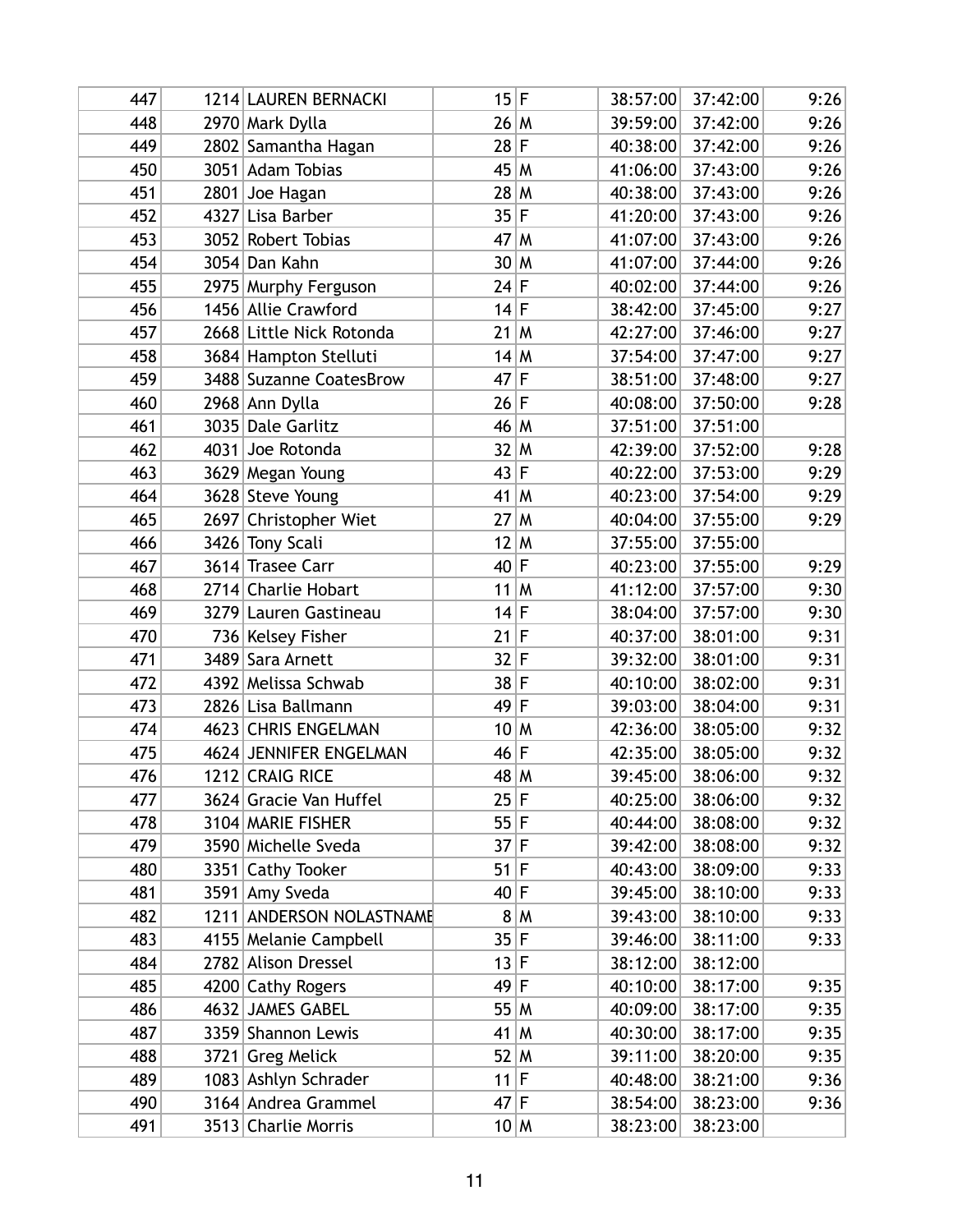| 492 |      | 3384 Charlotte Lennox       | $18$ F |              | 39:02:00 | 38:24:00 | 9:36 |
|-----|------|-----------------------------|--------|--------------|----------|----------|------|
| 493 |      | 3380 Rick Schoen            | 29 M   |              | 39:34:00 | 38:24:00 | 9:36 |
| 494 | 3381 | Jessica Schoen              | 32 F   |              | 39:35:00 | 38:25:00 | 9:37 |
| 495 |      | 4105 Nathan Standafer       | 42 M   |              | 39:42:00 | 38:25:00 | 9:37 |
| 496 |      | 1454 Sean Cummins           | 10 M   |              | 42:50:00 | 38:25:00 | 9:37 |
| 497 |      | 1179 AIDAN UPDYKE           | 11     | $\mathsf{M}$ | 39:58:00 | 38:26:00 | 9:37 |
| 498 |      | 1180 NATHAN UPDYKE          | 41     | M            | 39:59:00 | 38:26:00 | 9:37 |
| 499 |      | 4359 Noah Boffo             | 16 M   |              | 40:12:00 | 38:26:00 | 9:37 |
| 500 |      | 3388 Tom Lennox             | 49     | M            | 39:02:00 | 38:26:00 | 9:37 |
| 501 |      | 1149 Bud Zappitelli         | $52$ M |              | 39:03:00 | 38:27:00 | 9:37 |
| 502 |      | 3598 Jennifer Bechtel       | 40 F   |              | 38:45:00 | 38:28:00 |      |
| 503 |      | 3501 Jason Lindholm         | $41$ M |              | 40:52:00 | 38:32:00 | 9:38 |
| 504 |      | 2962 Robert Koteles         | 48 M   |              | 40:57:00 | 38:36:00 | 9:39 |
| 505 |      | 3119 Jon Hock               | 47     | ۱M           | 41:16:00 | 38:39:00 | 9:40 |
| 506 |      | 3118 Cody Hock              | 9      | M            | 41:14:00 | 38:40:00 | 9:40 |
| 507 |      | 4298 Bill Howell            | 46 M   |              | 40:52:00 | 38:42:00 | 9:41 |
| 508 |      | 3011 Gavin Biemer           | 12 M   |              | 38:44:00 | 38:44:00 |      |
| 509 |      | 4202 Dan Dye                | $31$ M |              | 43:39:00 | 38:45:00 | 9:42 |
| 510 |      | 4020 Nina Potsiadlo         | 45 F   |              | 38:45:00 | 38:45:00 |      |
| 511 |      | 3478 Adam Langford          | 33 M   |              | 39:28:00 | 38:46:00 | 9:42 |
| 512 |      | 4449 Joe Oelke              | 37     | M            | 43:39:00 | 38:47:00 | 9:42 |
| 513 |      | 3479 Lizzie Langford        | 29 F   |              | 39:29:00 | 38:47:00 | 9:42 |
| 514 |      | 3528 Malila Nguyen          | 43 F   |              | 39:22:00 | 38:48:00 | 9:42 |
| 515 |      | 3539 Michael Leimeister     | 36 M   |              | 43:39:00 | 38:48:00 | 9:42 |
| 516 |      | 3048 Christine Parey        |        |              | 38:49:00 | 38:49:00 |      |
| 517 |      | 3524 Jay Nguyen             | 46 M   |              | 39:22:00 | 38:50:00 | 9:43 |
| 518 |      | 2856 Meagan Wolfrum         | 34 F   |              | 41:12:00 | 38:50:00 | 9:43 |
| 519 |      | 2857 Meredith Melecosky     | 29 F   |              | 41:12:00 | 38:50:00 | 9:43 |
| 520 |      | 2893 Michael Arguelles      | 48 M   |              | 43:51:00 | 38:51:00 | 9:43 |
| 521 |      | 2894 Michael Arguelles, Jr. | 14 M   |              | 43:51:00 | 38:51:00 | 9:43 |
| 522 |      | 3267 Tim Masturzo           | 49 M   |              | 42:58:00 | 38:52:00 |      |
| 523 |      | 2950 Scott Jerzyk           | 45 M   |              | 42:55:00 | 38:53:00 | 9:44 |
| 524 |      | 1213 POLLY BERNACKI         | 45 F   |              | 40:07:00 | 38:55:00 | 9:44 |
| 525 |      | 3250 Jessica Jenkins        | 33 F   |              | 41:03:00 | 38:56:00 | 9:44 |
| 526 |      | 2643 Ashleigh Spencer       | 31 F   |              | 38:58:00 | 38:58:00 |      |
| 527 |      | 3120 Staci Hock             | $48$ F |              | 41:33:00 | 38:58:00 | 9:45 |
| 528 |      | 3985 Theresa Parkis         | 53 F   |              | 42:34:00 | 38:58:00 | 9:45 |
| 529 |      | 4346 Jadyn Sellars          | 14 F   |              | 41:33:00 | 38:59:00 | 9:45 |
| 530 |      | 3500 Nikki Stechschulte     | 26 F   |              | 41:11:00 | 38:59:00 | 9:45 |
| 531 |      | 3335 Bridget Driscoll       | 13 F   |              | 41:33:00 | 39:00:00 | 9:45 |
| 532 |      | 3534 Jennifer Blazer        | 34 F   |              | 39:32:00 | 39:01:00 | 9:46 |
| 533 |      | 3098 Zack Thomas            | 16 M   |              | 42:18:00 | 39:05:00 | 9:47 |
| 534 |      | 3097 Matthew Thomas         | 14 M   |              | 42:18:00 | 39:06:00 | 9:47 |
| 535 |      | 4341 George Kalec           | $52$ M |              | 42:18:00 | 39:07:00 | 9:47 |
| 536 |      | 3075 Michael Patulo         |        | 32 M         | 43:05:00 | 39:08:00 | 9:47 |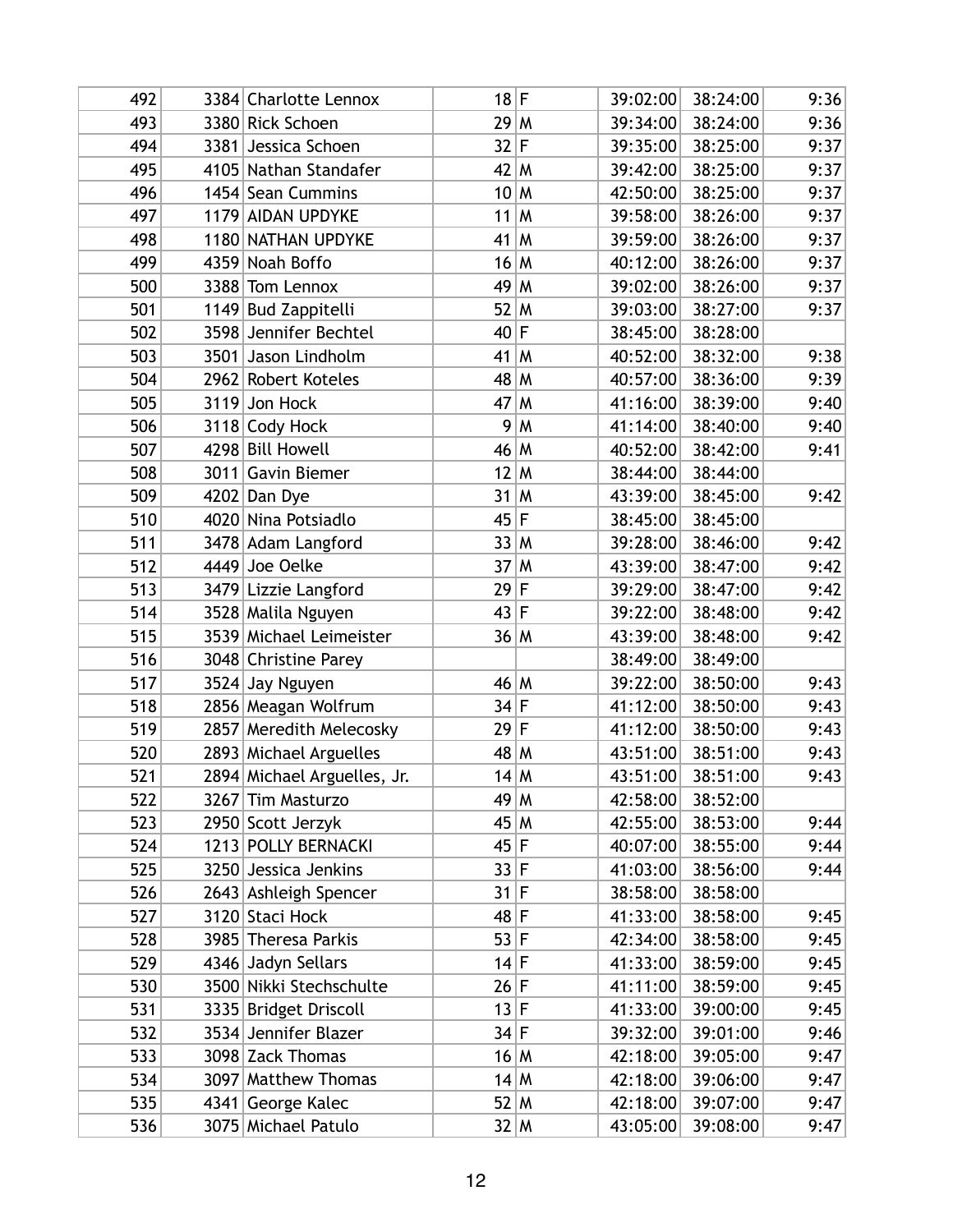| 537 |      | 3076 Sarah Patulo        | 32 F   |             | 43:06:00 | 39:09:00 | 9:48  |
|-----|------|--------------------------|--------|-------------|----------|----------|-------|
| 538 |      | 2951 Al Tambini          | $62$ M |             | 43:13:00 | 39:14:00 | 9:49  |
| 539 |      | 3358 Kylie Lewis         | $10$ F |             | 41:28:00 | 39:15:00 | 9:49  |
| 540 |      | 4377 Jenny Batchelder    | 31     | $\mathsf F$ | 39:56:00 | 39:18:00 | 9:50  |
| 541 |      | 3691 Lee Campbell        | 28 M   |             | 39:18:00 | 39:18:00 |       |
| 542 |      | 3678 Calista Demers      | 12     | $\mathsf F$ | 39:48:00 | 39:22:00 | 9:51  |
| 543 |      | 2863 Theresa Vendetti    | 53     | $\mathsf F$ | 40:09:00 | 39:24:00 | 9:51  |
| 544 |      | 4216 Aaron Frazier       | 9      | M           | 40:04:00 | 39:27:00 | 9:52  |
| 545 |      | 3789 Nicholas Padden     | 36 M   |             | 40:13:00 | 39:27:00 | 9:52  |
| 546 |      | 2862 Mark Vendetti       | 55 M   |             | 40:15:00 | 39:34:00 | 9:54  |
| 547 |      | 3306 Corey Bray          | 22 M   |             | 40:19:00 | 39:36:00 | 9:54  |
| 548 |      | 3403 Ryann Ransom        | 9      | $\mathsf F$ | 42:23:00 | 39:36:00 | 9:54  |
| 549 |      | $3955$ A. C. Michaels    | 55 M   |             | 41:23:00 | 39:37:00 | 9:55  |
| 550 |      | 3287 Aaron Russell       | $44$ M |             | 40:23:00 | 39:37:00 | 9:55  |
| 551 |      | 4356 Amir Askari         | 24 M   |             | 44:11:00 | 39:37:00 | 9:55  |
| 552 |      | 3212 Liz Patel           | $30$ F |             | 42:02:00 | 39:37:00 | 9:55  |
| 553 |      | 3408 Mike Desgranges     | 57     | M           | 41:42:00 | 39:38:00 | 9:55  |
| 554 |      | 3970 Axel Morey          | 13 M   |             | 43:05:00 | 39:39:00 | 9:55  |
| 555 | 3157 | <b>Oliver Economus</b>   | 9      | M           | 39:41:00 | 39:39:00 | 9:55  |
| 556 |      | 3954 Cathy Taub          | 55     | $\mathsf F$ | 41:25:00 | 39:40:00 | 9:55  |
| 557 |      | 1108 William Smith       | $41$ M |             | 43:13:00 | 39:40:00 | 9:55  |
| 558 |      | 3454 Dave Cherry         | 45 M   |             | 42:01:00 | 39:41:00 | 9:56  |
| 559 |      | 3084 Kristen Legerski    | 28 F   |             | 42:57:00 | 39:42:00 | 9:56  |
| 560 |      | 3080 Marilu Russo        | 25 F   |             | 42:57:00 | 39:42:00 | 9:56  |
| 561 |      | 3680 Elyse Bergmann      | 11     | $\mathsf F$ | 40:11:00 | 39:45:00 | 9:57  |
| 562 |      | 2852 Kris Peters         | 57     | $\mathsf F$ | 44:25:00 | 39:45:00 | 9:57  |
| 563 |      | 3362 Trent Back          | 10 M   |             | 41:59:00 | 39:46:00 | 9:57  |
| 564 |      | 3925 Naomi Fireman       | 27     | $\mathsf F$ | 42:30:00 | 39:47:00 | 9:57  |
| 565 |      | 3356 Lindy Martz         | 54     | F           | 44:27:00 | 39:48:00 | 9:57  |
| 566 |      | 4097 Jeff White          | 55 M   |             | 39:51:00 | 39:51:00 |       |
| 567 |      | 1084 Ryan Schrader       |        | 14 M        | 39:55:00 | 39:52:00 | 9:58  |
| 568 |      | 2797 Jenna Gaudio        | 24 F   |             | 42:03:00 | 39:54:00 | 9:59  |
| 569 |      | 3245 Nicholas Haffer     | 43 M   |             | 40:04:00 | 39:54:00 | 9:59  |
| 570 |      | 790 Alan Herrmann        | 56 M   |             | 41:27:00 | 39:55:00 | 9:59  |
| 571 |      | 4188 Storm Verhe Cameron | 22 M   |             | 39:56:00 | 39:56:00 |       |
| 572 |      | 3599 AVERY LaJeunesse    | 13 M   |             | 40:15:00 | 39:57:00 | 10:00 |
| 573 |      | 789 Amanda Herrmann      | 22 F   |             | 41:28:00 | 39:58:00 | 10:00 |
| 574 |      | 3338 Ali Hunt            | 20 F   |             | 41:44:00 | 39:59:00 | 10:00 |
| 575 |      | 772 Andrea Gross         | 46 F   |             | 42:35:00 | 39:59:00 | 10:00 |
| 576 |      | 3339 Brett Hunt          | 29 M   |             | 41:44:00 | 39:59:00 | 10:00 |
| 577 |      | 3997 Liz Hammond         | 36 F   |             | 43:00:00 | 39:59:00 | 10:00 |
| 578 |      | 3734 Andy Wirt           | 45 M   |             | 42:07:00 | 40:01:00 | 10:01 |
| 579 |      | 3512 Caroline Morris     | 8      | F           | 40:01:00 | 40:01:00 |       |
| 580 |      | 2603 Barbara Berry       | 47     | $\mathsf F$ | 41:06:00 | 40:04:00 | 10:01 |
| 581 |      | 3694 Henry Hutchinson    | 12 M   |             | 41:33:00 | 40:05:00 | 10:02 |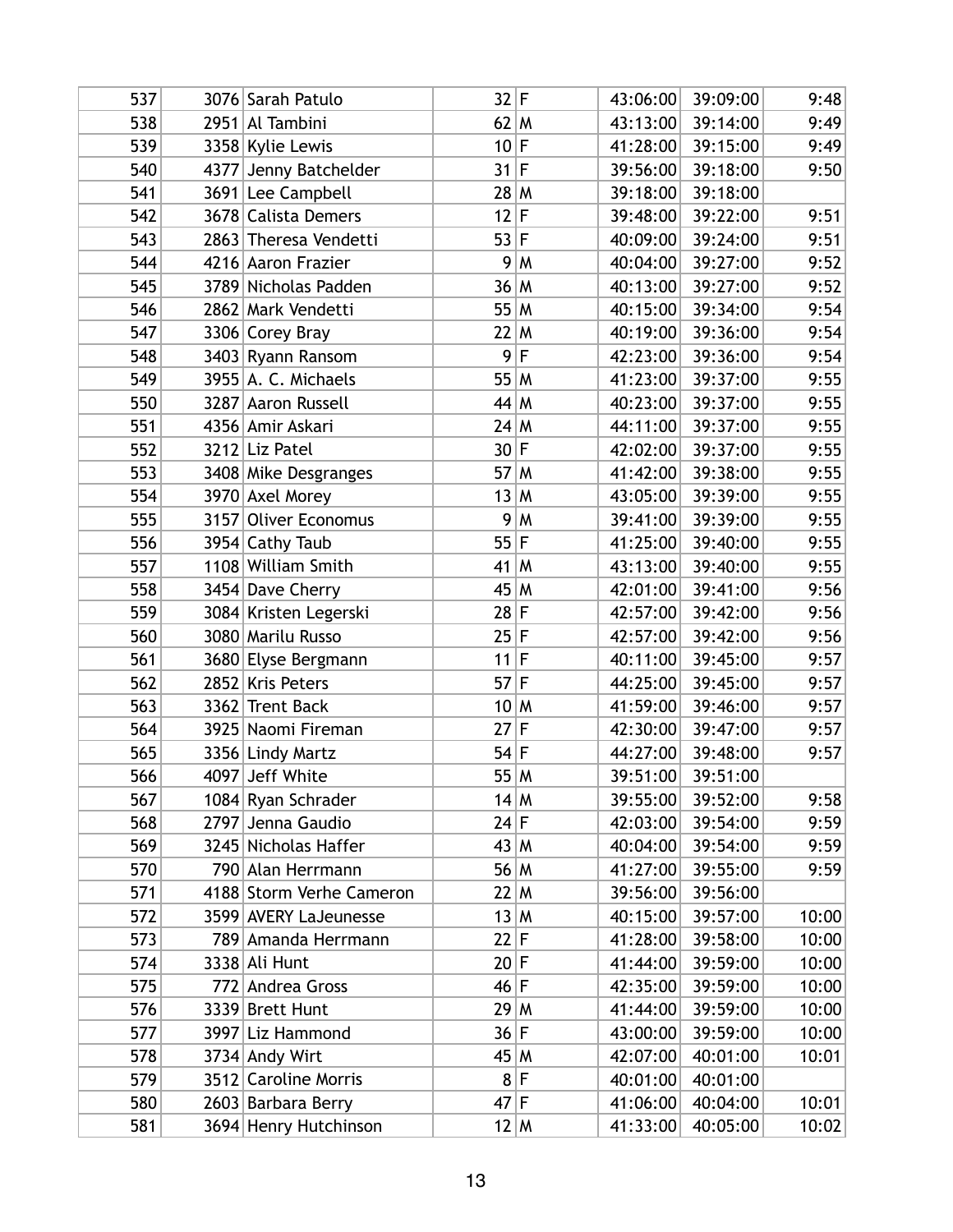| 582 |      | 1201 MATT FAVAZZO        | 30 M   |              | 40:25:00 | 40:06:00 | 10:02 |
|-----|------|--------------------------|--------|--------------|----------|----------|-------|
| 583 |      | 4223 Jessie Kaminsky     | 32 F   |              | 42:17:00 | 40:10:00 | 10:03 |
| 584 | 4361 | Valerie Boffo            | 47     | l F          | 41:56:00 | 40:10:00 | 10:03 |
| 585 |      | 3462 Laura Carter        | $31$ F |              | 40:12:00 | 40:12:00 |       |
| 586 |      | 4001 Ashley Carrier      | 23 F   |              | 40:14:00 | 40:14:00 |       |
| 587 |      | 4101 Anne Marie Sferra   | 56 F   |              | 43:10:00 | 40:17:00 | 10:05 |
| 588 | 3063 | Jonathan Poe             | 32 M   |              | 42:58:00 | 40:21:00 | 10:06 |
| 589 |      | 4048 Terri Layman        | 56 F   |              | 45:02:00 | 40:24:00 | 10:06 |
| 590 |      | 800 Janet Hurt           | 49     | IF.          | 42:24:00 | 40:25:00 | 10:07 |
| 591 |      | 3627 Duke Trott          | 26 M   |              | 40:26:00 | 40:26:00 |       |
| 592 |      | 3399 Lisa Berliner       | 51     | $\mathsf F$  | 42:25:00 | 40:27:00 | 10:07 |
| 593 |      | 3000 Sam Pesetsky        | 42 M   |              | 40:29:00 | 40:29:00 |       |
| 594 |      | 4332 Kristin Sabgir      | 46 F   |              | 42:24:00 | 40:30:00 | 10:08 |
| 595 |      | 3705 Andrea Mitchell     | 35 F   |              | 42:32:00 | 40:31:00 | 10:08 |
| 596 |      | 2792 Terrilyn Richards   | 39 F   |              | 41:23:00 | 40:32:00 | 10:08 |
| 597 |      | 4360 Alex Boffo          | 19     | $\mathsf{M}$ | 42:19:00 | 40:33:00 | 10:09 |
| 598 |      | 4331 Alexandra Sabgir    | 17     | l F          | 42:25:00 | 40:33:00 | 10:09 |
| 599 |      | 727 Lauren Della Flora   | 25 F   |              | 41:46:00 | 40:33:00 | 10:09 |
| 600 |      | 4362 Maggie Records      | 19     | lF.          | 42:18:00 | 40:33:00 | 10:09 |
| 601 |      | 3275 Erin Layton         | 33 F   |              | 45:39:00 | 40:35:00 | 10:09 |
| 602 |      | 3373 Kyle Schaper        | 32 M   |              | 43:13:00 | 40:36:00 | 10:09 |
| 603 |      | 3082 Amelia Sucharski    | $28$ F |              | 43:53:00 | 40:37:00 | 10:10 |
| 604 |      | 2965 Joseph Wiegand      | 12 M   |              | 42:29:00 | 40:37:00 | 10:10 |
| 605 |      | 3083 Ali Larrick         | 27     | lF.          | 43:54:00 | 40:38:00 | 10:10 |
| 606 |      | 3081 Courtney Hessenauer | 27     | l F          | 43:54:00 | 40:38:00 | 10:10 |
| 607 |      | 2966 Lee Wiegand         | 48 M   |              | 42:30:00 | 40:38:00 | 10:10 |
| 608 |      | 4043 John Roslovic       | 54 M   |              | 41:26:00 | 40:40:00 | 10:10 |
| 609 |      | 3808 Terri Gaborcik      | 55 F   |              | 43:00:00 | 40:40:00 | 10:10 |
| 610 |      | 3667 Robert King         | 40 M   |              | 44:45:00 | 40:42:00 | 10:11 |
| 611 |      | 4340 Carla Smith         | 33 F   |              | 42:59:00 | 40:43:00 | 10:11 |
| 612 |      | 4189 Donnie Cameron      |        | 18 M         | 42:28:00 | 40:43:00 | 10:11 |
| 613 |      | 3178 Doug Endel          | 34 M   |              | 41:01:00 | 40:43:00 | 10:11 |
| 614 |      | 4339 Kristen Lichtenauer | 28 F   |              | 43:00:00 | 40:43:00 | 10:11 |
| 615 |      | 4416 Lauren Leahy        | 32 F   |              | 44:54:00 | 40:45:00 | 10:12 |
| 616 |      | 4415 Matt Leahy          | 37 M   |              | 44:54:00 | 40:47:00 | 10:12 |
| 617 |      | 2609 Kelli Welsheimer    | 36 F   |              | 41:18:00 | 40:48:00 | 10:12 |
| 618 | 3607 | Olivia O'Halloran        | 16 F   |              | 40:48:00 | 40:48:00 |       |
| 619 |      | 1112 Adam Smith          | 32 M   |              | 42:38:00 | 40:50:00 | 10:13 |
| 620 |      | 3900 Kirk Richardson     | 30 M   |              | 43:37:00 | 40:50:00 | 10:13 |
| 621 |      | 4619 KATELIN-JAN TUNNEY  | $27$ F |              | 41:44:00 | 40:51:00 | 10:13 |
| 622 |      | 1219 LOGAN BIRD          | 26 M   |              | 41:44:00 | 40:51:00 | 10:13 |
| 623 |      | 3281 Kerry Gastineau     | 44 F   |              | 40:53:00 | 40:53:00 |       |
| 624 |      | 1174 SCOTT SECREST       | 47 M   |              | 42:28:00 | 40:53:00 | 10:14 |
| 625 |      | 2999 Stephanie Pesetsky  | 36 F   |              | 43:57:00 | 40:53:00 | 10:14 |
| 626 |      | 3280 Billy Gastineau     |        | 13 M         | 40:54:00 | 40:54:00 |       |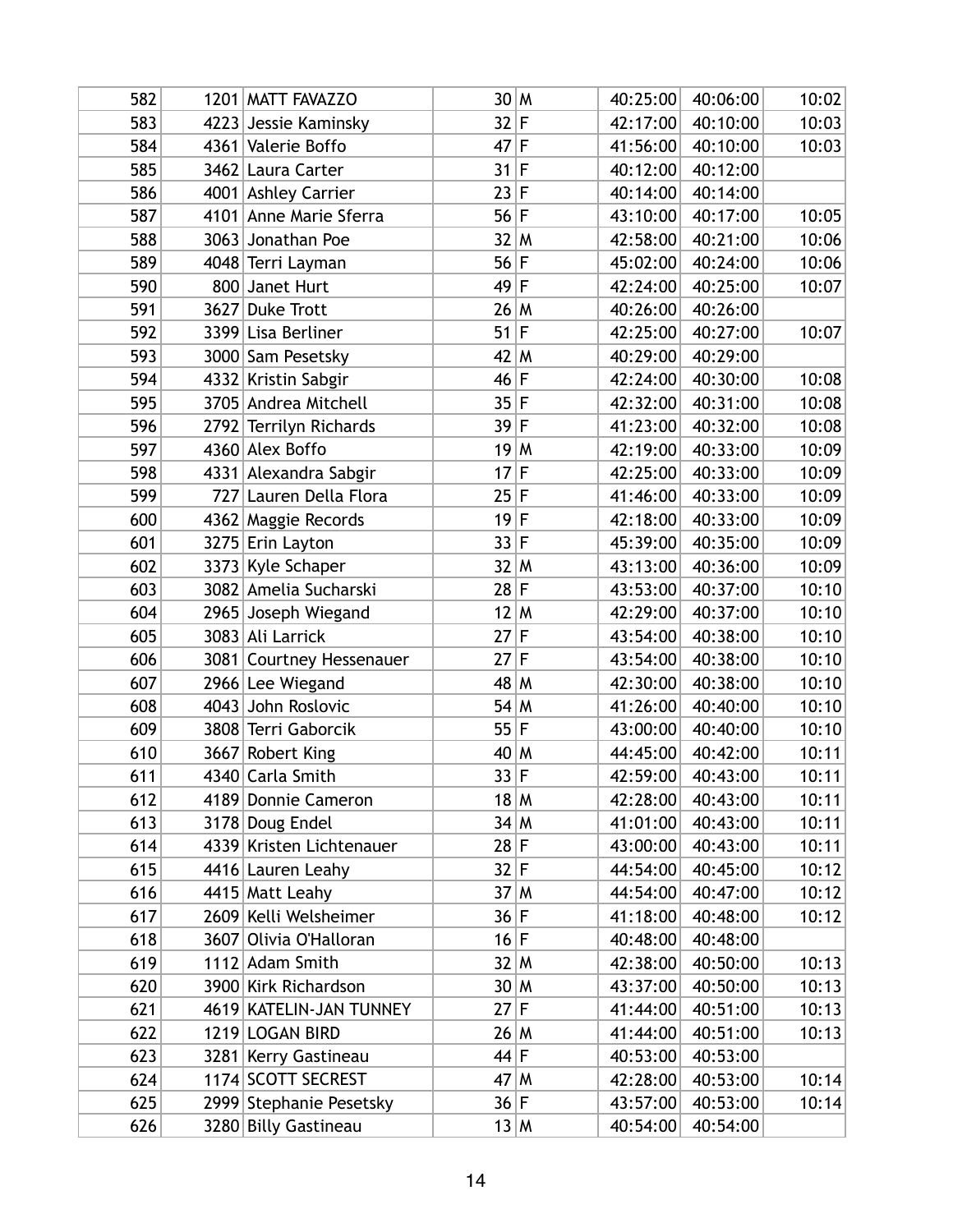| 627 |      | 3411 Arrie Blumenthal   | 14 F   |              | 45:16:00 | 40:57:00 | 10:15 |
|-----|------|-------------------------|--------|--------------|----------|----------|-------|
| 628 |      | 4320 Scarlett Tischer   | $14$ F |              | 45:18:00 | 40:59:00 | 10:15 |
| 629 |      | 1161 LINCOLN DICKSON    |        | 8 M          | 44:53:00 | 41:00:00 | 10:15 |
| 630 |      | 1122 Sarah Sutton       | 30 F   |              | 41:10:00 | 41:00:00 | 10:15 |
| 631 | 3817 |                         |        |              | 41:01:00 | 41:01:00 |       |
| 632 |      | 1158 MOLLY DICKSON      | $38$ F |              | 44:57:00 | 41:03:00 | 10:16 |
| 633 |      | 1157 MATT DICKSON       | 42 M   |              | 44:58:00 | 41:04:00 | 10:16 |
| 634 |      | 2666 JILLYAN WILL       | $34$ F |              | 41:24:00 | 41:09:00 | 10:18 |
| 635 |      | 4241 Brent Morrow       | 43 M   |              | 43:54:00 | 41:11:00 | 10:18 |
| 636 |      | 3268 Bailee Bowers      | 15 F   |              | 46:01:00 | 41:12:00 | 10:18 |
| 637 |      | 2741 Reid Luffler       | $11$ M |              | 44:16:00 | 41:13:00 | 10:19 |
| 638 |      | 3270 Sammi Bowers       | 13 F   |              | 46:02:00 | 41:13:00 | 10:19 |
| 639 |      | 4243 Michael Taylor     | 40 M   |              | 42:57:00 | 41:15:00 | 10:19 |
| 640 |      | 4244 Bree Taylor        | 39 F   |              | 42:58:00 | 41:16:00 | 10:19 |
| 641 |      | 3301 Olivia Gittins     | 13 F   |              | 42:04:00 | 41:16:00 | 10:19 |
| 642 |      | 4139 Erin Bennett       | $28$ F |              | 45:45:00 | 41:17:00 | 10:20 |
| 643 |      | 1147 Nadia Yingling     | 12 F   |              | 42:05:00 | 41:17:00 | 10:20 |
| 644 |      | 2831 Jack Carlin        | 13 M   |              | 42:22:00 | 41:18:00 | 10:20 |
| 645 |      | 4140 Justin Bennett     | 28 M   |              | 45:47:00 | 41:19:00 | 10:20 |
| 646 |      | 726 Michael Della Flora | 24 M   |              | 41:19:00 | 41:19:00 |       |
| 647 |      | 4137 Rodney Bennett     | 55 M   |              | 45:47:00 | 41:19:00 | 10:20 |
| 648 |      | 4138 Tara Bennett       | 27     | $\mathsf F$  | 45:46:00 | 41:19:00 | 10:20 |
| 649 |      | 3641 Pace Welch         | 34 M   |              | 43:50:00 | 41:20:00 | 10:20 |
| 650 |      | 3642 Timothy Bates      | 37     | ۱M           | 43:50:00 | 41:20:00 | 10:20 |
| 651 |      | 2995 Ella Martin        | 9      | $\mathsf F$  | 41:49:00 | 41:23:00 | 10:21 |
| 652 |      | 4117 Emily Whitehead    |        | 8 F          | 43:55:00 | 41:23:00 | 10:21 |
| 653 |      | 4119 Matt Whitehead     | 41     | M            | 43:55:00 | 41:23:00 | 10:21 |
| 654 |      | 1178 SARAH ZIMSMEISTER  | 15 F   |              | 45:27:00 | 41:23:00 | 10:21 |
| 655 |      | 2617 Alyssa Newell      | 26 F   |              | 44:30:00 | 41:24:00 | 10:21 |
| 656 |      | 2981 Kaitlin Emmerling  | $10$ F |              | 43:03:00 | 41:24:00 | 10:21 |
| 657 |      | 4215 Logan Frazier      |        | 7   M        | 42:05:00 | 41:28:00 | 10:22 |
| 658 |      | 1163 JORDAN INMAN       | $18$ F |              | 42:14:00 | 41:30:00 | 10:23 |
| 659 |      | 2693 Emma Yakam         | 13 F   |              | 42:35:00 | 41:31:00 | 10:23 |
| 660 |      | 2997 Kevin Martin       | 41     | $\mathsf{M}$ | 41:59:00 | 41:33:00 | 10:24 |
| 661 |      | 1164 MARK INMAN         | 47     | M            | 42:17:00 | 41:33:00 | 10:24 |
| 662 |      | 748 Bill Gehring        | 26 M   |              | 45:56:00 | 41:34:00 | 10:24 |
| 663 | 4175 | Matt Morgan             | 43 M   |              | 43:12:00 | 41:34:00 | 10:24 |
| 664 |      | 4174 Jack Morgan        | 9      | M            | 43:11:00 | 41:36:00 | 10:24 |
| 665 |      | 3800 Jennifer Sabin     | 33 F   |              | 44:07:00 | 41:37:00 | 10:25 |
| 666 |      | 2669 John Rotonda       | 57     | M            | 46:19:00 | 41:39:00 | 10:25 |
| 667 |      | 4099 Brandon Kaighn     | 18 M   |              | 43:19:00 | 41:40:00 | 10:25 |
| 668 |      | 4409 Christina Kokal    | 33 F   |              | 44:10:00 | 41:40:00 | 10:25 |
| 669 |      | 4335 Deborah Duffy      | 53 F   |              | 41:44:00 | 41:44:00 |       |
| 670 |      | 2835 Jane Yakam         | $48$ F |              | 42:53:00 | 41:47:00 | 10:27 |
| 671 |      | 2834 Molly Carlin       | 42 F   |              | 42:53:00 | 41:47:00 | 10:27 |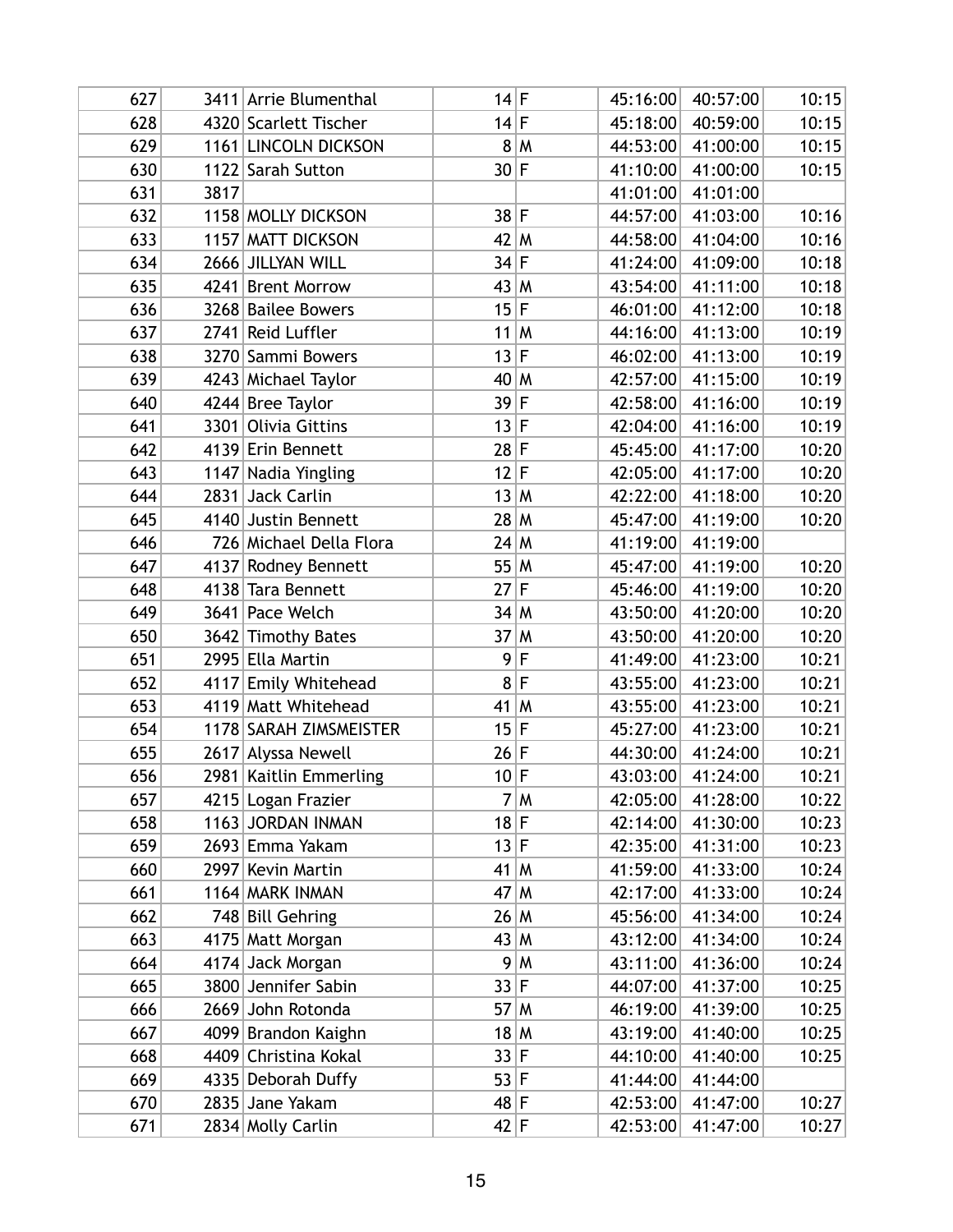| 672 |      | 2696 Brad Yakam          | 47     | M            | 42:54:00 | 41:50:00 | 10:28 |
|-----|------|--------------------------|--------|--------------|----------|----------|-------|
| 673 |      | 3713 Payton Siebenaler   | 19     | lF.          | 44:03:00 | 41:51:00 | 10:28 |
| 674 |      | 4124 Tom Phifer          | 58 M   |              | 46:02:00 | 41:55:00 | 10:29 |
| 675 |      | 3274 Jeff Seaton         | 45 M   |              | 42:51:00 | 41:57:00 | 10:30 |
| 676 |      | 3056 Paulette Ackermann  | 43     | F            | 42:17:00 | 41:58:00 | 10:30 |
| 677 |      | 3491 Robert Perry        | 54 M   |              | 46:00:00 | 41:59:00 | 10:30 |
| 678 |      | 3155 Keri Gillespie      | 33 F   |              | 47:24:00 | 42:00:00 | 10:30 |
| 679 |      | 3429 Jonathon Hammond    | $11$ M |              | 45:07:00 | 42:01:00 | 10:31 |
| 680 |      | 3660 Brittany Burt       | 22 F   |              | 45:15:00 | 42:02:00 | 10:31 |
| 681 |      | 3945 Keeley Kuperus      | $30$ F |              | 47:07:00 | 42:02:00 | 10:31 |
| 682 | 3197 | <b>Mary Oehler</b>       | 56 F   |              | 45:51:00 | 42:03:00 | 10:31 |
| 683 |      | 4366 Valentina Lorek     | $21$ F |              | 42:50:00 | 42:04:00 | 10:31 |
| 684 |      | 3065 Cassidy Clapham     | 12 F   |              | 44:16:00 | 42:05:00 | 10:32 |
| 685 |      | 3068 Michelle Clapham    | 47     | F            | 44:16:00 | 42:05:00 | 10:32 |
| 686 |      | 4368 Hannah Inman        | 21 F   |              | 42:50:00 | 42:06:00 | 10:32 |
| 687 |      | 3600 MARGEAUX LaJeunesse | 16 F   |              | 42:25:00 | 42:06:00 | 10:32 |
| 688 |      | 2799 Alan Newport        | 54 M   |              | 44:59:00 | 42:07:00 | 10:32 |
| 689 |      | 1106 Caitlin smith       | $18$ F |              | 42:56:00 | 42:07:00 | 10:32 |
| 690 |      | 2978 Lauren Winnyk       | 28 F   |              | 42:56:00 | 42:07:00 | 10:32 |
| 691 |      | 4365 Sarah Teas          | 17     | F            | 42:57:00 | 42:07:00 | 10:32 |
| 692 |      | 3066 Shane Clapham       | 47     | M            | 44:16:00 | 42:08:00 | 10:32 |
| 693 |      | 792 Nick Howard          | 25     | $\mathsf{M}$ | 45:29:00 | 42:10:00 | 10:33 |
| 694 | 4389 | Jeff Tesnow              | 54 M   |              | 42:51:00 | 42:11:00 | 10:33 |
| 695 |      | 4390 Jill Lamone Ovies   | $52$ F |              | 42:51:00 | 42:11:00 | 10:33 |
| 696 |      | 4364 Katie Hernandez     | 21 F   |              | 42:57:00 | 42:11:00 | 10:33 |
| 697 |      | 1467 Josephyna Caravetta | $10$ F |              | 43:44:00 | 42:12:00 | 10:33 |
| 698 |      | 4234 Kathryn Dahlen      | 32 F   |              | 43:34:00 | 42:15:00 | 10:34 |
| 699 |      | 4336 Liam OBrien         | 12 M   |              | 46:30:00 | 42:15:00 | 10:34 |
| 700 |      | 4235 Robbie Dahlen       | 32 M   |              | 43:34:00 | 42:15:00 | 10:34 |
| 701 |      | 1466 Mario Caravetta     | 35 M   |              | 43:49:00 | 42:16:00 | 10:34 |
| 702 |      | 3659 Zack Burt           | 26 M   |              | 45:30:00 | 42:17:00 | 10:35 |
| 703 |      | 3768 Abbey Robertson     | 38 F   |              | 43:25:00 | 42:18:00 | 10:35 |
| 704 |      | 3702 Shanda Arthurs      | 43 F   |              | 45:45:00 | 42:19:00 | 10:35 |
| 705 |      | 3701 Andrew Arthurs      | 48 M   |              | 45:45:00 | 42:20:00 | 10:35 |
| 706 |      | 4120 Dante Fowler        | 28 M   |              | 42:21:00 | 42:21:00 |       |
| 707 |      | 2883 Jennifer Crossman   | $44$ F |              | 47:06:00 | 42:21:00 | 10:36 |
| 708 |      | 3504 Megan Lindholm      | 41     | F            | 44:44:00 | 42:23:00 | 10:36 |
| 709 |      | 3077 Bruce Stanley       | $68$ M |              | 43:07:00 | 42:24:00 | 10:36 |
| 710 |      | 3078 Laura Stanley       | $37$ F |              | 43:07:00 | 42:24:00 | 10:36 |
| 711 |      | 3976 Todd Painter        | 47     | M            | 42:24:00 | 42:24:00 |       |
| 712 |      | 3606 Charlie O'Halloran  | 18 M   |              | 42:25:00 | 42:25:00 |       |
| 713 |      | 3236 Neill Mckinstray    | 63 M   |              | 42:27:00 | 42:27:00 |       |
| 714 |      | 3502 Rory Lindholm       | 96 M   |              | 44:44:00 | 42:27:00 | 10:37 |
| 715 |      | 3142 Janet Weslow        | 53 F   |              | 42:42:00 | 42:28:00 | 10:37 |
| 716 |      | 2743 Ali Luffler         | 40 F   |              | 45:36:00 | 42:29:00 | 10:38 |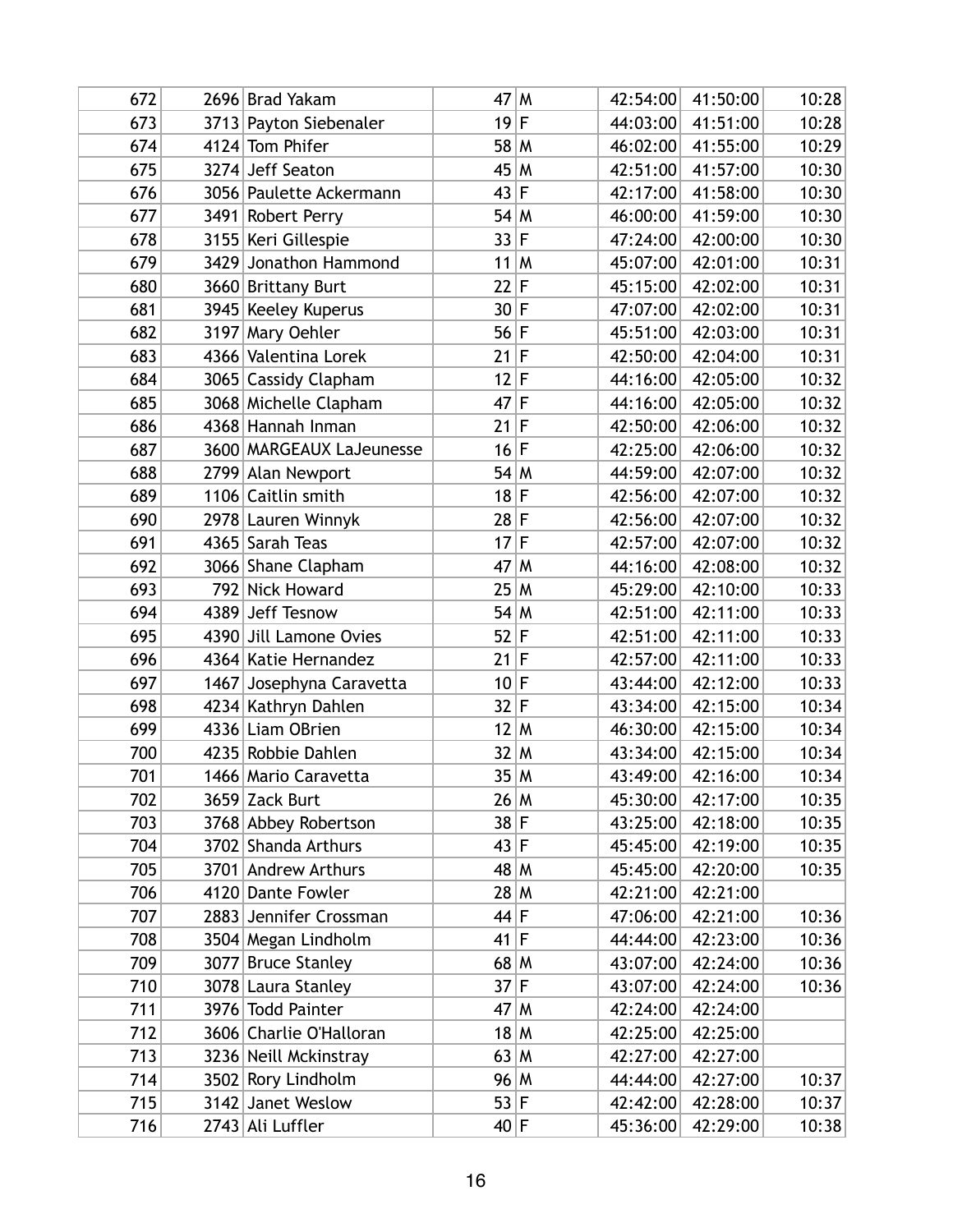| 717 |      | 3141 Ed Schmidt         | 56 M   |      | 42:43:00 | 42:29:00 | 10:38 |
|-----|------|-------------------------|--------|------|----------|----------|-------|
| 718 |      | 3471 Courtney Rogers    | 41     | lF.  | 44:18:00 | 42:30:00 | 10:38 |
| 719 |      | 4122 Jacki Bernhardt    | $31$ F |      | 42:30:00 | 42:30:00 |       |
| 720 |      | 3542 Brennan Bussewitz  | 9      | M    | 44:53:00 | 42:34:00 | 10:39 |
| 721 |      | 3548 Courtney Bloech    | $31$ F |      | 46:40:00 | 42:34:00 | 10:39 |
| 722 |      | 4218 Kathy Frazier      | $38$ F |      | 43:22:00 | 42:35:00 | 10:39 |
| 723 |      | 4034 Eric Schuster      | 10 M   |      | 42:55:00 | 42:37:00 | 10:40 |
| 724 |      | 4036 Logan Clappier     | 10 M   |      | 42:57:00 | 42:39:00 | 10:40 |
| 725 |      | 744 Joe Frericks        | 39 M   |      | 42:40:00 | 42:40:00 |       |
| 726 |      | 3264 DJ Rizek           | 29 M   |      | 44:10:00 | 42:41:00 | 10:41 |
| 727 |      | 3503 Wyatt Lindholm     | 10 M   |      | 44:59:00 | 42:41:00 | 10:41 |
| 728 |      | 3903 Jake Van Roekel    | 24 M   |      | 45:34:00 | 42:42:00 | 10:41 |
| 729 |      | 3901 Emily Richardson   | 24 F   |      | 45:34:00 | 42:43:00 | 10:41 |
| 730 |      | 2738 Hutton Steele      | 8      | M    | 42:47:00 | 42:44:00 | 10:41 |
| 731 |      | 4219 Rick Jackson       | 39 M   |      | 42:45:00 | 42:45:00 |       |
| 732 |      | 3177 Chandra Endel      | 35 F   |      | 43:02:00 | 42:46:00 | 10:42 |
| 733 |      | 3427 Angela Scali       | 46 F   |      | 45:50:00 | 42:47:00 | 10:42 |
| 734 |      | 3739 Shannon McBurney   | 46 F   |      | 43:51:00 | 42:50:00 | 10:43 |
| 735 |      | 4432 Sheila Menges      | $47$ F |      | 46:00:00 | 42:52:00 | 10:43 |
| 736 |      | 2745 Emily Moore        | 23 F   |      | 46:47:00 | 42:55:00 | 10:44 |
| 737 | 4652 |                         |        |      | 48:18:00 | 42:55:00 | 10:44 |
| 738 |      | 3431 Robin Hammond      | $52$ F |      | 46:01:00 | 42:56:00 | 10:44 |
| 739 | 2959 | Joshua Berzow           |        | 12 M | 45:38:00 | 42:57:00 | 10:45 |
| 740 | 4657 |                         |        |      | 48:21:00 | 42:57:00 | 10:45 |
| 741 |      | 4150 Christian Lehman   | $11$ M |      | 46:00:00 | 42:58:00 | 10:45 |
| 742 | 3794 | Gina Lowengart          | 30 F   |      | 47:02:00 | 42:59:00 | 10:45 |
| 743 | 4650 |                         |        |      | 48:17:00 | 42:59:00 | 10:45 |
| 744 |      | 3796 Sophie Lowengart   | 5      | l F  | 47:02:00 | 43:00:00 | 10:45 |
| 745 |      | 2963 Wendi Agre         | $42$ F |      | 45:39:00 | 43:00:00 | 10:45 |
| 746 | 4649 |                         |        |      | 48:22:00 | 43:00:00 | 10:45 |
| 747 |      | 4078 James Bentley      | 39 M   |      | 45:40:00 | 43:03:00 | 10:46 |
| 748 |      | 3378 Kate Cronley       | 23 F   |      | 45:10:00 | 43:06:00 | 10:47 |
| 749 |      | 3303 Tara Gittins       | 42 F   |      | 43:50:00 | 43:10:00 | 10:48 |
| 750 |      | 2840 Andrew Malone      | $41$ M |      | 46:11:00 | 43:14:00 | 10:49 |
| 751 |      | 2798 Emilee Bretz       | $27$ F |      | 45:26:00 | 43:15:00 | 10:49 |
| 752 |      | 3393 Calvin Criger      | 13 M   |      | 47:44:00 | 43:16:00 | 10:49 |
| 753 |      | 4176 Sara LaRocca       | 36 F   |      | 44:09:00 | 43:16:00 | 10:49 |
| 754 |      | 1183 ANTHONY CANNIZZARO | 34 M   |      | 44:30:00 | 43:17:00 | 10:50 |
| 755 |      | 2614 Danielle DeMicco   | 20 F   |      | 43:52:00 | 43:17:00 | 10:50 |
| 756 |      | 3179 Megan Komjati      | $19$ F |      | 43:48:00 | 43:17:00 | 10:50 |
| 757 |      | 1182 FRANCES CANNIZZARO | 33 F   |      | 44:30:00 | 43:18:00 | 10:50 |
| 758 |      | 2616 Matt Mullier       | 24 M   |      | 43:51:00 | 43:19:00 | 10:50 |
| 759 |      | 3055 Matthew Gregory    | 19 M   |      | 43:20:00 | 43:20:00 |       |
| 760 |      | 2927 Julie Lykins       | 38 F   |      | 43:32:00 | 43:23:00 | 10:51 |
| 761 |      | 2737 Brendan Steele     |        | 8 M  | 43:27:00 | 43:24:00 | 10:51 |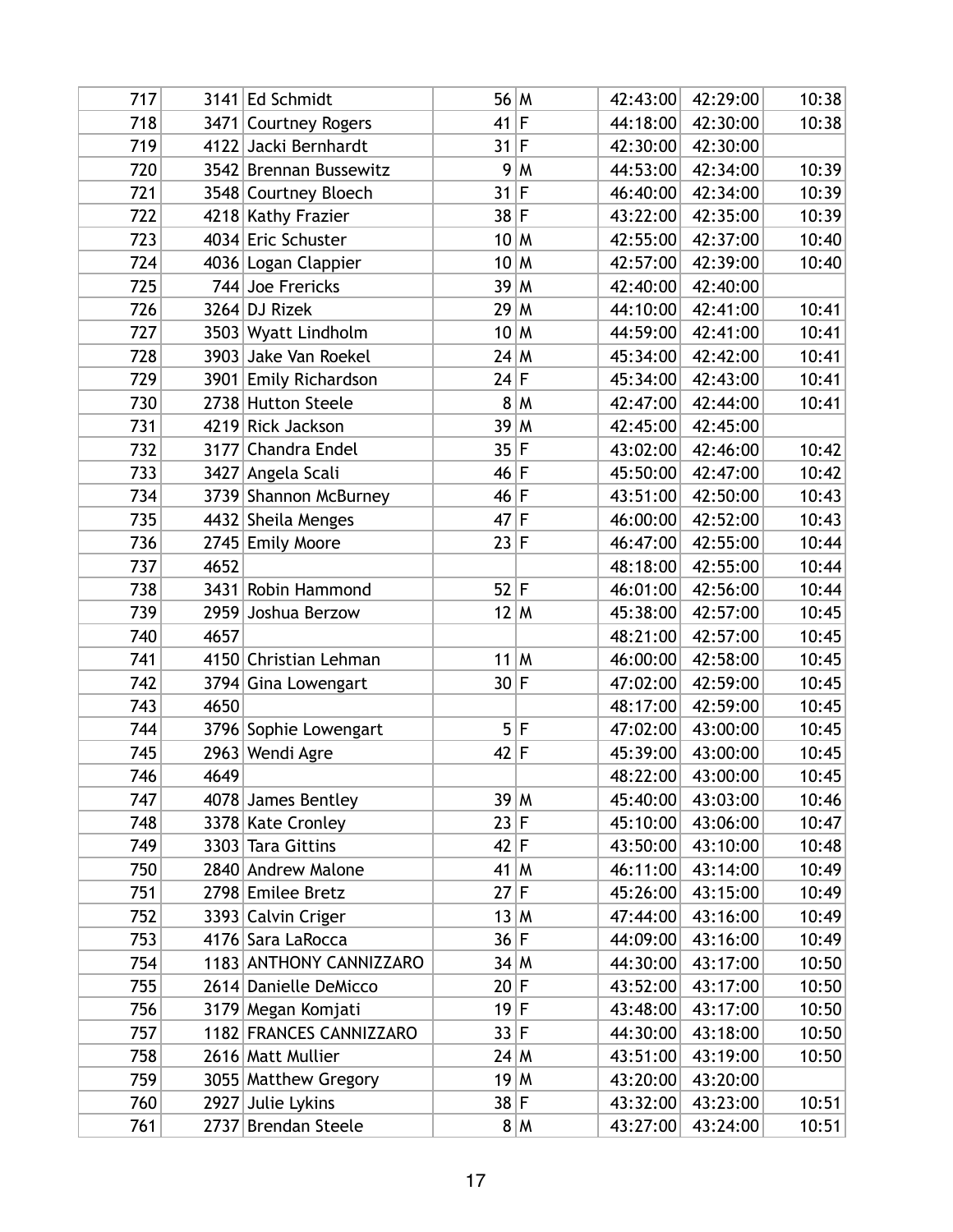| 762 |      | 3747 Eli Davidson        | $11$ M |      | 45:15:00 | 43:24:00 | 10:51 |
|-----|------|--------------------------|--------|------|----------|----------|-------|
| 763 |      | 3286 Rydan Russell       | 7      | M    | 43:28:00 | 43:24:00 | 10:51 |
| 764 |      | 3719 Aimee Amer          | 43 F   |      | 45:27:00 | 43:25:00 | 10:52 |
| 765 |      | 3836 Kerri Mollard       | 45 F   |      | 45:05:00 | 43:25:00 | 10:52 |
| 766 |      | 1166 OLIVIA ANGLES       | 13 F   |      | 43:55:00 | 43:28:00 | 10:52 |
| 767 |      | 3704 Lisa Cerrato        | $50$ F |      | 45:40:00 | 43:29:00 | 10:53 |
| 768 |      | 3977 Shobha Painter      | 47     | F    | 43:29:00 | 43:29:00 |       |
| 769 |      | 3751 Mark Davidson       | 53 M   |      | 45:31:00 | 43:30:00 | 10:53 |
| 770 |      | 3749 Kate Davidson       | 16 F   |      | 45:30:00 | 43:34:00 | 10:54 |
| 771 |      | 4233 John Whiting        | 28 M   |      | 45:48:00 | 43:37:00 | 10:55 |
| 772 |      | 4232 Megan Whiting       | 28 F   |      | 45:49:00 | 43:39:00 | 10:55 |
| 773 |      | 4280 Victoria Nogay      | $28$ F |      | 48:38:00 | 43:39:00 | 10:55 |
| 774 |      | 3748 Emma Davidson       | 16 F   |      | 45:30:00 | 43:40:00 | 10:55 |
| 775 |      | 1177 TOM ZIMSMEISTER     | 56 M   |      | 47:49:00 | 43:43:00 | 10:56 |
| 776 |      | 3239 Tim Riley           | 35 M   |      | 48:23:00 | 43:44:00 | 10:56 |
| 777 |      | 3307 Brandon Bray        | 29 M   |      | 43:47:00 | 43:47:00 |       |
| 778 |      | 3302 Jeff Gittins        | 49 M   |      | 43:48:00 | 43:48:00 |       |
| 779 |      | 3238 Brittany Mckinstray | 32 F   |      | 48:24:00 | 43:50:00 | 10:58 |
| 780 |      | 3237 Dave Mckinstray     | $31$ M |      | 48:25:00 | 43:52:00 | 10:58 |
| 781 |      | 3908 Jennifer Estey      | 49     | lF.  | 47:21:00 | 43:52:00 | 10:58 |
| 782 |      | 1167 CHRIS ANGLES        | 50 M   |      | 43:56:00 | 43:56:00 |       |
| 783 |      | 4022 Joe Potts           | 48 M   |      | 44:01:00 | 44:01:00 |       |
| 784 |      | 4328 Anson Asoka         | 42 M   |      | 44:56:00 | 44:05:00 | 11:02 |
| 785 |      | 4276 Noah Spencer        | 42 M   |      | 45:18:00 | 44:05:00 | 11:02 |
| 786 |      | 4278 Kelly Spencer       | 35 F   |      | 45:18:00 | 44:06:00 | 11:02 |
| 787 |      | 3123 Kerry Stewart       | 66 M   |      | 44:08:00 | 44:08:00 |       |
| 788 |      | 3262 Melissa Peters      | 29 F   |      | 44:10:00 | 44:10:00 |       |
| 789 |      | 3200 Jennifer Seebauer   | $42$ F |      | 47:09:00 | 44:13:00 | 11:04 |
| 790 |      | 4156 Andrea Baker        | 44 F   |      | 48:59:00 | 44:15:00 | 11:04 |
| 791 |      | 3216 Rhonda Wamsley      | $42$ F |      | 48:58:00 | 44:15:00 | 11:04 |
| 792 |      | 4021 Jeri Potts          | 46 F   |      | 46:50:00 | 44:17:00 | 11:05 |
| 793 |      | 2698 Susie Wiet          | 55 F   |      | 46:23:00 | 44:21:00 | 11:06 |
| 794 | 3525 |                          |        |      | 49:31:00 | 44:23:00 | 11:06 |
| 795 |      | 1145 Emily Yen           | $31$ F |      | 48:33:00 | 44:24:00 | 11:06 |
| 796 |      | 1146 Peter Yen           | 30 M   |      | 48:33:00 | 44:24:00 | 11:06 |
| 797 |      | 3799 Julie Carter        | 32 F   |      | 45:23:00 | 44:25:00 | 11:07 |
| 798 |      | 3556 Gregory Warren      | 30 M   |      | 48:41:00 | 44:29:00 | 11:08 |
| 799 |      | 2751 Cian Bagenstose     | 13 M   |      | 48:55:00 | 44:32:00 | 11:08 |
| 800 |      | 1162 STAEPHANIE HATFIELD | 43 F   |      | 47:42:00 | 44:32:00 | 11:08 |
| 801 |      | 1195 LISA CARSON         | $50$ F |      | 46:40:00 | 44:33:00 | 11:09 |
| 802 | 3617 | <b>Sally Higgins</b>     | 41     | F    | 44:41:00 | 44:41:00 |       |
| 803 |      | 1090 Blair Selva         | $31$ F |      | 49:39:00 | 44:46:00 | 11:12 |
| 804 |      | 4004 Kathy Grimes        | 41     | F    | 45:09:00 | 44:50:00 | 11:13 |
| 805 |      | 4411 Lauren Krasnodembsk | $31$ F |      | 49:38:00 | 44:50:00 | 11:13 |
| 806 |      | 4005 Zachary Grimes      |        | 13 M | 45:09:00 | 44:51:00 | 11:13 |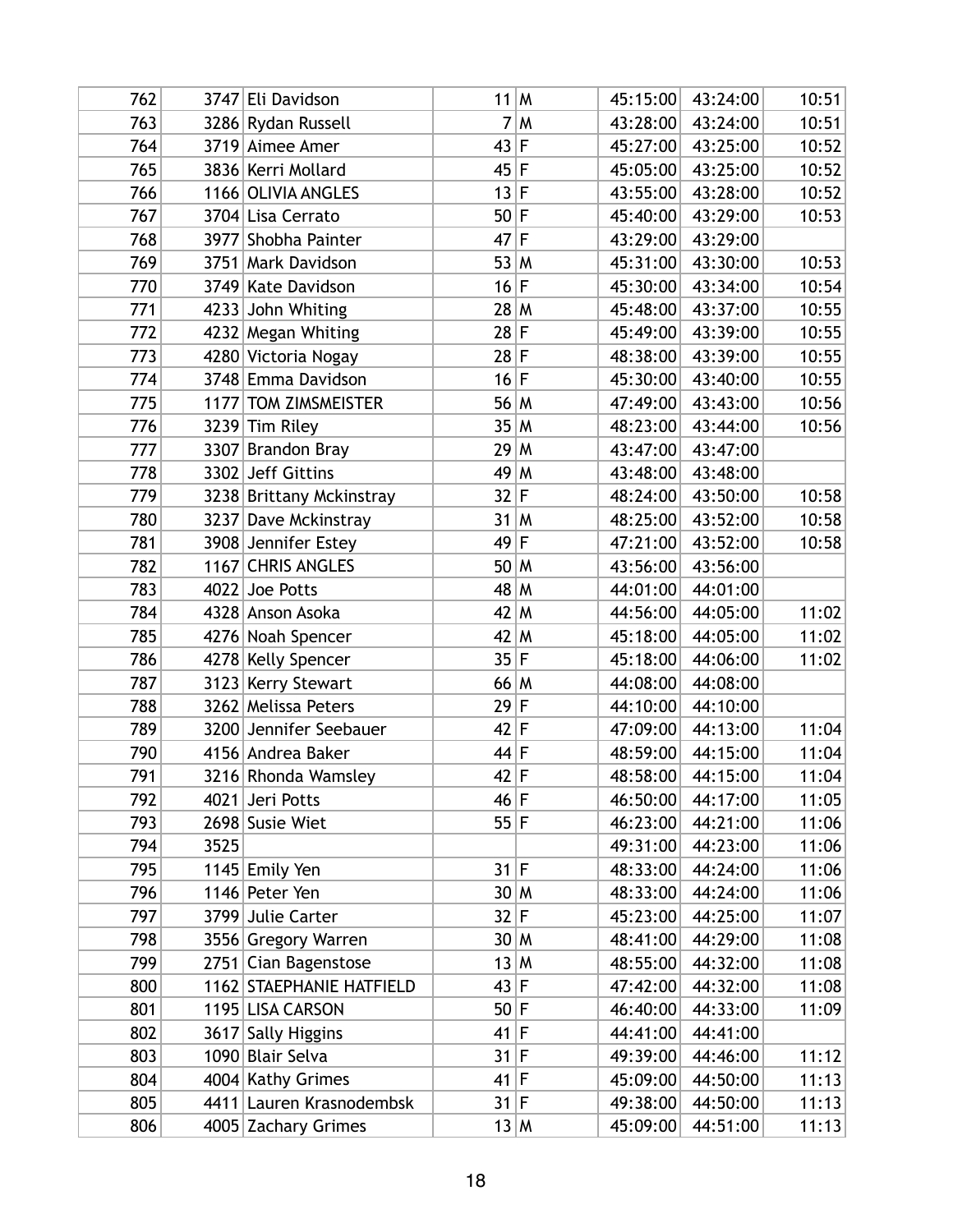| 807 |      | 1081 Austin Schrader     |        | 6 M          | 47:21:00 | 44:53:00 | 11:14 |
|-----|------|--------------------------|--------|--------------|----------|----------|-------|
| 808 |      | 2796 Judy Gaudio         | 60 F   |              | 47:08:00 | 44:57:00 | 11:15 |
| 809 |      | 2800 Lisa Newport        | $54$ F |              | 44:59:00 | 44:59:00 |       |
| 810 |      | 4338 Molly Ward          | 29 F   |              | 45:53:00 | 45:05:00 | 11:17 |
| 811 |      | 3786 Andrew Rumpke       | 37 M   |              | 47:29:00 | 45:14:00 | 11:19 |
| 812 |      | 2718 Kate Walsh          | $18$ F |              | 48:28:00 | 45:14:00 | 11:19 |
| 813 |      | 3040 Caitlin Delaney     | 28 F   |              | 47:04:00 | 45:21:00 | 11:21 |
| 814 |      | 3798 Chris Carter        | 32 M   |              | 45:22:00 | 45:22:00 |       |
| 815 |      | 2803 Kirsten Tibbitts    | 15 F   |              | 47:20:00 | 45:22:00 | 11:21 |
| 816 |      | 2805 Heather Tibbitts    | $44$ F |              | 47:21:00 | 45:23:00 | 11:21 |
| 817 |      | 2804 Jaelynn Tibbitts    | 17     | F            | 47:21:00 | 45:24:00 | 11:21 |
| 818 |      | 3560 Steph Stout Huddle  | 33 F   |              | 47:58:00 | 45:25:00 | 11:22 |
| 819 |      | 4400 Lynnea Johnson      | $37$ F |              | 48:58:00 | 45:27:00 | 11:22 |
| 820 |      | 2902 Alexander Siegfried | $21$ M |              | 49:21:00 | 45:28:00 | 11:22 |
| 821 | 4646 |                          |        |              | 46:52:00 | 45:30:00 | 11:23 |
| 822 | 4647 |                          |        |              | 46:51:00 | 45:30:00 | 11:23 |
| 823 | 4648 |                          |        |              | 46:52:00 | 45:30:00 | 11:23 |
| 824 |      | 3700 Zachary Arthurs     | $12$ M |              | 48:57:00 | 45:31:00 | 11:23 |
| 825 | 4645 |                          |        |              | 46:52:00 | 45:31:00 | 11:23 |
| 826 |      | 4306 Bree Boals          | $14$ F |              | 45:52:00 | 45:32:00 | 11:23 |
| 827 |      | 3017 Ashley Powers       | 33 F   |              | 51:13:00 | 45:35:00 | 11:24 |
| 828 |      | 4183 Jeremy Carter       | 31     | $\mathsf{M}$ | 50:04:00 | 45:38:00 | 11:25 |
| 829 |      | 4184 Allison Carter      | 30 F   |              | 50:04:00 | 45:39:00 | 11:25 |
| 830 |      | 4186 Colleen Proctor     | 35 F   |              | 50:05:00 | 45:39:00 | 11:25 |
| 831 |      | 4112 Brian Dengler       | 63 M   |              | 49:59:00 | 45:44:00 | 11:26 |
| 832 |      | 3112 Jon Allison         | 49 M   |              | 49:53:00 | 45:45:00 | 11:27 |
| 833 |      | 3464 Sarah Jones         | 14 F   |              | 50:54:00 | 45:45:00 | 11:27 |
| 834 |      | 3806 Kim Kuster          | 42 F   |              | 49:27:00 | 45:50:00 | 11:28 |
| 835 | 3727 | <b>Abby Hardesty</b>     | 14 F   |              | 47:23:00 | 45:52:00 | 11:28 |
| 836 |      | 2660 Ben Quackenbush     | 12 M   |              | 49:39:00 | 45:53:00 | 11:28 |
| 837 |      | 2661 Amy Quackenbush     | 41 F   |              | 49:43:00 | 45:55:00 | 11:29 |
| 838 |      | 3722 Heather Melick      | 45 F   |              | 46:46:00 | 45:55:00 | 11:29 |
| 839 |      | 3253 Amy Ecleberry       | 44 F   |              | 50:28:00 | 45:56:00 | 11:29 |
| 840 |      | 2659 Sam Quackenbush     |        | 8 M          | 49:43:00 | 45:56:00 | 11:29 |
| 841 |      | 2861 Izzy Vendetti       | 19 F   |              | 45:59:00 | 45:59:00 |       |
| 842 |      | 4620 JANNETTE MILLIGAN   | $44$ F |              | 49:45:00 | 45:59:00 | 11:30 |
| 843 |      | 3201 Melissa Pummel      | $37$ F |              | 48:59:00 | 46:00:00 | 11:30 |
| 844 |      | 3395 Allison Criger      | 42 F   |              | 50:32:00 | 46:02:00 | 11:31 |
| 845 |      | 2736 Cynthia Smith       | 53 F   |              | 49:28:00 | 46:03:00 | 11:31 |
| 846 |      | 3394 Gracie Criger       | 15 F   |              | 50:33:00 | 46:03:00 | 11:31 |
| 847 |      | 3183 Tammy Fogel         | 45 F   |              | 49:54:00 | 46:05:00 | 11:32 |
| 848 |      | 3025 Katie Chokreff      | 25 F   |              | 50:36:00 | 46:07:00 | 11:32 |
| 849 |      | 742 James Fredericks     | 15 M   |              | 47:32:00 | 46:11:00 | 11:33 |
| 850 |      | 740 Elaine Frankel       | 39 F   |              | 47:35:00 | 46:14:00 | 11:34 |
| 851 |      | 3299 Suzanne Gittins     | 48 F   |              | 46:15:00 | 46:15:00 |       |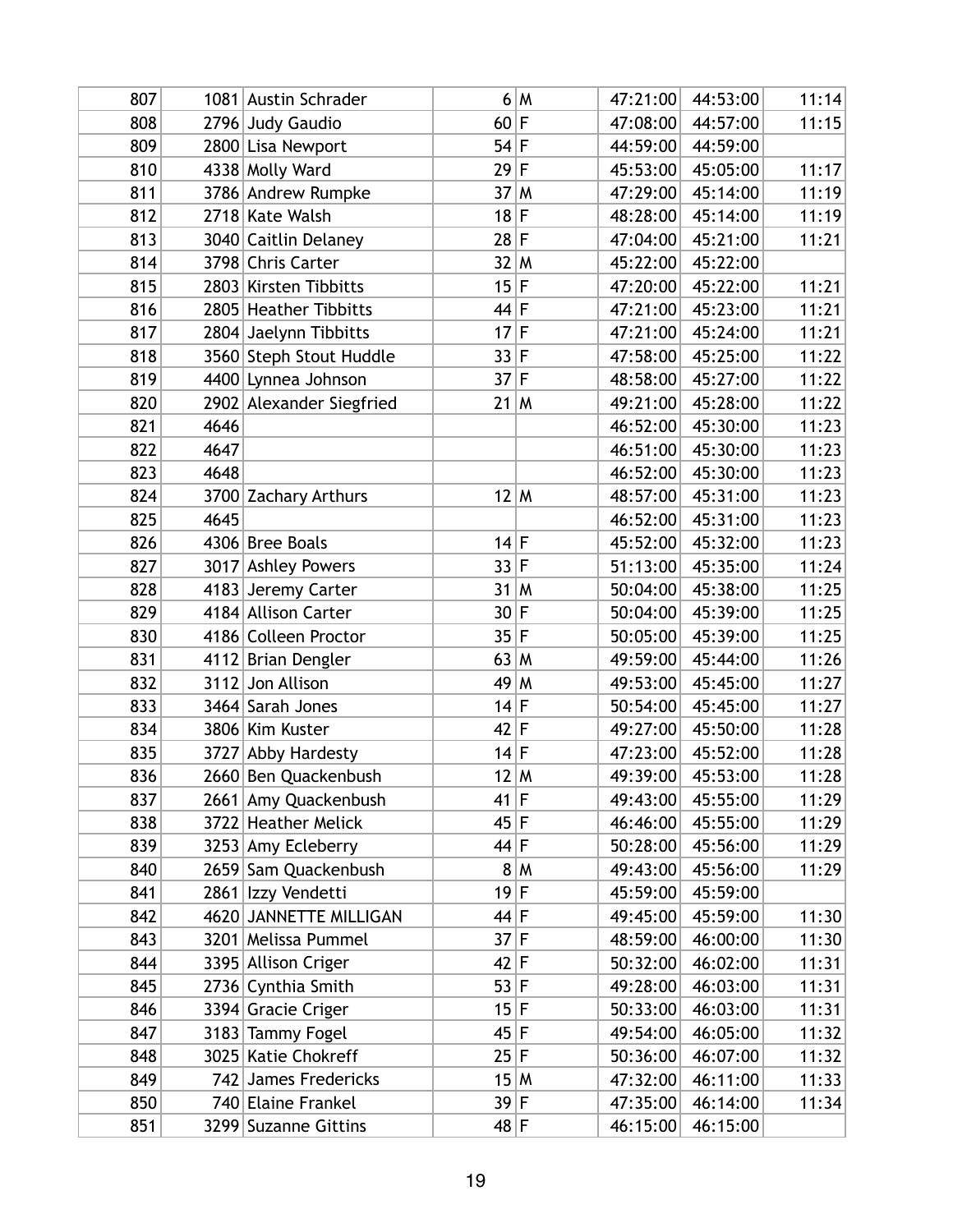| 852 |      | 1135 Chris Wallace      | 27 M   |        | 48:35:00 | 46:17:00 | 11:35 |
|-----|------|-------------------------|--------|--------|----------|----------|-------|
| 853 |      | 4430 Emmalee McGrath    | 31 F   |        | 48:34:00 | 46:17:00 | 11:35 |
| 854 |      | 3446 David Baird        | 59 M   |        | 50:11:00 | 46:18:00 | 11:35 |
| 855 |      | 3720 William Melick     | 12 M   |        | 47:11:00 | 46:19:00 | 11:35 |
| 856 |      | 2750 Aubrey Bagenstose  | 13 F   |        | 50:47:00 | 46:24:00 | 11:36 |
| 857 |      | 2858 Susan Work         | 50 F   |        | 50:15:00 | 46:26:00 | 11:37 |
| 858 |      | 3574 Brian Niederpruem  |        | 9 M    | 50:49:00 | 46:28:00 | 11:37 |
| 859 |      | 3578 Gary Niederpruem   | 42 M   |        | 50:50:00 | 46:29:00 | 11:38 |
| 860 | 4665 |                         |        |        | 50:51:00 | 46:29:00 | 11:38 |
| 861 |      | 4299 Bernard Schubach   | 46 M   |        | 46:31:00 | 46:31:00 |       |
| 862 |      | 778 Rob Hamrick         |        | 39 M   | 50:51:00 | 46:31:00 | 11:38 |
| 863 |      | 2867 Melissa Presthus   | $42$ F |        | 49:25:00 | 46:32:00 | 11:38 |
| 864 | 3837 | Mary Robinson           | 74 F   |        | 48:41:00 | 46:34:00 | 11:39 |
| 865 |      | 4661 Amy Grace Ulman    | $40$ F |        | 48:55:00 | 46:39:00 | 11:40 |
| 866 |      | 3053 Courtney Thraen    | 31 F   |        | 50:04:00 | 46:42:00 | 11:41 |
| 867 |      | 4109 Brooke Alexander   | 23 F   |        | 47:29:00 | 46:47:00 | 11:42 |
| 868 |      | 3724 Angela Logan       | 45 F   |        | 46:48:00 | 46:48:00 |       |
| 869 |      | 3033 Jennifer George    | 36 F   |        | 48:58:00 | 46:50:00 | 11:43 |
| 870 |      | 3723 Scott Logan        | 42 M   |        | 46:50:00 | 46:50:00 |       |
| 871 |      | 3012 Anne Stegen        | 45 F   |        | 50:07:00 | 46:58:00 | 11:45 |
| 872 | 4641 |                         |        |        | 49:04:00 | 47:03:00 | 11:46 |
| 873 |      | 4092 Elizabeth Campbell | $12$ F |        | 51:06:00 | 47:05:00 | 11:47 |
| 874 |      | 2882 Jill Ross          | 44 F   |        | 47:06:00 | 47:06:00 |       |
| 875 |      | 3477 Kathryn Deringer   | $58$ F |        | 49:24:00 | 47:07:00 | 11:47 |
| 876 |      | 2896 Megan Moffitt      | 25 F   |        | 50:21:00 | 47:10:00 | 11:48 |
| 877 |      | 2982 Brian Emmerling    | $41$ M |        | 49:24:00 | 47:11:00 | 11:48 |
| 878 |      | 2983 Lisa Emmerling     | 40 F   |        | 49:25:00 | 47:11:00 | 11:48 |
| 879 | 4666 |                         |        |        | 52:23:00 | 47:14:00 | 11:49 |
| 880 |      | 4382 Henri Heyes        | $12$ M |        | 47:47:00 | 47:17:00 | 11:50 |
| 881 |      | 1086 Adam Schrader      | $41$ M |        | 47:18:00 | 47:18:00 |       |
| 882 |      | 4319 Joshua Robertson   |        | 34   M | 50:40:00 | 47:19:00 | 11:50 |
| 883 |      | 2877 Victoria Curren    | $57$ F |        | 48:57:00 | 47:22:00 | 11:51 |
| 884 | 3657 | <b>Holly Wallinger</b>  | 52 F   |        | 50:21:00 | 47:23:00 | 11:51 |
| 885 |      | 3682 Wendy Bergmann     | 45 F   |        | 49:31:00 | 47:27:00 | 11:52 |
| 886 |      | 2818 Asif Qazi          | 48 M   |        | 52:36:00 | 47:29:00 | 11:53 |
| 887 |      | 3787 Bill Bischoff      | 28 M   |        | 47:29:00 | 47:29:00 |       |
| 888 |      | 2815 Noah Qazi          | 12 M   |        | 52:37:00 | 47:30:00 | 11:53 |
| 889 |      | 3938 McKenna Stultz     | 10 F   |        | 50:52:00 | 47:31:00 | 11:53 |
| 890 |      | 4303 Alana Hohman       | 33 F   |        | 50:48:00 | 47:33:00 | 11:54 |
| 891 |      | 3939 Nathan Stultz      | $41$ M |        | 50:55:00 | 47:33:00 | 11:54 |
| 892 |      | 1153 JUNIE SPANGLER     |        | 8 M    | 50:51:00 | 47:40:00 | 11:55 |
| 893 |      | 4063 Lee Kirkpatrick    | 26 M   |        | 48:38:00 | 47:40:00 | 11:55 |
| 894 |      | 2725 Lucy Cush          | 14 F   |        | 50:21:00 | 47:40:00 | 11:55 |
| 895 |      | 1461 Erin Clarkson      | 33 F   |        | 51:48:00 | 47:41:00 | 11:56 |
| 896 |      | 3013 Kathryn Remer      | 52 F   |        | 47:41:00 | 47:41:00 |       |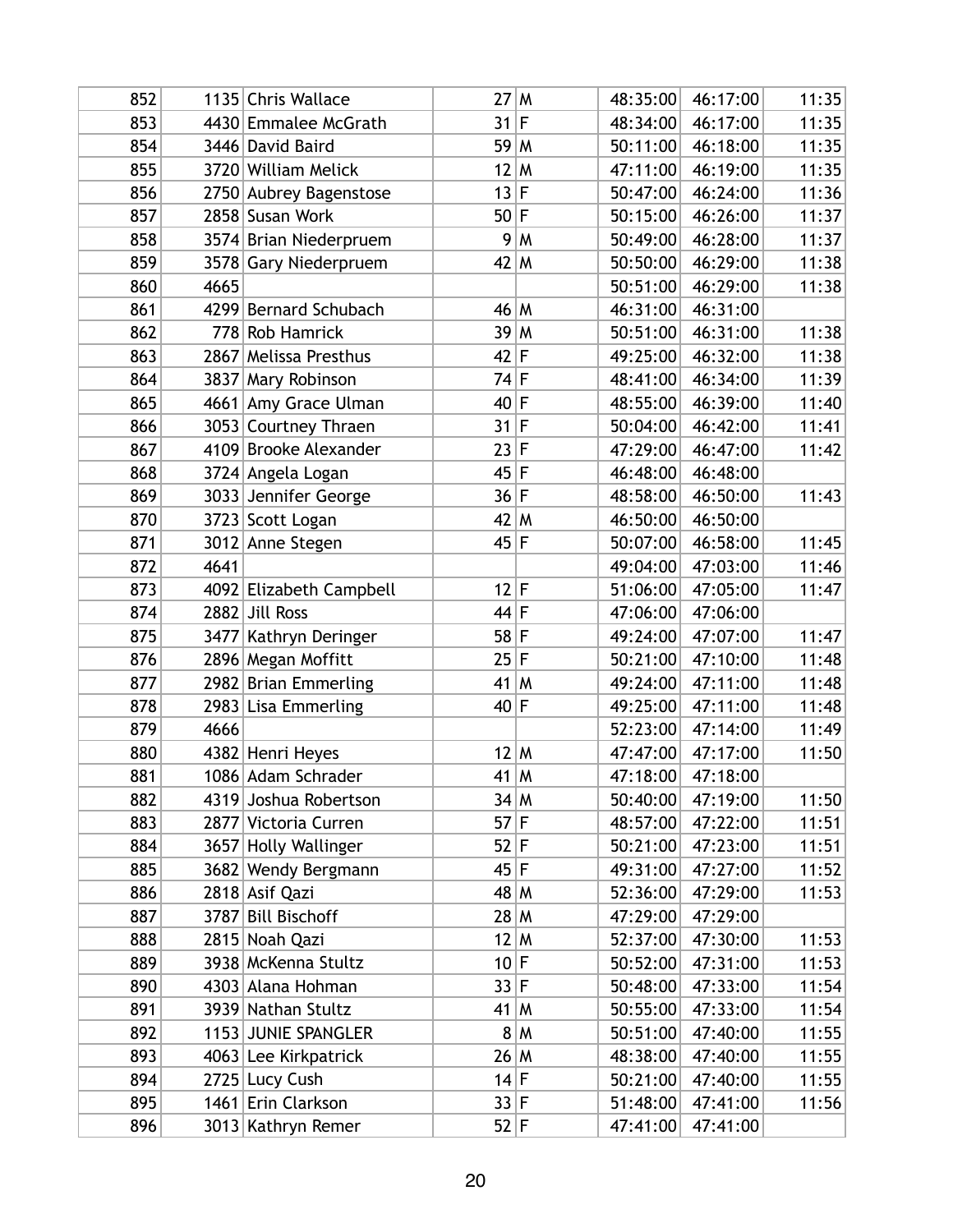| 897 | 4314 Richard Fitzgerald  | 63 M   |              | 51:48:00 | 47:41:00 | 11:56 |
|-----|--------------------------|--------|--------------|----------|----------|-------|
| 898 | 4313 Sara Butt           | $38$ F |              | 51:47:00 | 47:42:00 | 11:56 |
| 899 | 4073 Andrew Arway        |        | $11$ M       | 51:22:00 | 47:43:00 | 11:56 |
| 900 | 4075 Padraic Arway       | $40$ M |              | 51:24:00 | 47:43:00 | 11:56 |
| 901 | 4309 Brian Boals         | 50 M   |              | 49:20:00 | 47:50:00 | 11:58 |
| 902 | 1143 Jackie Winner       | 56 F   |              | 52:32:00 | 47:51:00 | 11:58 |
| 903 | 3263 Robin Rizek         | 53 F   |              | 47:53:00 | 47:53:00 |       |
| 904 | 2822 Katie Wiet          | $24$ F |              | 50:06:00 | 48:00:00 | 12:00 |
| 905 | 2699 Gregory Wiet        |        | 55 M         | 50:06:00 | 48:01:00 | 12:01 |
| 906 | 3681 Olivia Bergmann     | $14$ F |              | 48:25:00 | 48:01:00 | 12:01 |
| 907 | 3685 Laine Stelluti      | 14 F   |              | 48:25:00 | 48:02:00 | 12:01 |
| 908 | 3019 Naomi Bell Schneide | 37     | lF.          | 50:50:00 | 48:05:00 | 12:02 |
| 909 | 3779 Anthony DiMuzio     |        | $11$ M       | 49:01:00 | 48:11:00 | 12:03 |
| 910 | 3782 Michael Barker      | 9      | M            | 49:01:00 | 48:11:00 | 12:03 |
| 911 | 3780 Gianna DiMuzio      | 13     | $\mathsf F$  | 49:07:00 | 48:16:00 | 12:04 |
| 912 | 2885 Eddy Arguelles      |        | 13 M         | 53:21:00 | 48:22:00 | 12:06 |
| 913 | 2886 Edward Arguelles    | 49 M   |              | 53:21:00 | 48:23:00 | 12:06 |
| 914 | 3905 Moni Carroll        | 41     | $\mathsf{F}$ | 52:11:00 | 48:35:00 | 12:09 |
| 915 | 4172 Brad Cain           | 37     | $\mathsf{M}$ | 51:56:00 | 48:38:00 | 12:10 |
| 916 | 1110 Stacey Smith        | 24 F   |              | 51:35:00 | 48:38:00 | 12:10 |
| 917 | 1111 Theresa Smith       | 56 F   |              | 51:35:00 | 48:38:00 | 12:10 |
| 918 | 3298 Justice Apple       | $24$ F |              | 49:10:00 | 48:39:00 | 12:10 |
| 919 | 4161 Robert Sample       |        | $52$ M       | 48:44:00 | 48:44:00 |       |
| 920 | 2770 Avery Bilow         | 16 F   |              | 49:57:00 | 48:49:00 | 12:13 |
| 921 | 3763 Dennis Loy          | 67     | M            | 50:03:00 | 48:50:00 | 12:13 |
| 922 | 3904 Kathryn Anders      | $38$ F |              | 52:25:00 | 48:50:00 | 12:13 |
| 923 | 4395 Philippe Ibrahim    | 20 M   |              | 51:49:00 | 48:54:00 | 12:14 |
| 924 | 4662 Doug Ulman          | 35 M   |              | 48:54:00 | 48:54:00 |       |
| 925 | 730 Clara Dorinsky       | 21     | F            | 51:49:00 | 48:55:00 | 12:14 |
| 926 | 3666 Sean McGartland     | 46 M   |              | 53:32:00 | 49:12:00 | 12:18 |
| 927 | 3437 Debra Hudson        | 59 F   |              | 52:04:00 | 49:13:00 | 12:19 |
| 928 | 3557 Brooke Warren       | 28 F   |              | 49:16:00 | 49:16:00 |       |
| 929 | 3743 Jaleh Benner        | 26 F   |              | 49:16:00 | 49:16:00 |       |
| 930 | 3665 Ryan McGartland     | 10 M   |              | 53:31:00 | 49:18:00 | 12:20 |
| 931 | 3309 Penny Bray          | $54$ F |              | 50:05:00 | 49:23:00 | 12:21 |
| 932 | 3438 Karin Beaulieu      | 55 F   |              | 52:22:00 | 49:31:00 | 12:23 |
| 933 | 1113 Meghan Smith        | 30 F   |              | 51:19:00 | 49:32:00 | 12:23 |
| 934 | 3137 Cadance Wedebrook   | 9      | $\mathsf{F}$ | 52:10:00 | 49:35:00 | 12:24 |
| 935 | 3138 Christopher Wedebro | $44$ M |              | 52:10:00 | 49:35:00 | 12:24 |
| 936 | 3953 Katherine Rodriguez | 13 F   |              | 52:14:00 | 49:38:00 | 12:25 |
| 937 | 3952 Melissa Amos        | 42 F   |              | 52:18:00 | 49:42:00 | 12:26 |
| 938 | 2898 Trevor Moffitt      | 27 M   |              | 52:57:00 | 49:44:00 | 12:26 |
| 939 | 3767 Jeff Robertson      | 46 M   |              | 50:52:00 | 49:45:00 | 12:27 |
| 940 | 3675 Ashley Bunnell      | 29 F   |              | 51:38:00 | 49:46:00 | 12:27 |
| 941 | 4042 Melissa Roslovic    | 36 F   |              | 50:37:00 | 49:50:00 | 12:28 |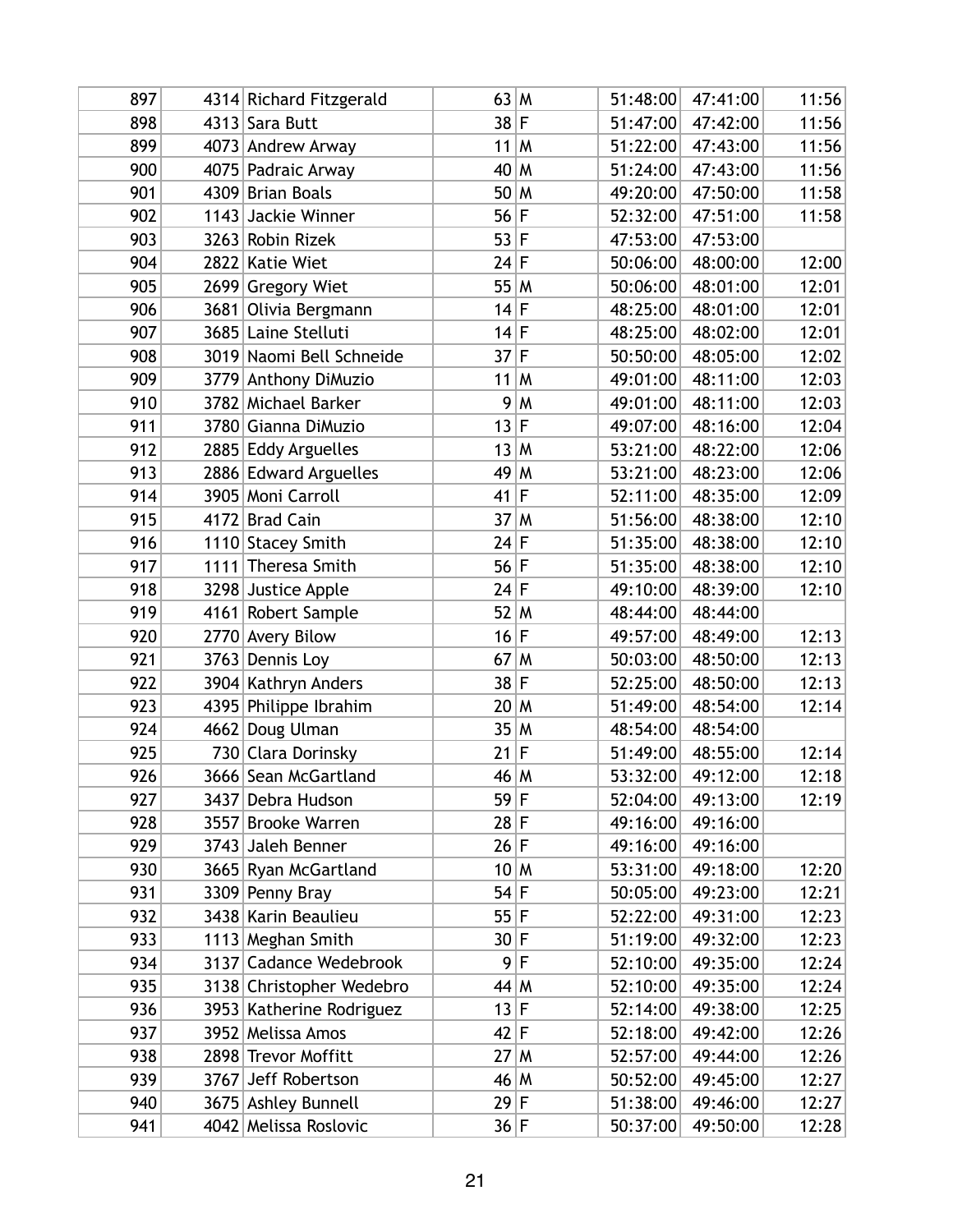| 942 | 4094 Naga Samana        | 36 M           |              | 51:55:00 | 49:59:00 | 12:30 |
|-----|-------------------------|----------------|--------------|----------|----------|-------|
| 943 | 3322 Tom Naumoff        | 59 M           |              | 52:54:00 | 50:02:00 | 12:31 |
| 944 | 2691 Kelley Doyle       | 39 F           |              | 52:49:00 | 50:04:00 | 12:31 |
| 945 | 3091 Madison Paz        | $10$ F         |              | 54:46:00 | 50:05:00 | 12:32 |
| 946 | 2847 Myla Miller        | 39 F           |              | 54:46:00 | 50:05:00 | 12:32 |
| 947 | 3014 Annie Downing      | 35 F           |              | 50:06:00 | 50:06:00 |       |
| 948 | 3170 Ashley Farone      | 32 F           |              | 55:24:00 | 50:06:00 | 12:32 |
| 949 | 3169 Loren Farone       | 34 M           |              | 55:25:00 | 50:07:00 | 12:32 |
| 950 | 1173 ROBYN SECREST      | 44 F           |              | 52:15:00 | 50:07:00 | 12:32 |
| 951 | 2873 Danielle Lindimore | 43 F           |              | 50:08:00 | 50:08:00 |       |
| 952 | 3811 Meredith whitaker  | 12 F           |              | 53:15:00 | 50:08:00 | 12:32 |
| 953 | 3813 Laura whitaker     | $44$ F         |              | 53:17:00 | 50:09:00 | 12:33 |
| 954 | 3354 Allie Martz        | 22 F           |              | 54:54:00 | 50:15:00 | 12:34 |
| 955 | 4225 Jamie Greer        | 36 F           |              | 55:19:00 | 50:15:00 | 12:34 |
| 956 | 3355 Michael Martz      | 54 M           |              | 54:54:00 | 50:16:00 | 12:34 |
| 957 | 3343 Macey Sheerer      | 20 F           |              | 52:03:00 | 50:18:00 | 12:35 |
| 958 | 3342 Michael Sheerer    | 25 M           |              | 52:03:00 | 50:18:00 | 12:35 |
| 959 | 4333 Allison Reed       | $20$ F         |              | 53:02:00 | 50:21:00 | 12:36 |
| 960 | 4334 Katie Reed         | 15 F           |              | 53:02:00 | 50:21:00 | 12:36 |
| 961 | 3127 Amy Vanderhoff     | $54$ F         |              | 53:50:00 | 50:27:00 | 12:37 |
| 962 | 3125 Callen Vanderhoff  | 25 M           |              | 53:50:00 | 50:27:00 | 12:37 |
| 963 | 3161 Bethany Economus   | 43 F           |              | 50:37:00 | 50:28:00 | 12:37 |
| 964 | 3246 Gabriela Haffer    | 42 F           |              | 50:38:00 | 50:29:00 | 12:38 |
| 965 | 3715 Scott Siebenaler   | 49 M           |              | 54:50:00 | 50:29:00 | 12:38 |
| 966 | 3714 Kelly Siebenaler   | 46 F           |              | 54:49:00 | 50:30:00 | 12:38 |
| 967 | 4242 Staci Morrow       | 39 F           |              | 53:14:00 | 50:30:00 | 12:38 |
| 968 | 3522 Kristi Hurt        | 52 F           |              | 52:46:00 | 50:33:00 | 12:39 |
| 969 | 2872 Joshua Lindimore   | 43 M           |              | 52:10:00 | 50:34:00 | 12:39 |
| 970 | 2749 Scott Bagenstose   | 43 M           |              | 54:59:00 | 50:34:00 | 12:39 |
| 971 | 3516 Alexandra Morris   | 42 F           |              | 50:37:00 | 50:37:00 |       |
| 972 | 3024 Rick Chokreff      | $51$ M         |              | 50:37:00 | 50:37:00 |       |
| 973 | 4318 Diana Robertson    | 34 F           |              | 50:39:00 | 50:39:00 |       |
| 974 | 3102 Kathy Riggs        | 51             | F            | 54:07:00 | 50:43:00 | 12:41 |
| 975 | 4130 Patrick Samanich   | 45 M           |              | 51:19:00 | 50:44:00 | 12:41 |
| 976 | 2685 Madelyn Esposito   | 8 <sup>1</sup> | F            | 52:09:00 | 50:49:00 | 12:43 |
| 977 | 1154 COURTNEY SPANGLER  | 40 F           |              | 50:50:00 | 50:50:00 |       |
| 978 | 2742 Chris Luffler      | $41$ M         |              | 53:57:00 | 50:55:00 | 12:44 |
| 979 | 4044 Jude Luffler       |                | 8 M          | 53:54:00 | 50:55:00 | 12:44 |
| 980 | 3961 Rhonda Zak         | $54$ F         |              | 54:42:00 | 51:05:00 | 12:47 |
| 981 | 2899 Erika Moffitt      | 27             | $\mathsf{F}$ | 54:22:00 | 51:08:00 | 12:47 |
| 982 | 3346 Geoff Gregory      | 49 M           |              | 53:30:00 | 51:09:00 | 12:48 |
| 983 | 3344 Leah Gregory       | $18$ F         |              | 53:30:00 | 51:12:00 | 12:48 |
| 984 | 2918 Jeffrey Collins    | 38 M           |              | 56:02:00 | 51:21:00 | 12:51 |
| 985 | 2917 Jennifer Collins   | 35 F           |              | 56:01:00 | 51:21:00 | 12:51 |
| 986 | 3551 Amanda Evans       |                | 9 F          | 54:42:00 | 51:30:00 | 12:53 |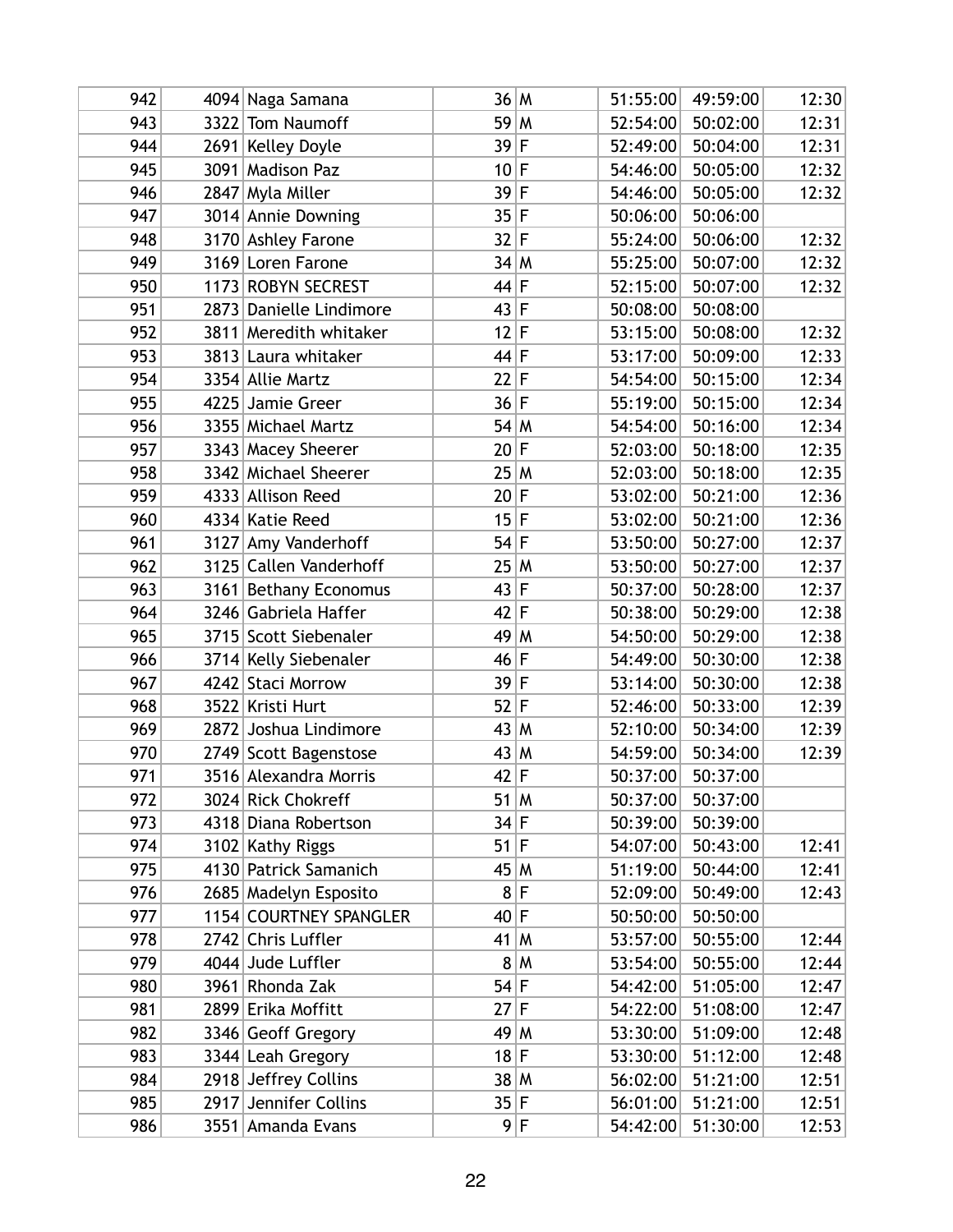| 987  |      | 3585 Emily Baker         | 10 F   |             | 51:32:00 | 51:32:00 |       |
|------|------|--------------------------|--------|-------------|----------|----------|-------|
| 988  |      | 773 Mike Gross           | 46 M   |             | 51:34:00 | 51:34:00 |       |
| 989  | 781  | John harrison            | 34 M   |             | 56:49:00 | 51:43:00 | 12:56 |
| 990  |      | 782 kelly harrison       | $34$ F |             | 56:47:00 | 51:45:00 | 12:57 |
| 991  |      | 1172 SAMMY SECREST       | 13 M   |             | 51:45:00 | 51:45:00 |       |
| 992  |      | 4171 Annie-Rae Dura      | 26 F   |             | 52:57:00 | 51:46:00 | 12:57 |
| 993  | 3092 | Angela Paz               | 42 F   |             | 56:32:00 | 51:50:00 | 12:58 |
| 994  |      | 4167 Stephanie Long      | 26 F   |             | 53:01:00 | 51:51:00 | 12:58 |
| 995  |      | 3331 Cloey Botts         | 12 F   |             | 54:46:00 | 51:53:00 | 12:59 |
| 996  |      | 4093 Kernesa Mosley Sama | 41     | $\mathsf F$ | 51:55:00 | 51:55:00 |       |
| 997  |      | 2606 Ryan Andrews        | 38 M   |             | 54:35:00 | 51:57:00 | 13:00 |
| 998  |      | 2605 Evan Andrews        | 9      | M           | 54:36:00 | 51:58:00 | 13:00 |
| 999  | 2607 | <b>Tara Andrews</b>      | $37$ F |             | 54:37:00 | 51:59:00 | 13:00 |
| 1000 |      | 3133 JJ Vandemark        | 12 M   |             | 52:40:00 | 52:02:00 | 13:01 |
| 1001 |      | 3586 Nate Baker          | $44$ M |             | 52:16:00 | 52:03:00 | 13:01 |
| 1002 | 3717 | <b>Brian Smith</b>       | 34 M   |             | 56:23:00 | 52:06:00 | 13:02 |
| 1003 |      | 3716 Brooke Smith        | 35 F   |             | 56:24:00 | 52:06:00 | 13:02 |
| 1004 |      | 4261 Chris Schultz       | 27M    |             | 54:34:00 | 52:10:00 | 13:03 |
| 1005 |      | 3824 Daniela Rank        | 12 F   |             | 54:56:00 | 52:10:00 | 13:03 |
| 1006 |      | 4260 Peggy Hemphill      | $27$ F |             | 54:34:00 | 52:10:00 | 13:03 |
| 1007 |      | 3226 Patrick Weyers      | 50 M   |             | 54:11:00 | 52:11:00 | 13:03 |
| 1008 |      | 2686 Nora Esposito       | $34$ F |             | 53:32:00 | 52:13:00 | 13:04 |
| 1009 | 3211 | <b>Milan Patel</b>       | 32 M   |             | 54:41:00 | 52:15:00 | 13:04 |
| 1010 | 3587 | Rachel Baker             | 43 F   |             | 52:19:00 | 52:19:00 |       |
| 1011 | 4311 | Lynn Dudash              | 33 F   |             | 55:24:00 | 52:25:00 | 13:07 |
| 1012 |      | 3509 Justin Saint-Amour  | 26 M   |             | 52:51:00 | 52:27:00 | 13:07 |
| 1013 | 1473 | <b>Therese Butz</b>      | 45 F   |             | 52:28:00 | 52:28:00 |       |
| 1014 |      | 4405 BLAIRE KINGSLEY     | 24 F   |             | 58:16:00 | 52:29:00 | 13:08 |
| 1015 | 677  | <b>SHAYLEE Cutler</b>    | 14 F   |             | 58:15:00 | 52:29:00 | 13:08 |
| 1016 |      | 3135 Kim Vandemark       | 45 F   |             | 53:11:00 | 52:30:00 | 13:08 |
| 1017 |      | 2640 Patti Foehl         | 54 F   |             | 56:00:00 | 52:30:00 | 13:08 |
| 1018 |      | 2887 Vivien Arguelles    | $74$ F |             | 57:31:00 | 52:31:00 | 13:08 |
| 1019 |      | 3637 Natalie Johnson     |        | 8 F         | 55:00:00 | 52:32:00 | 13:08 |
| 1020 |      | 2814 Michelle Merchant   | 35 F   |             | 52:34:00 | 52:34:00 |       |
| 1021 |      | 2766 Kasey John          | 24 F   |             | 54:05:00 | 52:41:00 | 13:11 |
| 1022 |      | 2761 Shane Whitacre      | 22 M   |             | 54:06:00 | 52:41:00 | 13:11 |
| 1023 |      | 3508 Lori Miller         | 56 F   |             | 53:14:00 | 52:47:00 | 13:12 |
| 1024 |      | 3967 Jamie Schnars       | 25 F   |             | 52:51:00 | 52:51:00 |       |
| 1025 | 4337 | Danielle OBrien          | 42 F   |             | 57:08:00 | 52:52:00 | 13:13 |
| 1026 |      | 4158 Ann O'Brien         | $58$ F |             | 57:09:00 | 52:53:00 | 13:14 |
| 1027 |      | 3269 Kenzie Bowers       | 15 F   |             | 57:43:00 | 52:54:00 | 13:14 |
| 1028 | 3047 |                          |        |             | 57:44:00 | 52:54:00 | 13:14 |
| 1029 |      | 3584 Ian Baker           | 13 M   |             | 53:00:00 | 52:59:00 | 13:15 |
| 1030 |      | 3371 Joel Stanley        | 36 M   |             | 53:48:00 | 52:59:00 | 13:15 |
| 1031 |      | 4638 WHITNEY GRAM        | 29 F   |             | 54:10:00 | 52:59:00 | 13:15 |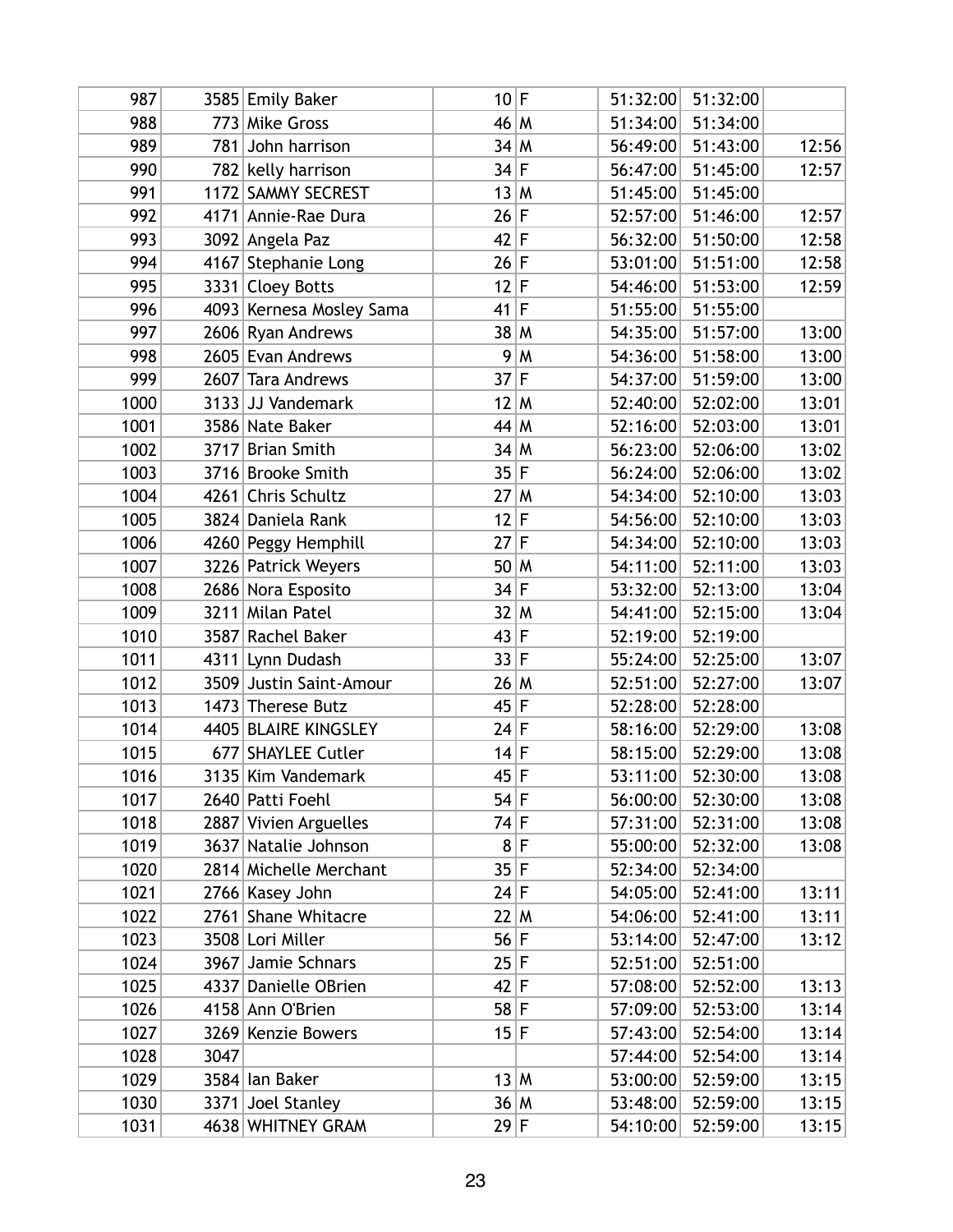| 1032 |      | 2992 Elizabeth Murch     | 44 F   |     | 57:15:00 | 53:00:00 | 13:15 |
|------|------|--------------------------|--------|-----|----------|----------|-------|
| 1033 |      | 3777 Lauren Balazs       | 26 F   |     | 55:11:00 | 53:02:00 | 13:16 |
| 1034 |      | 2958 Gabriella Berzow    | 10 F   |     | 55:51:00 | 53:03:00 | 13:16 |
| 1035 |      | 3409 Martina Desgranges  | 43 F   |     | 55:06:00 | 53:05:00 | 13:17 |
| 1036 |      | 3407 Meredith Hood       | 21 F   |     | 55:06:00 | 53:05:00 | 13:17 |
| 1037 |      | 732 Brad Eckes           | 42 M   |     | 55:55:00 | 53:06:00 | 13:17 |
| 1038 |      | 4316 Hilario Gonzalez    | 66 M   |     | 53:30:00 | 53:06:00 | 13:17 |
| 1039 |      | 3143 Jessica Brewer      | 26 F   |     | 55:11:00 | 53:09:00 | 13:18 |
| 1040 | 2947 | David Burt               | $51$ M |     | 56:26:00 | 53:13:00 | 13:19 |
| 1041 | 131  |                          |        |     | 55:33:00 | 53:13:00 | 13:19 |
| 1042 |      | 2948 Melissa Burt        | $50$ F |     | 56:26:00 | 53:14:00 | 13:19 |
| 1043 |      | 3960 John Zak            | 55 M   |     | 53:18:00 | 53:18:00 |       |
| 1044 |      | 4355 Joseph Licata       | 33 M   |     | 56:19:00 | 53:18:00 | 13:20 |
| 1045 |      | 4354 Cristina Ceresoli   | 42 F   |     | 56:18:00 | 53:20:00 | 13:20 |
| 1046 |      | 4173 Kate Cain           | 36 F   |     | 56:42:00 | 53:24:00 | 13:21 |
| 1047 |      | 4255 Joe Cordiano        | 43 M   |     | 58:58:00 | 53:25:00 | 13:22 |
| 1048 |      | 2650 Jon Zavislak        | 40 M   |     | 53:48:00 | 53:25:00 | 13:22 |
| 1049 |      | 3313 Dana Anthony        | 47     | IF. | 56:21:00 | 53:41:00 | 13:26 |
| 1050 | 3129 | <b>Brooke Padgett</b>    | 30 F   |     | 53:49:00 | 53:49:00 |       |
| 1051 |      | 2909 Diarmuid Hutchinson | 15 M   |     | 55:28:00 | 53:51:00 | 13:28 |
| 1052 |      | 2912 Stephine Hutchinson | 44 F   |     | 55:30:00 | 53:54:00 | 13:29 |
| 1053 |      | 3583 Elizabeth Bidwell   | $47$ F |     | 56:58:00 | 53:55:00 | 13:29 |
| 1054 |      | 4254 Gretchen Rivera     | 36 F   |     | 59:27:00 | 53:55:00 | 13:29 |
| 1055 |      | 3582 Michele Rezabek     | 45 F   |     | 56:58:00 | 53:55:00 | 13:29 |
| 1056 | 3677 | Victoria McClain         | $47$ F |     | 56:55:00 | 53:57:00 | 13:30 |
| 1057 |      | 3676 Leighlyn McClain    | 16 F   |     | 56:57:00 | 53:59:00 | 13:30 |
| 1058 |      | 3185 Rachel Jaffy        | 47     | F   | 57:34:00 | 54:10:00 | 13:33 |
| 1059 |      | 3186 Randy Wexler        | $52$ M |     | 57:35:00 | 54:10:00 | 13:33 |
| 1060 | 4131 | Evelyn Samanich          | 15 F   |     | 54:52:00 | 54:17:00 | 13:35 |
| 1061 |      | 3597 Madison Brandon     | 15 F   |     | 54:51:00 | 54:17:00 | 13:35 |
| 1062 |      | 4045 Sreedhar Aeddy      | 34 M   |     | 58:53:00 | 54:17:00 | 13:35 |
| 1063 |      | 3943 Rory Edmonds        | 25 M   |     | 59:24:00 | 54:18:00 | 13:35 |
| 1064 |      | 3519 Adam Warner         | 29 M   |     | 54:20:00 | 54:20:00 |       |
| 1065 |      | 2961 Stanley Richmond    | 72 M   |     | 57:07:00 | 54:25:00 | 13:37 |
| 1066 |      | 4350 Mike Ogle           | 40 M   |     | 57:05:00 | 54:34:00 | 13:39 |
| 1067 |      | 3697 Jeanne Paglino-Hutc | 50 F   |     | 56:11:00 | 54:39:00 | 13:40 |
| 1068 | 2739 | <b>Bill Steele</b>       | 63 M   |     | 54:51:00 | 54:42:00 | 13:41 |
| 1069 |      | 4132 Tracy Samanich      | 45 F   |     | 55:18:00 | 54:42:00 | 13:41 |
| 1070 |      | 3332 Abby Botts          | 14 F   |     | 54:45:00 | 54:45:00 |       |
| 1071 |      | 1468 Rafaella Caravetta  |        | 8 F | 56:21:00 | 54:47:00 | 13:42 |
| 1072 |      | 1465 Alexandria Caravett | 44 F   |     | 56:22:00 | 54:48:00 | 13:42 |
| 1073 |      | 4052 Brittani Hoffman    | 30 F   |     | 58:30:00 | 54:49:00 | 13:43 |
| 1074 |      | 3240 Erin Riley          | 34 F   |     | 59:27:00 | 54:50:00 | 13:43 |
| 1075 |      | 3638 Ian Johnson         | 10 M   |     | 57:21:00 | 54:53:00 | 13:44 |
| 1076 | 3417 | Amy Horn                 | 38 F   |     | 58:29:00 | 54:54:00 | 13:44 |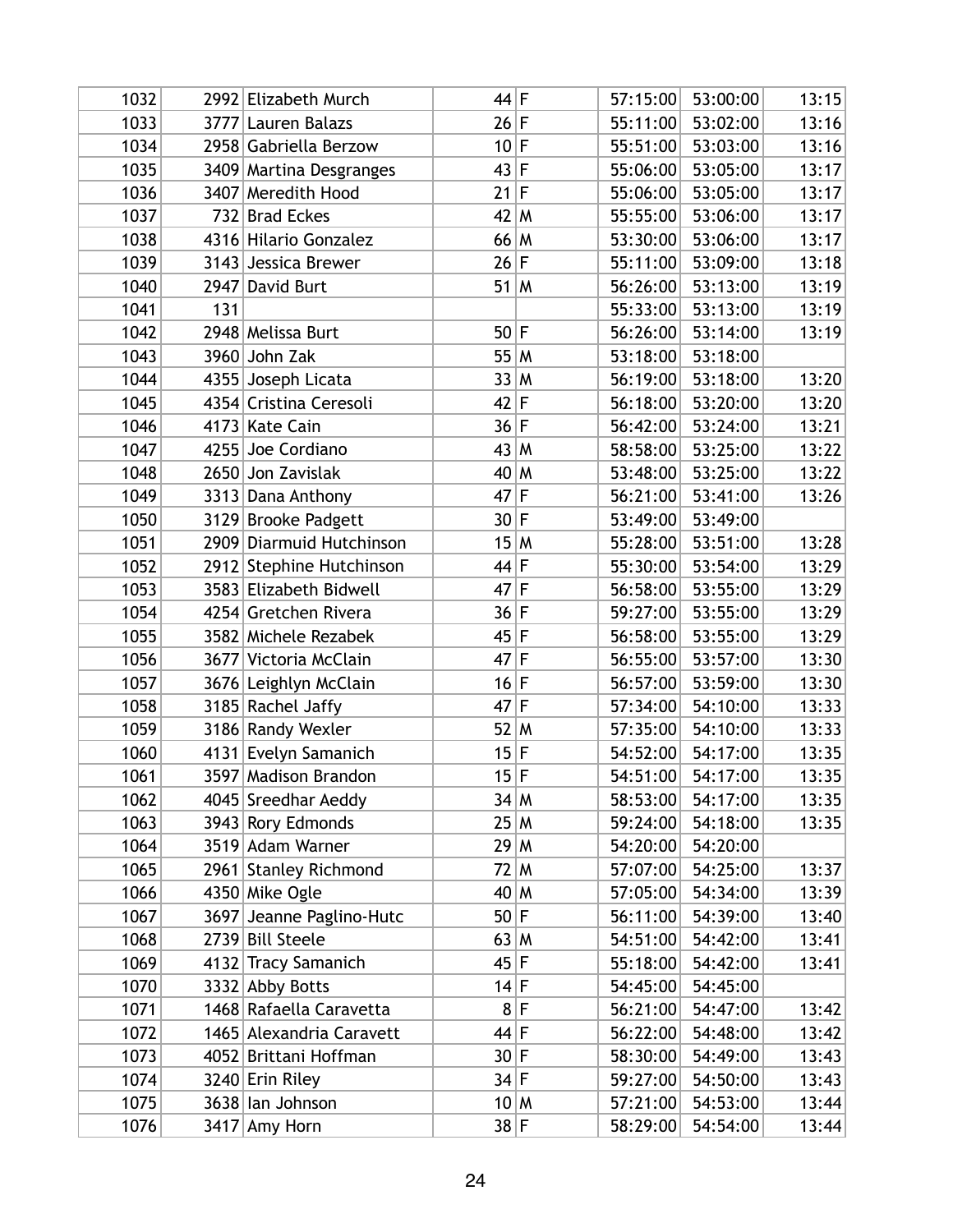| 1077 |      | 3319 Madeleine Naumoff   | $11$ F          |              | 56:03:00 | 54:54:00 | 13:44 |
|------|------|--------------------------|-----------------|--------------|----------|----------|-------|
| 1078 |      | 3416 Laurel Horn         | $30$ F          |              | 58:29:00 | 54:55:00 | 13:44 |
| 1079 |      | 3444 Seth Enderby        | 33 M            |              | 57:43:00 | 54:56:00 | 13:44 |
| 1080 |      | 3445 Andrea Sweetland    | $34$ F          |              | 57:43:00 | 54:57:00 | 13:45 |
| 1081 |      | 3640 Amy Johnson         | 36 F            |              | 57:25:00 | 54:58:00 | 13:45 |
| 1082 |      | 4259 Amy Brown           | $40$ F          |              | 58:27:00 | 55:04:00 | 13:46 |
| 1083 | 4257 | <b>Cindy Brown</b>       | 64 F            |              | 58:27:00 | 55:05:00 | 13:47 |
| 1084 |      | 4258 Meg Brown           | 35 F            |              | 58:27:00 | 55:06:00 | 13:47 |
| 1085 |      | 3809 Tammy Knerr-Markko  | 56 F            |              | 57:28:00 | 55:06:00 | 13:47 |
| 1086 |      | 3316 Charlie Naumoff     | 5               | M            | 56:03:00 | 55:07:00 | 13:47 |
| 1087 |      | 4046 GoodOlLaura Saunder | 31              | F            | 1:00:12  | 55:07:00 | 13:47 |
| 1088 |      | 4047 Matt Saunders       | 34 M            |              | 1:00:13  | 55:08:00 | 13:47 |
| 1089 |      | 1144 Mikl Wood           | 35 F            |              | 59:33:00 | 55:10:00 | 13:48 |
| 1090 |      | 3103 Jeannine Nutter     | $48$ F          |              | 56:44:00 | 55:14:00 | 13:49 |
| 1091 |      | 3320 Jennifer Naumoff    | $44$ F          |              | 56:28:00 | 55:19:00 | 13:50 |
| 1092 |      | 3463 Eric Jones          | 46 M            |              | 1:00:39  | 55:29:00 | 13:53 |
| 1093 |      | 3596 Nicole Schmidt      | 39 F            |              | 56:08:00 | 55:33:00 | 13:54 |
| 1094 |      | 3235 Sandra Mckinstray   | $62$ F          |              | 1:00:20  | 55:46:00 | 13:57 |
| 1095 |      | 4190 Don Cameron         | 49 M            |              | 58:20:00 | 55:50:00 | 13:58 |
| 1096 |      | 4187 Taylor Cameron      | 23 F            |              | 58:20:00 | 55:52:00 | 13:58 |
| 1097 |      | 2929 Madison Milburn     | 9               | F            | 56:03:00 | 55:53:00 | 13:59 |
| 1098 |      | 2930 Megan Milburn       | 39 F            |              | 56:03:00 | 55:53:00 | 13:59 |
| 1099 |      | 3635 Mia Lantz           | 10 <sup>1</sup> | $\mathsf{F}$ | 56:53:00 | 55:53:00 | 13:59 |
| 1100 |      | 3634 Caster Lantz        |                 | 8 M          | 57:01:00 | 56:01:00 | 14:01 |
| 1101 |      | 3172 Garrett Beggin      | 24 M            |              | 1:01:30  | 56:14:00 | 14:04 |
| 1102 |      | 4224 Jillian Stockberger | 35 F            |              | 56:18:00 | 56:18:00 |       |
| 1103 |      | 2627 David Kornberg      | 49 M            |              | 57:58:00 | 56:28:00 | 14:07 |
| 1104 |      | 3958 Jackson McMullin    | 10 M            |              | 1:01:40  | 56:29:00 | 14:08 |
| 1105 | 4621 |                          |                 |              | 56:33:00 | 56:33:00 |       |
| 1106 |      | 4622 KAREN OBULJEN       | $50$ F          |              | 56:34:00 | 56:34:00 |       |
| 1107 |      | 4007 Albert Campbell     | 43 M            |              | 1:00:45  | 56:41:00 | 14:11 |
| 1108 |      | 2626 Katherine Kornberg  | 46 F            |              | 58:13:00 | 56:43:00 | 14:11 |
| 1109 |      | 4006 Megan Campbell      | 43 F            |              | 1:00:45  | 56:44:00 | 14:11 |
| 1110 |      | 4144 Patrick D Drew      | 16 M            |              | 59:52:00 | 56:45:00 | 14:12 |
| 1111 |      | 4380 Alex Cox            | 15 M            |              | 58:38:00 | 56:46:00 | 14:12 |
| 1112 |      | 4076 Angelica Baro       | 15 F            |              | 57:08:00 | 56:46:00 | 14:12 |
| 1113 |      | 4379 HiYon Cox           | 44M             |              | 58:39:00 | 56:47:00 | 14:12 |
| 1114 |      | 4143 Ewan Drew           | 14 M            |              | 59:53:00 | 56:50:00 | 14:13 |
| 1115 |      | 3979 Lyndon Harris       | 47              | M            | 1:00:07  | 57:00:00 | 14:15 |
| 1116 |      | 3980 Kelly Harris        | 43 F            |              | 1:00:07  | 57:01:00 | 14:16 |
| 1117 |      | 3325 Bella Romagnano     | 15 F            |              | 1:02:17  | 57:02:00 | 14:16 |
| 1118 |      | 4349 Christine Ogle      | 43 F            |              | 57:05:00 | 57:05:00 |       |
| 1119 |      | 4440 Hunter Milroy       | 16 M            |              | 1:02:19  | 57:06:00 | 14:17 |
| 1120 |      | 4439 Isabella Milroy     | 13 F            |              | 1:02:19  | 57:06:00 | 14:17 |
| 1121 |      | 3940 Rachel Stultz       | 40 F            |              | 1:00:24  | 57:06:00 | 14:17 |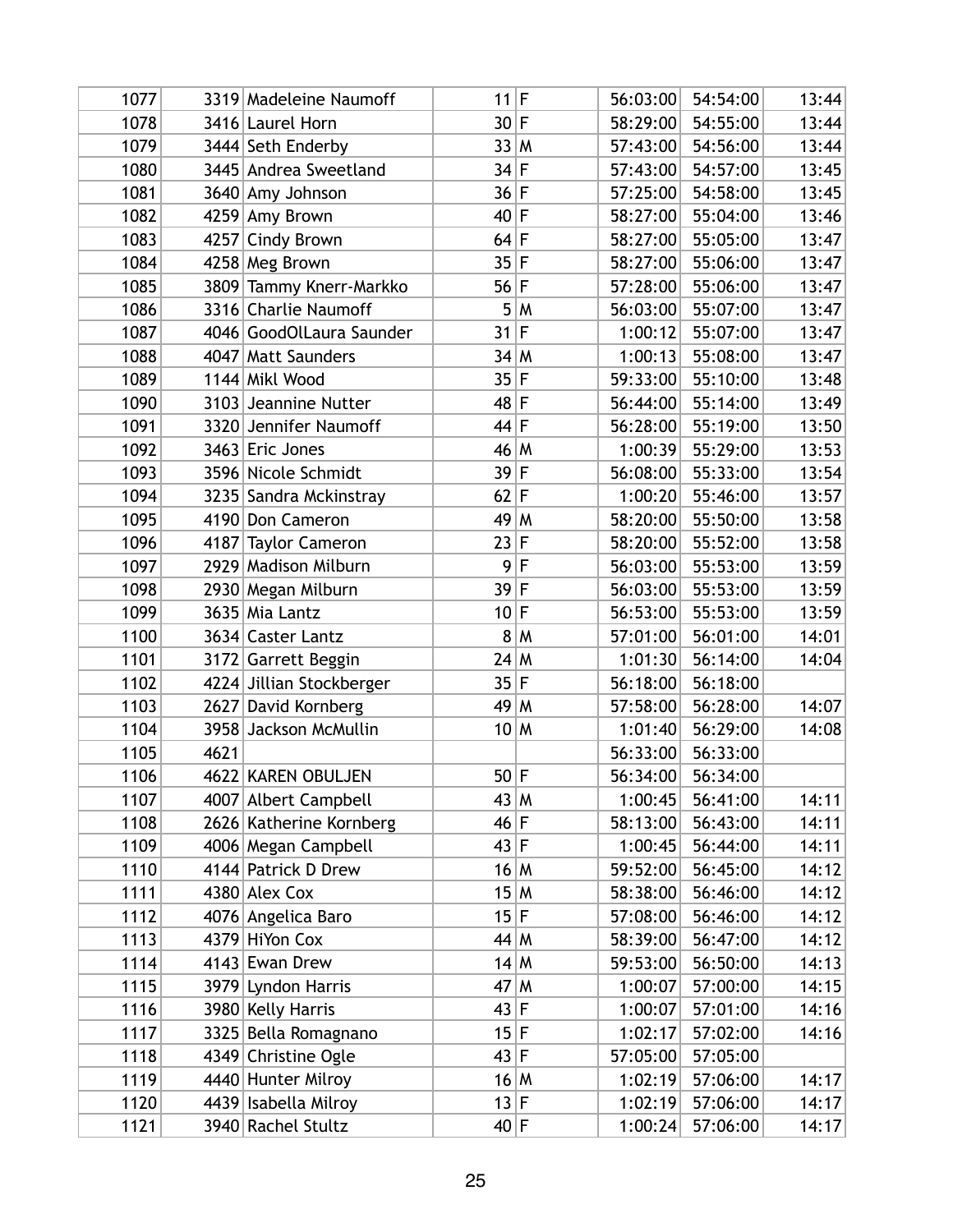| 1122 |      | 3016 Adam Powers       | 34 M   |              | 1:02:47  | 57:08:00 | 14:17 |
|------|------|------------------------|--------|--------------|----------|----------|-------|
| 1123 |      | 2895 Izabella Orr      | 13 F   |              | 1:00:20  | 57:17:00 | 14:20 |
| 1124 |      | 4145 Patrick Drew      | 37     | ۱M           | 1:00:21  | 57:18:00 | 14:20 |
| 1125 |      | 2964 Bailey Wiegand    | $24$ F |              | 58:54:00 | 57:20:00 | 14:20 |
| 1126 |      | 2980 Joni Crawford     | 55 F   |              | 1:00:25  | 57:30:00 | 14:23 |
| 1127 |      | 4315 Maria Gonzalez    | 63 F   |              | 57:50:00 | 57:30:00 | 14:23 |
| 1128 |      | 3215 Sydney Wamsley    | 11     | $\mathsf F$  | 1:02:52  | 57:30:00 | 14:23 |
| 1129 |      | 2844 Greta Manning     | 49     | $\mathsf{F}$ | 1:00:26  | 57:31:00 | 14:23 |
| 1130 |      | 2868 John Kittner      | $72$ M |              | 1:00:29  | 57:33:00 | 14:24 |
| 1131 |      | 3247 Shana Lucius      | 33 F   |              | 1:02:24  | 57:41:00 | 14:26 |
| 1132 |      | 2759 Kathleen Gibbons  | 49     | F            | 1:00:24  | 57:49:00 | 14:28 |
| 1133 |      | 1184 JOHN BERNARD      | $61$ M |              | 1:00:31  | 57:50:00 | 14:28 |
| 1134 |      | 1185 ALISON BUCK       | 30 F   |              | 1:00:31  | 57:51:00 | 14:28 |
| 1135 |      | 1186 JIM SMITH         | 54 M   |              | 1:00:31  | 57:51:00 | 14:28 |
| 1136 |      | 3284 Kiera Seabolt     | 10 F   |              | 1:03:14  | 57:52:00 | 14:28 |
| 1137 |      | 2789 Debbie Bagenstose | 65 F   |              | 1:02:01  | 58:05:00 | 14:32 |
| 1138 |      | 3414 Ellen Harms       | 60 F   |              | 1:03:50  | 58:07:00 | 14:32 |
| 1139 |      | 3131 Karen Johnson     | $51$ F |              | 1:01:11  | 58:08:00 | 14:32 |
| 1140 |      | 3283 Rebecca Werth     | 40 F   |              | 1:03:29  | 58:08:00 | 14:32 |
| 1141 |      | 3130 Brent Johnson     | 45 M   |              | 1:01:10  | 58:09:00 | 14:33 |
| 1142 |      | 2806 Carol Jenkins     | 50 F   |              | 1:03:50  | 58:10:00 | 14:33 |
| 1143 |      | 2934 Mike Kelley       | $60$ M |              | 1:00:01  | 58:24:00 | 14:36 |
| 1144 | 2855 | Joseph Wolfrum         | 41     | M            | 1:00:50  | 58:26:00 | 14:37 |
| 1145 |      | 4437 Annie Milroy      | 7      | $\mathsf{F}$ | 1:03:41  | 58:27:00 | 14:37 |
| 1146 |      | 4436 David Milroy      | 43 M   |              | 1:03:44  | 58:29:00 | 14:38 |
| 1147 |      | 4051 Brett Hoffman     | 30 M   |              | 58:31:00 | 58:31:00 |       |
| 1148 |      | 4438 Katherine Milroy  | 11     | F            | 1:03:47  | 58:31:00 | 14:38 |
| 1149 |      | 3497 Elizabeth Zaper   | $52$ F |              | 1:00:37  | 58:32:00 | 14:38 |
| 1150 |      | 4435 Lia Milroy        | 41     | F            | 1:03:47  | 58:32:00 | 14:38 |
| 1151 |      | 656 Laura Cummins      | $51$ F |              | 1:03:05  | 58:37:00 | 14:40 |
| 1152 | 3648 |                        |        |              | 1:02:08  | 58:42:00 | 14:41 |
| 1153 |      | 3026 Shaun Chokreff    | $50$ F |              | 1:03:10  | 58:44:00 | 14:41 |
| 1154 |      | 3543 Ronan Bussewitz   | $11$ M |              | 1:01:04  | 58:48:00 | 14:42 |
| 1155 |      | 3347 Carol Gregory     | $74$ F |              | 1:01:12  | 58:51:00 | 14:43 |
| 1156 |      | 3291 Samantha Korba    | 25 F   |              | 1:03:39  | 58:51:00 | 14:43 |
| 1157 |      | 3348 Claudia Ledwich   | $51$ F |              | 1:01:12  | 58:52:00 | 14:43 |
| 1158 |      | 2967 Karen Wiegand     | 48 F   |              | 58:55:00 | 58:55:00 |       |
| 1159 |      | 3646 Ioana Bogdan      | 28 F   |              | 1:02:24  | 58:56:00 | 14:44 |
| 1160 |      | 3434 Yasmin Gonzalez   | 42 F   |              | 1:02:06  | 58:57:00 | 14:45 |
| 1161 |      | 3432 Eric Lebow        | 50 M   |              | 1:02:05  | 58:58:00 | 14:45 |
| 1162 | 2651 | William Owen           | $71$ M |              | 1:00:34  | 59:01:00 | 14:46 |
| 1163 |      | 2727 Charlie Cush      | 17     | M            | 1:04:27  | 59:02:00 | 14:46 |
| 1164 |      | 2729 Holly Cush        | 47     | F            | 1:04:23  | 59:02:00 | 14:46 |
| 1165 |      | 2726 Gracie Cush       | 16 F   |              | 1:04:25  | 59:03:00 | 14:46 |
| 1166 |      | 2790 Shirley Richards  | 71 F   |              | 59:58:00 | 59:06:00 | 14:47 |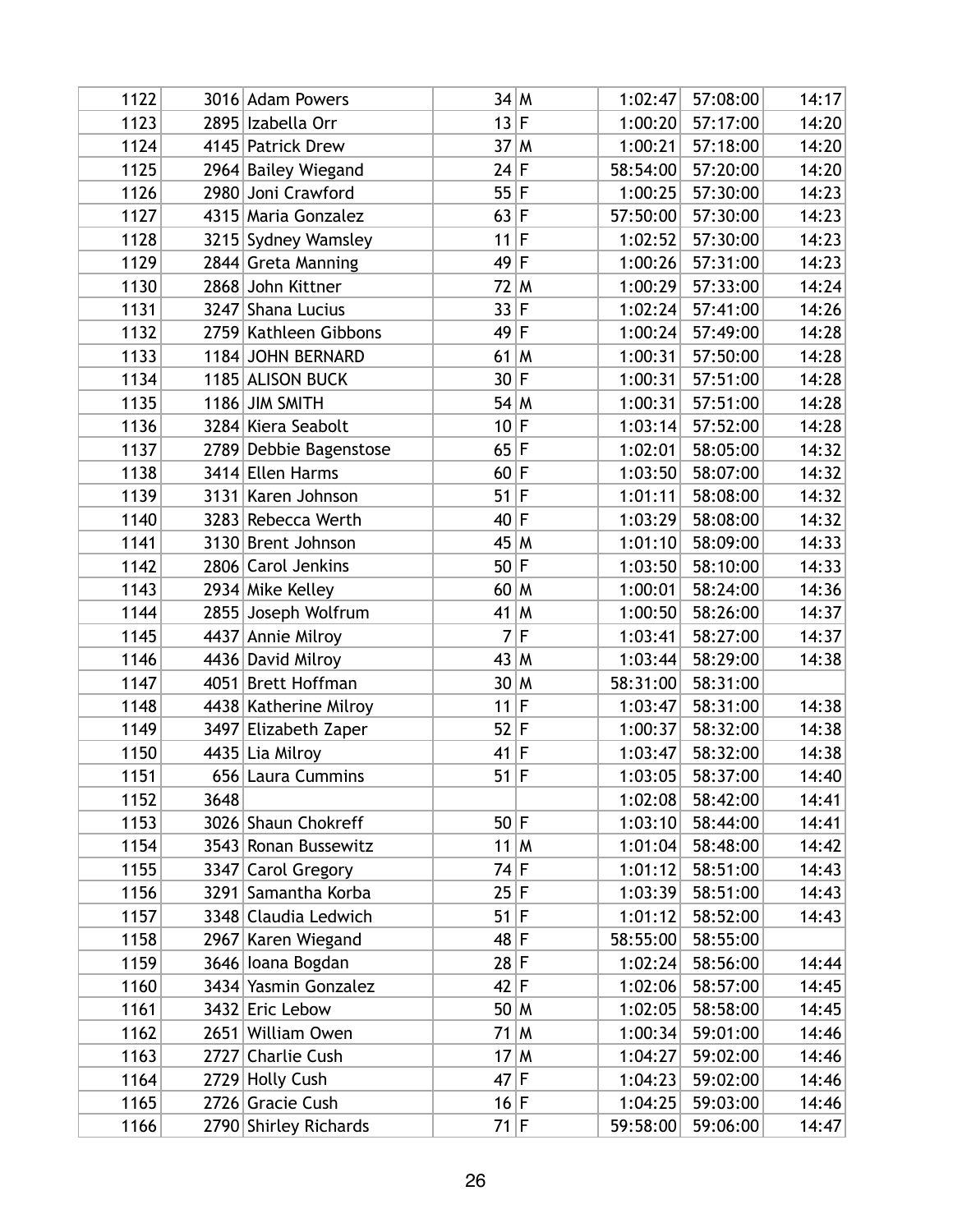| 1167 |      | 2728 Gregory Cush        |        | 53 M         | 1:04:33  | 59:09:00 | 14:48 |
|------|------|--------------------------|--------|--------------|----------|----------|-------|
| 1168 |      | 4002 Michelle Carrier    | $48$ F |              | 1:02:15  | 59:22:00 | 14:51 |
| 1169 |      | 2657 Marcelo Villarreal  | $41$ M |              | 1:04:45  | 59:27:00 | 14:52 |
| 1170 |      | 2656 Sophia Villarreal   | 9      | $\mathsf F$  | 1:04:45  | 59:27:00 | 14:52 |
| 1171 |      | 4100 Chris Kaighn        | 50 F   |              | 1:01:15  | 59:28:00 | 14:52 |
| 1172 |      | 3122 sandra frazier      | 41     | l F          | 1:05:15  | 59:30:00 | 14:53 |
| 1173 |      | 655 Kevin Cummins        | 53 M   |              | 1:04:00  | 59:33:00 | 14:54 |
| 1174 |      | 2655 Liam Villarreal     | 8      | ۱M           | 1:04:50  | 59:33:00 | 14:54 |
| 1175 |      | 3941 David Mackey        | $62$ M |              | 59:47:00 | 59:47:00 |       |
| 1176 |      | 3060 Steven Ayres        | 63 M   |              | 1:00:44  | 59:50:00 | 14:58 |
| 1177 | 3061 | Gloria Ayres             | 49 F   |              | 1:00:46  | 59:52:00 | 14:58 |
| 1178 |      | 3009 Monica Biemer       | $47$ F |              | 1:04:34  | 59:52:00 | 14:58 |
| 1179 |      | 3285 Liam Seabolt        | 15 M   |              | 1:05:21  | 59:57:00 | 15:00 |
| 1180 |      | 3936 Melanie Pistiolas   | $40$ F |              | 1:04:45  | 59:57:00 | 15:00 |
| 1181 |      | 3282 Brian Werth         | 42 M   |              | 1:05:23  | 59:58:00 | 15:00 |
| 1182 |      | 2652 Carol Owen          | 65 F   |              | 1:00:33  | 59:58:00 | 15:00 |
| 1183 |      | 733 Allison Eckes        | 39 F   |              | 1:02:45  | 1:00:00  | 15:00 |
| 1184 |      | 2960 Lori Berzow         | 43 F   |              | 1:02:44  | 1:00:00  | 15:00 |
| 1185 |      | 1138 Todd Wedekind       | 47 M   |              | 1:00:39  | 1:00:00  | 15:00 |
| 1186 |      | 2646 Lynn Zavislak       | $62$ F |              | 1:00:36  | 1:00:01  | 15:00 |
| 1187 |      | 1140 Laura Wedekind      | $48$ F |              | 1:00:38  | 1:00:02  | 15:01 |
| 1188 |      | 3030 Jackie Russell      | 22 F   |              | 1:04:36  | 1:00:05  | 15:02 |
| 1189 |      | 3029 Kalil Morris        | $21$ M |              | 1:04:39  | 1:00:11  | 15:03 |
| 1190 |      | 2819 Janet Dehmer        | 42 F   |              | 1:00:36  | 1:00:14  | 15:04 |
| 1191 |      | 3839 Mark Boffo          | 53 M   |              | 1:02:03  | 1:00:15  | 15:04 |
| 1192 |      | 3405 David Bowers        | $52$ M |              | 1:03:47  | 1:00:16  | 15:04 |
| 1193 |      | 4136 Jenny Bennett       | 55 F   |              | 1:05:48  | 1:00:17  | 15:05 |
| 1194 |      | 4293 Abigail Khutsidze   | $31$ F |              | 1:03:07  | 1:00:20  | 15:05 |
| 1195 |      | 2760 Kimberly Caruso     | 50 F   |              | 1:00:21  | 1:00:21  |       |
| 1196 |      | 3032 Beth Richardson     | $52$ F |              | 1:04:53  | 1:00:22  | 15:06 |
| 1197 |      | 3031 Penny Winters       | 45 F   |              | 1:04:56  | 1:00:23  | 15:06 |
| 1198 |      | 3815 Bridget Whitaker    |        | 9 F          | 1:03:39  | 1:00:28  | 15:07 |
| 1199 |      | 3532 Giada Klisovic      | 10 F   |              | 1:04:05  | 1:00:32  | 15:08 |
| 1200 |      | 3533 Max Klisovic        | 7      | M            | 1:04:05  | 1:00:33  | 15:09 |
| 1201 |      | 3529 Rebecca Klisovic    | 46 F   |              | 1:04:05  | 1:00:33  | 15:09 |
| 1202 |      | 3816 Anne Marie Whitaker | 42 F   |              | 1:03:45  | 1:00:34  | 15:09 |
| 1203 |      | 3530 Marko Klisovic      |        | 40 M         | 1:04:06  | 1:00:36  | 15:09 |
| 1204 |      | 3630 Ivey Stewart        | 65 M   |              | 1:02:49  | 1:00:46  | 15:12 |
| 1205 |      | 3633 Theresa Grolla      | 44 F   |              | 1:02:47  | 1:00:46  | 15:12 |
| 1206 |      | 3631 Lili Macklin        | 56 F   |              | 1:02:47  | 1:00:47  | 15:12 |
| 1207 |      | 4637 DUANA GOTRO         |        | 33 M         | 1:01:12  | 1:00:49  | 15:13 |
| 1208 |      | 3791 Gabe Speich         | 9      | $\mathsf{M}$ | 1:05:44  | 1:00:49  | 15:13 |
| 1209 |      | 3792 Isabelle Speich     |        | 7 F          | 1:05:45  | 1:00:50  | 15:13 |
| 1210 |      | 2817 Carla Qazi          | 43 F   |              | 1:05:56  | 1:00:51  | 15:13 |
| 1211 |      | 4270 Chris Clark         |        | 38 M         | 1:01:16  | 1:00:52  | 15:13 |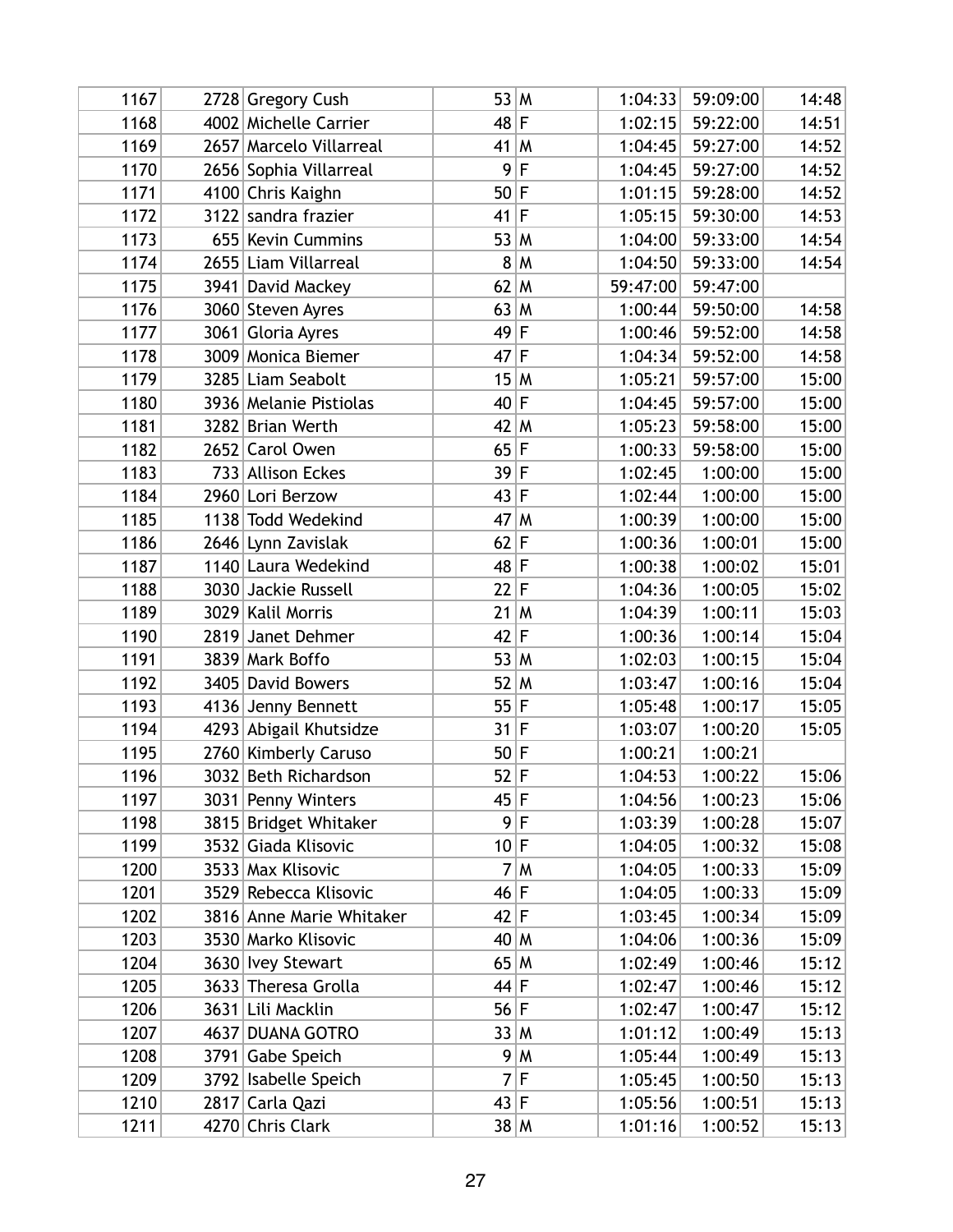| 1212 |      | 2816 Emma Qazi           | 14 F   |     | 1:05:58 | 1:00:52 | 15:13 |
|------|------|--------------------------|--------|-----|---------|---------|-------|
| 1213 |      | 4636 KATY GOTRO          | $34$ F |     | 1:01:16 | 1:00:53 | 15:14 |
| 1214 | 4271 | <b>Beth Clark</b>        | 36 F   |     | 1:01:17 | 1:00:54 | 15:14 |
| 1215 |      | 4103 Tracee Maxie        | $37$ F |     | 1:01:14 | 1:00:54 | 15:14 |
| 1216 |      | 3948 Addison Scharver    | 12 F   |     | 1:04:26 | 1:00:58 | 15:15 |
| 1217 |      | 3951 John Scharver       | 45 M   |     | 1:04:29 | 1:01:00 | 15:15 |
| 1218 |      | 3413 Michele Blumenthal  | 45 F   |     | 1:05:26 | 1:01:09 | 15:18 |
| 1219 |      | 3602 Cheryl LaJeunesse   | 55 F   |     | 1:01:13 | 1:01:13 |       |
| 1220 |      | 3604 Jane O'Halloran     | $52$ F |     | 1:01:13 | 1:01:13 |       |
| 1221 |      | 3213 Jeff McEldowney     | 32 M   |     | 1:03:04 | 1:01:13 | 15:19 |
| 1222 |      | 3603 Sabrina Pfeiffer    | $27$ F |     | 1:01:14 | 1:01:14 |       |
| 1223 |      | 2846 Sadie Miller        | $10$ F |     | 1:05:56 | 1:01:14 | 15:19 |
| 1224 |      | 3093 Alyssa VanFossen    | 35 F   |     | 1:06:06 | 1:01:25 | 15:22 |
| 1225 |      | 3096 Karen Jobson        | 46 F   |     | 1:04:31 | 1:01:25 | 15:22 |
| 1226 | 3827 | Ray Kobermann            | 55 M   |     | 1:05:16 | 1:01:35 | 15:24 |
| 1227 |      | 3828 Dreama Kobermann    | 53 F   |     | 1:05:21 | 1:01:40 | 15:25 |
| 1228 |      | 3942 Sara Edmonds        | 33 F   |     | 1:06:50 | 1:01:44 | 15:26 |
| 1229 |      | 3944 Jana Edmonds        | $51$ F |     | 1:06:52 | 1:01:45 | 15:27 |
| 1230 |      | 3841 Alexandra Boffo     | $14$ F |     | 1:01:49 | 1:01:49 |       |
| 1231 |      | 4203 Karyn Dye           | 32 F   |     | 1:01:56 | 1:01:56 |       |
| 1232 |      | 3139 Kelly Pettinger     | $41$ F |     | 1:05:59 | 1:01:56 | 15:29 |
| 1233 |      | 3140 Brayden Pettinger   | 9      | ۱M  | 1:06:02 | 1:01:57 | 15:30 |
| 1234 |      | 3364 Todd Back           | 43 M   |     | 1:04:26 | 1:01:57 | 15:30 |
| 1235 |      | 3361 Kinsey Back         |        | 6 F | 1:04:25 | 1:01:58 | 15:30 |
| 1236 |      | 3357 Ruby Lewis          | 9      | lF. | 1:04:28 | 1:02:00 | 15:30 |
| 1237 |      | 3625 Howard Van Huffel   | 58 M   |     | 1:02:02 | 1:02:02 |       |
| 1238 |      | 1080 Amara Ruckdaschel   | 13 F   |     | 1:02:03 | 1:02:03 |       |
| 1239 |      | 2788 Bud Bagenstose      | $67$ M |     | 1:05:59 | 1:02:04 | 15:31 |
| 1240 |      | 2663 Connie Anelick      | 55 F   |     | 1:03:24 | 1:02:09 | 15:33 |
| 1241 |      | 2755 Darcy Alexander     | $47$ F |     | 1:06:09 | 1:02:10 | 15:33 |
| 1242 |      | 3363 Kacie Back          | 12 F   |     | 1:04:36 | 1:02:10 | 15:33 |
| 1243 |      | 2753 Marianne Derenberge | 33 F   |     | 1:06:07 | 1:02:10 | 15:33 |
| 1244 |      | 2754 Paige Winegardner   | 24 F   |     | 1:06:09 | 1:02:11 | 15:33 |
| 1245 | 4653 |                          |        |     | 1:03:28 | 1:02:11 | 15:33 |
| 1246 |      | 2752 Amy Helmke          | 43 F   |     | 1:06:12 | 1:02:12 | 15:33 |
| 1247 |      | 3176 Mary Alexander      | 20 F   |     | 1:07:32 | 1:02:15 | 15:34 |
| 1248 |      | 3175 Katherine Alexander | 25 F   |     | 1:07:33 | 1:02:17 | 15:35 |
| 1249 |      | 3615 Kimberly McNeal     | 44 F   |     | 1:02:20 | 1:02:20 |       |
| 1250 |      | 3647 Patricia Felice     | $34$ F |     | 1:05:46 | 1:02:20 | 15:35 |
| 1251 |      | 3812 Grant whitaker      | 15 M   |     | 1:02:28 | 1:02:28 |       |
| 1252 | 2707 | Sofia Wilson             | 9      | F   | 1:06:18 | 1:02:32 | 15:38 |
| 1253 |      | 3174 Rob Alexander       | 54 M   |     | 1:07:51 | 1:02:33 | 15:39 |
| 1254 | 4654 |                          |        |     | 1:06:17 | 1:02:33 | 15:39 |
| 1255 |      | 3173 Laura Beggin        | 55 F   |     | 1:07:50 | 1:02:35 | 15:39 |
| 1256 |      | 4353 Nancy Matney        | 50 F   |     | 1:04:30 | 1:02:41 | 15:41 |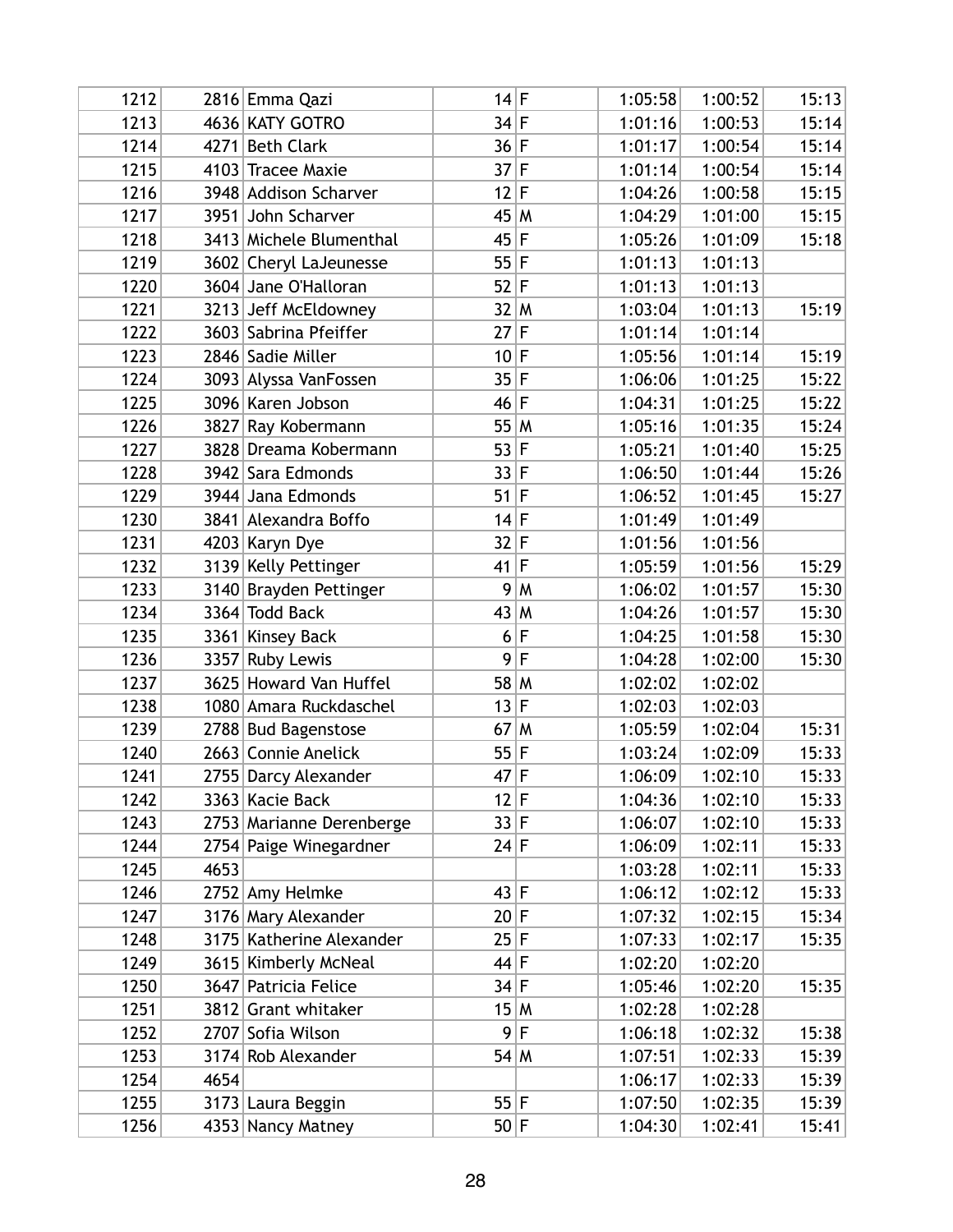| 1257 |      | 1205 ROB MATNEY         | 49 M   |      | 1:04:33 | 1:02:42 | 15:41 |
|------|------|-------------------------|--------|------|---------|---------|-------|
| 1258 |      | 3428 Marcia Emery       | 46 F   |      | 1:05:55 | 1:02:50 | 15:43 |
| 1259 |      | 4201 Harry Peachey      | $62$ M |      | 1:02:52 | 1:02:52 |       |
| 1260 |      | 2674 Katie Henchel      | $19$ F |      | 1:04:34 | 1:02:53 | 15:44 |
| 1261 |      | 3367 Heather Snyder     | 36 F   |      | 1:04:23 | 1:02:56 | 15:44 |
| 1262 |      | 3366 Jacob Snyder       | 10 M   |      | 1:04:25 | 1:02:57 | 15:45 |
| 1263 |      | 4250 Caroline Ryan      | 15 F   |      | 1:05:41 | 1:02:58 | 15:45 |
| 1264 |      | 4252 Mark Ryan          | 50 M   |      | 1:05:42 | 1:02:58 | 15:45 |
| 1265 |      | 1204 LILLY HERCHEL      | 11     | F    | 1:04:35 | 1:02:59 | 15:45 |
| 1266 |      | 3957 Megan McMullin     | 45 F   |      | 1:02:59 | 1:02:59 |       |
| 1267 |      | 4248 Chris Ryan         | $21$ M |      | 1:05:42 | 1:03:01 | 15:46 |
| 1268 |      | 2679 Liza Kessler       | $48$ F |      | 1:04:41 | 1:03:01 | 15:46 |
| 1269 |      | 3492 Faith Hetzer       | 39 F   |      | 1:04:27 | 1:03:02 | 15:46 |
| 1270 |      | 3214 Amanda McEldowney  | 33 F   |      | 1:03:03 | 1:03:03 |       |
| 1271 |      | 2678 Greg Henchel       | 49 M   |      | 1:04:41 | 1:03:03 | 15:46 |
| 1272 |      | 3392 Diane Eplin        | 49 F   |      | 1:04:55 | 1:03:05 | 15:47 |
| 1273 |      | 1116 Alicia Spillman    | 38 F   |      | 1:05:57 | 1:03:06 | 15:47 |
| 1274 |      | 3834 Amy Kaucheck       | 46 F   |      | 1:03:46 | 1:03:06 | 15:47 |
| 1275 |      | 3612 Elizabeth Swartz   | 56 F   |      | 1:05:56 | 1:03:06 | 15:47 |
| 1276 |      | 3775 Kaylee King        | 23 F   |      | 1:03:08 | 1:03:08 |       |
| 1277 |      | 3833 Kim Dressel        | 47     | F    | 1:03:47 | 1:03:08 | 15:47 |
| 1278 |      | 4154 Emily Shirey       | $41$ F |      | 1:03:30 | 1:03:09 | 15:48 |
| 1279 |      | 4123 Cathy Phifer       | $58$ F |      | 1:08:17 | 1:03:22 | 15:51 |
| 1280 |      | 3494 Fabiola Lee        | 15 F   |      | 1:08:55 | 1:03:22 | 15:51 |
| 1281 |      | 4125 Matthew Phifer     | $31$ M |      | 1:08:17 | 1:03:24 | 15:51 |
| 1282 |      | 2722 Ean Berberich      | 9      | M    | 1:07:17 | 1:03:26 | 15:52 |
| 1283 |      | 2723 Carla Berberich    | 39 F   |      | 1:07:16 | 1:03:28 | 15:52 |
| 1284 |      | 2683 Lisa Parlin        | $58$ F |      | 1:07:24 | 1:03:28 | 15:52 |
| 1285 |      | 2681 Alice Evans        | 65 F   |      | 1:07:24 | 1:03:29 | 15:53 |
| 1286 |      | 3116 Allie Ensign       | $18$ F |      | 1:07:37 | 1:03:31 | 15:53 |
| 1287 |      | 3111 Kate Allison       | $17$ F |      | 1:07:41 | 1:03:34 | 15:54 |
| 1288 | 3115 |                         |        |      | 1:07:38 | 1:03:34 | 15:54 |
| 1289 |      | 1215 GREG TUNNEY        | 55 M   |      | 1:04:33 | 1:03:36 | 15:54 |
| 1290 |      | 1216 HEIDI TUNNEY       | $51$ F |      | 1:04:34 | 1:03:37 | 15:55 |
| 1291 |      | 3950 Jennifer Scharver  | 44 F   |      | 1:07:07 | 1:03:38 | 15:55 |
| 1292 | 4656 |                         |        |      | 1:08:14 | 1:03:38 | 15:55 |
| 1293 |      | 3290 Jared Rogers       | 26 M   |      | 1:03:39 | 1:03:39 |       |
| 1294 |      | 2708 Donna Wilson       | 65 F   |      | 1:07:25 | 1:03:41 | 15:56 |
| 1295 |      | 793 Clay Howard         | 27 M   |      | 1:07:00 | 1:03:45 | 15:57 |
| 1296 |      | 794 Cindi Howard        | 56 F   |      | 1:07:01 | 1:03:46 | 15:57 |
| 1297 |      | 2829 David Levinson     |        | 10 M | 1:04:45 | 1:03:46 | 15:57 |
| 1298 |      | 3555 Katie Maurer       | 56 F   |      | 1:07:25 | 1:03:46 | 15:57 |
| 1299 |      | 1459 Chelsea Compitello | 29 F   |      | 1:07:02 | 1:03:48 | 15:57 |
| 1300 |      | 2932 Pat Presock        | $67$ F |      | 1:03:57 | 1:03:48 | 15:57 |
| 1301 |      | 4616 ABBIE BRANDT       | 20 F   |      | 1:04:44 | 1:03:49 | 15:58 |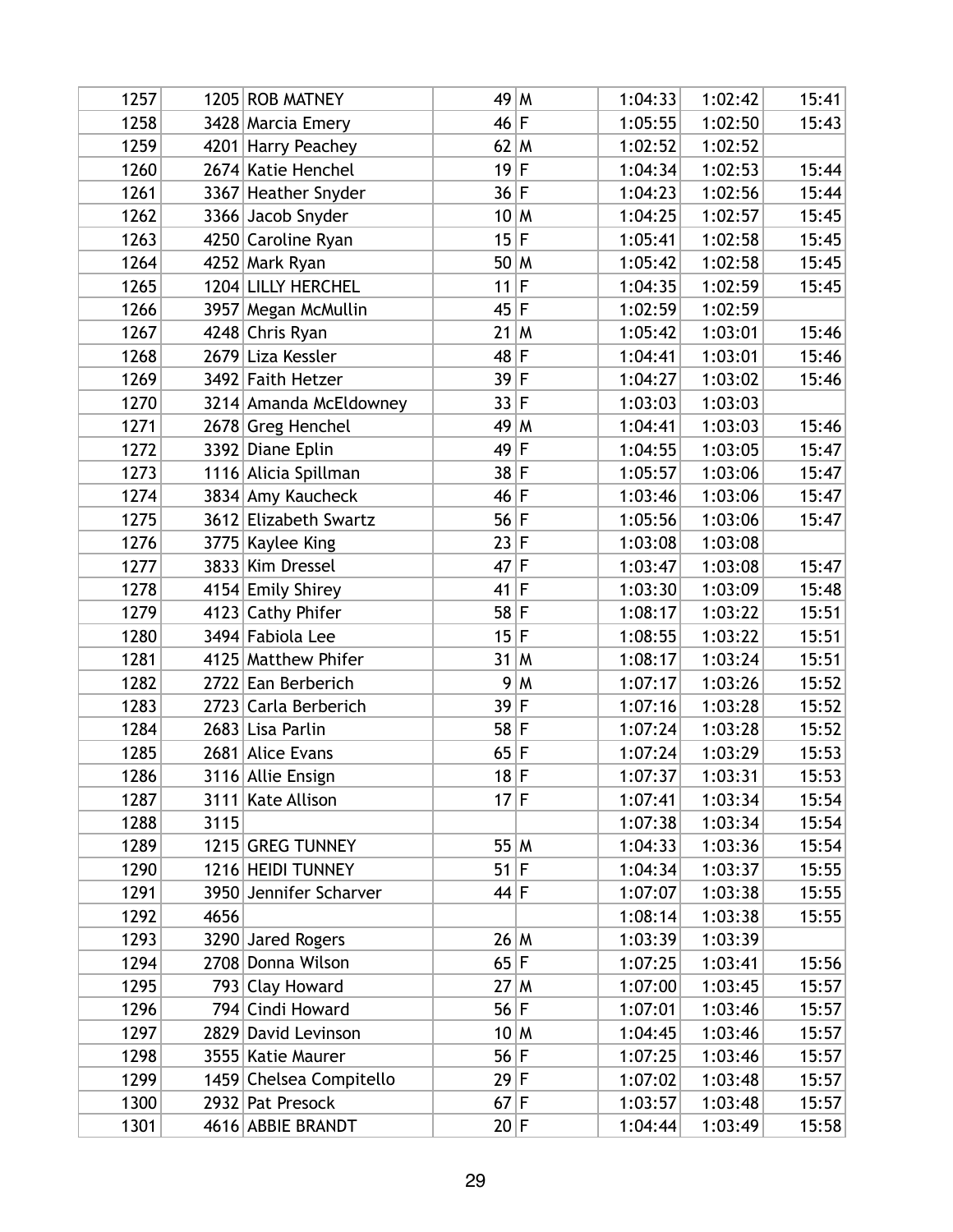| 1302 |      | 3300 Scott Gittins       | $52$ M |                         | 1:04:27 | 1:03:49 | 15:58 |
|------|------|--------------------------|--------|-------------------------|---------|---------|-------|
| 1303 | 4617 |                          |        |                         | 1:04:44 | 1:03:49 | 15:58 |
| 1304 |      | 3756 Jessica Gittins     | 24 F   |                         | 1:04:28 | 1:03:50 | 15:58 |
| 1305 |      | 2971 Judy Dylla          | $61$ F |                         | 1:06:30 | 1:03:55 | 15:59 |
| 1306 |      | 3223 Nancy Ballenger     | $61$ F |                         | 1:07:39 | 1:03:56 | 15:59 |
| 1307 |      | 2976 Kristin Ferguson    | $52$ F |                         | 1:06:30 | 1:03:57 | 16:00 |
| 1308 |      | 4372 Erin Olah           | 43 F   |                         | 1:04:11 | 1:04:11 |       |
| 1309 |      | 3922 Angie Fischer       | $50$ F |                         | 1:07:35 | 1:04:14 | 16:04 |
| 1310 |      | 3920 Robert Fischer      | $11$ M |                         | 1:07:38 | 1:04:14 | 16:04 |
| 1311 |      | 3535 Avery Sharfin       | 13 F   |                         | 1:04:20 | 1:04:20 |       |
| 1312 |      | 3537 Ira Sharfin         | $51$ M |                         | 1:04:20 | 1:04:20 |       |
| 1313 |      | 3536 Samantha Sharfin    | 16 F   |                         | 1:04:20 | 1:04:20 |       |
| 1314 |      | 4129 Jenny Fogo          | 28 F   |                         | 1:09:19 | 1:04:24 | 16:06 |
| 1315 |      | 4128 Stewart Fogo        | 28 M   |                         | 1:09:20 | 1:04:25 | 16:07 |
| 1316 |      | 2874 Christy Weisenstein | $61$ F |                         | 1:04:55 | 1:04:27 | 16:07 |
| 1317 |      | 3755 Beth Gittins        | $50$ F |                         | 1:04:28 | 1:04:28 |       |
| 1318 |      | 2675 AJ Henchel          | 15 M   |                         | 1:04:34 | 1:04:34 |       |
| 1319 |      | 2676 Jeff Henchel        | $52$ M |                         | 1:04:35 | 1:04:35 |       |
| 1320 |      | 3842 Saundra Boffo       | 53 F   |                         | 1:06:26 | 1:04:38 | 16:10 |
| 1321 |      | 3843 Theresa Wilkenson   | 53 F   |                         | 1:06:26 | 1:04:38 | 16:10 |
| 1322 |      | 3166 Carissa Wehring     | 14 F   |                         | 1:06:13 | 1:04:44 | 16:11 |
| 1323 |      | 3168 Scott Wehring       | 49 M   |                         | 1:06:14 | 1:04:44 | 16:11 |
| 1324 |      | 1103 Julia smith         | $18$ F |                         | 1:07:40 | 1:05:05 | 16:17 |
| 1325 |      | 3564 Ulupi Desai         | $40$ F |                         | 1:07:19 | 1:05:15 | 16:19 |
| 1326 |      | 2730 Ray Platte          | 9      | $\overline{\mathsf{M}}$ | 1:10:21 | 1:05:21 | 16:21 |
| 1327 |      | 2731 Cassidy Platte      | $18$ F |                         | 1:10:19 | 1:05:22 | 16:21 |
| 1328 |      | 2778 Jada Ryan           | 15 F   |                         | 1:05:42 | 1:05:25 | 16:22 |
| 1329 |      | 2777 Erika Ryan          | 24 F   |                         | 1:05:43 | 1:05:28 | 16:22 |
| 1330 |      | 4251 Catherine Ryan      | 16 F   |                         | 1:05:42 | 1:05:42 |       |
| 1331 |      | 3790 Chris Speich        | 33 M   |                         | 1:05:44 | 1:05:44 |       |
| 1332 |      | 3049 Cody Sarisky        | $21$ M |                         | 1:10:00 | 1:05:48 | 16:27 |
| 1333 |      | 2644 Megan Miller        | $10$ F |                         | 1:08:26 | 1:05:48 | 16:27 |
| 1334 |      | 2645 Katie Miller        | 43 F   |                         | 1:08:31 | 1:05:52 | 16:28 |
| 1335 |      | 3341 Marsha Sheerer      | 55 F   |                         | 1:07:48 | 1:05:54 | 16:29 |
| 1336 |      | 3425 Theresa Passwater   | $47$ F |                         | 1:05:54 | 1:05:54 |       |
| 1337 |      | 2845 Amelia Miller       | $10$ F |                         | 1:05:56 | 1:05:56 |       |
| 1338 |      | 3510 Shae Saint-Amour    | 27     | F                       | 1:06:23 | 1:05:59 | 16:30 |
| 1339 |      | 3558 Emanuel Maniatis    | 53 M   |                         | 1:11:12 | 1:06:01 | 16:31 |
| 1340 |      | 3507 Ed Miller           | 65 M   |                         | 1:06:21 | 1:06:21 |       |
| 1341 |      | 3949 Ethan Scharver      | 14 M   |                         | 1:09:49 | 1:06:23 | 16:36 |
| 1342 |      | 3994 Debra King          | 62 F   |                         | 1:09:28 | 1:06:29 | 16:38 |
| 1343 |      | 4221 Jodi Murphy         | $58$ F |                         | 1:06:30 | 1:06:30 |       |
| 1344 |      | 3762 Linda Loy           | 65 F   |                         | 1:07:46 | 1:06:35 | 16:38 |
| 1345 |      | 2763 David Whitacre      | $57$ M |                         | 1:08:16 | 1:06:52 | 16:43 |
| 1346 |      | 4147 Isabella Vinciguerr | 14 F   |                         | 1:07:32 | 1:07:04 | 16:46 |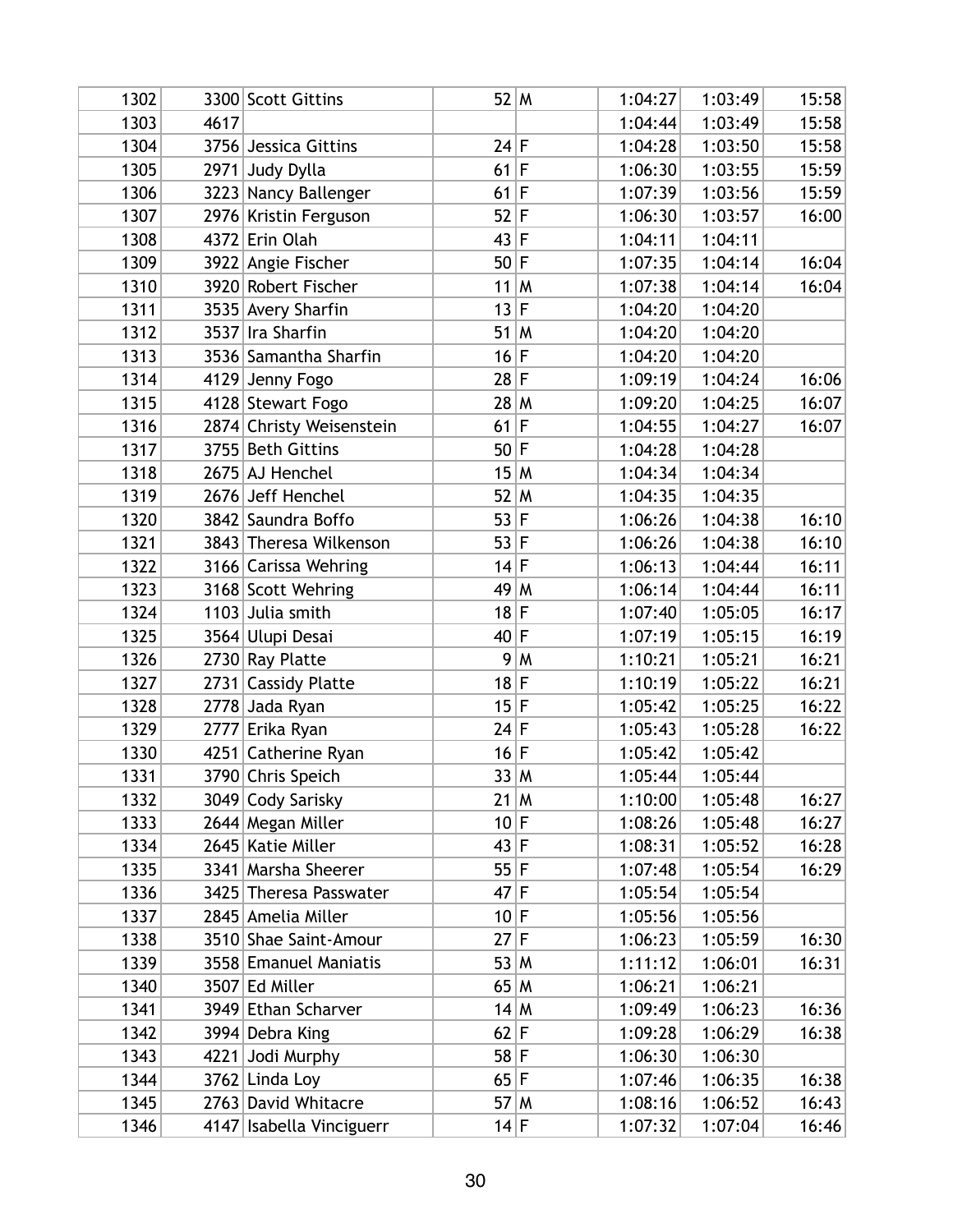| 1347 |      | 4148 Joe Vinciguerra     | $51$ M |             | 1:07:31 | 1:07:04 | 16:46 |
|------|------|--------------------------|--------|-------------|---------|---------|-------|
| 1348 |      | 3669 Beth Nacht          | $38$ F |             | 1:08:37 | 1:07:14 | 16:49 |
| 1349 |      | 3671 Amy Brill           | 35 F   |             | 1:08:37 | 1:07:15 | 16:49 |
| 1350 |      | 4038 Natalie Jones       | $37$ F |             | 1:11:38 | 1:07:15 | 16:49 |
| 1351 |      | 4039 Zachary Jones       | 9      | ۱M          | 1:11:37 | 1:07:15 | 16:49 |
| 1352 |      | 4040 Madeline Jones      | 7      | $\mathsf F$ | 1:11:40 | 1:07:16 | 16:49 |
| 1353 |      | 4041 Arlene Beckman      | 63 F   |             | 1:11:43 | 1:07:18 | 16:50 |
| 1354 |      | 2701 John Gustafson      | 45 M   |             | 1:11:31 | 1:07:18 | 16:50 |
| 1355 |      | 3672 Beth Acker          | $34$ F |             | 1:08:37 | 1:07:19 | 16:50 |
| 1356 |      | 2700 Lisa Gustafson      | 46 F   |             | 1:11:33 | 1:07:19 | 16:50 |
| 1357 |      | 2682 M. Gayle Parlin     | 74 M   |             | 1:11:16 | 1:07:20 | 16:50 |
| 1358 |      | 2702 Sophia Gustafson    | $11$ F |             | 1:11:33 | 1:07:20 | 16:50 |
| 1359 |      | 2680 Gary Evans          | 65 M   |             | 1:11:16 | 1:07:22 | 16:51 |
| 1360 |      | 2935 Aimee Kelley        | $30$ F |             | 1:09:14 | 1:07:28 | 16:52 |
| 1361 |      | 2936 Pam Kelley          | $59$ F |             | 1:09:15 | 1:07:29 | 16:53 |
| 1362 |      | 4348 Jeff Sellars        | 45 M   |             | 1:11:07 | 1:07:30 | 16:53 |
| 1363 |      | 2933 Lauren Morrisey     | 33 F   |             | 1:09:15 | 1:07:31 | 16:53 |
| 1364 |      | 2709 Doug Timpe          | $67$ M |             | 1:11:15 | 1:07:32 | 16:53 |
| 1365 |      | 4347 Merideth Sellars    | 44 F   |             | 1:11:08 | 1:07:32 | 16:53 |
| 1366 |      | 3553 Scott Maurer        | 55 M   |             | 1:11:18 | 1:07:33 | 16:54 |
| 1367 |      | 1121 Deborah Susi        | $58$ F |             | 1:12:48 | 1:07:44 | 16:56 |
| 1368 |      | $1120$ Ed Susi           | $71$ M |             | 1:12:49 | 1:07:45 | 16:57 |
| 1369 |      | 4149 Kathy Vinciguerra   | $52$ F |             | 1:07:48 | 1:07:48 |       |
| 1370 |      | 3101 Amie Cherrington    | $44$ F |             | 1:09:51 | 1:07:52 | 16:58 |
| 1371 |      | 2658 Jennifer Villarreal | 39 F   |             | 1:13:09 | 1:07:52 | 16:58 |
| 1372 |      | 2849 Janice Woeste       | 55 F   |             | 1:09:51 | 1:07:53 | 16:59 |
| 1373 |      | 3071 AMY JACOBS          | 60 F   |             | 1:12:28 | 1:07:55 | 16:59 |
| 1374 |      | 2748 Cheryl Bagenstose   | 43 F   |             | 1:12:52 | 1:07:55 | 16:59 |
| 1375 |      | 3072 HOWARD JACOBS       | 63 M   |             | 1:12:28 | 1:07:55 | 16:59 |
| 1376 |      | 2848 Liz Woeste          | 22 F   |             | 1:09:52 | 1:07:55 | 16:59 |
| 1377 |      | 2734 Kelly Platte        | 42 F   |             | 1:12:54 | 1:07:56 | 16:59 |
| 1378 |      | 2851 Leann Marion        | 52 F   |             | 1:09:58 | 1:07:56 | 16:59 |
| 1379 |      | 2850 Stephanie Case      | 28 F   |             | 1:09:54 | 1:07:56 | 16:59 |
| 1380 |      | 4369 Beci Campisi        | $51$ F |             | 1:12:33 | 1:07:57 | 17:00 |
| 1381 |      | 4199 Brian Rogers        | 54 M   |             | 1:09:54 | 1:08:01 | 17:01 |
| 1382 |      | 4197 Grant Rogers        |        | 16 M        | 1:09:54 | 1:08:01 | 17:01 |
| 1383 | 741  | Jim Fredericks           |        | $52$ M      | 1:09:38 | 1:08:16 | 17:04 |
| 1384 |      | 2764 Mary Whitacre       | $57$ F |             | 1:08:16 | 1:08:16 |       |
| 1385 |      | 1087 Stacey Sellers      | 33 F   |             | 1:13:19 | 1:08:16 | 17:04 |
| 1386 | 4660 |                          |        |             | 1:13:19 | 1:08:16 | 17:04 |
| 1387 |      | 2664 JANET DUNCAN        | 52 F   |             | 1:09:34 | 1:08:18 | 17:05 |
| 1388 |      | 743 Lisa Fredericks      | 49 F   |             | 1:09:43 | 1:08:20 | 17:05 |
| 1389 |      | 2665 Debbie Wiseman      | $57$ F |             | 1:09:38 | 1:08:21 | 17:06 |
| 1390 |      | 2662 Lori Friend         | 55 F   |             | 1:09:35 | 1:08:21 | 17:06 |
| 1391 |      | 4095 Rachel Pargeon      | 34 F   |             | 1:13:08 | 1:08:27 | 17:07 |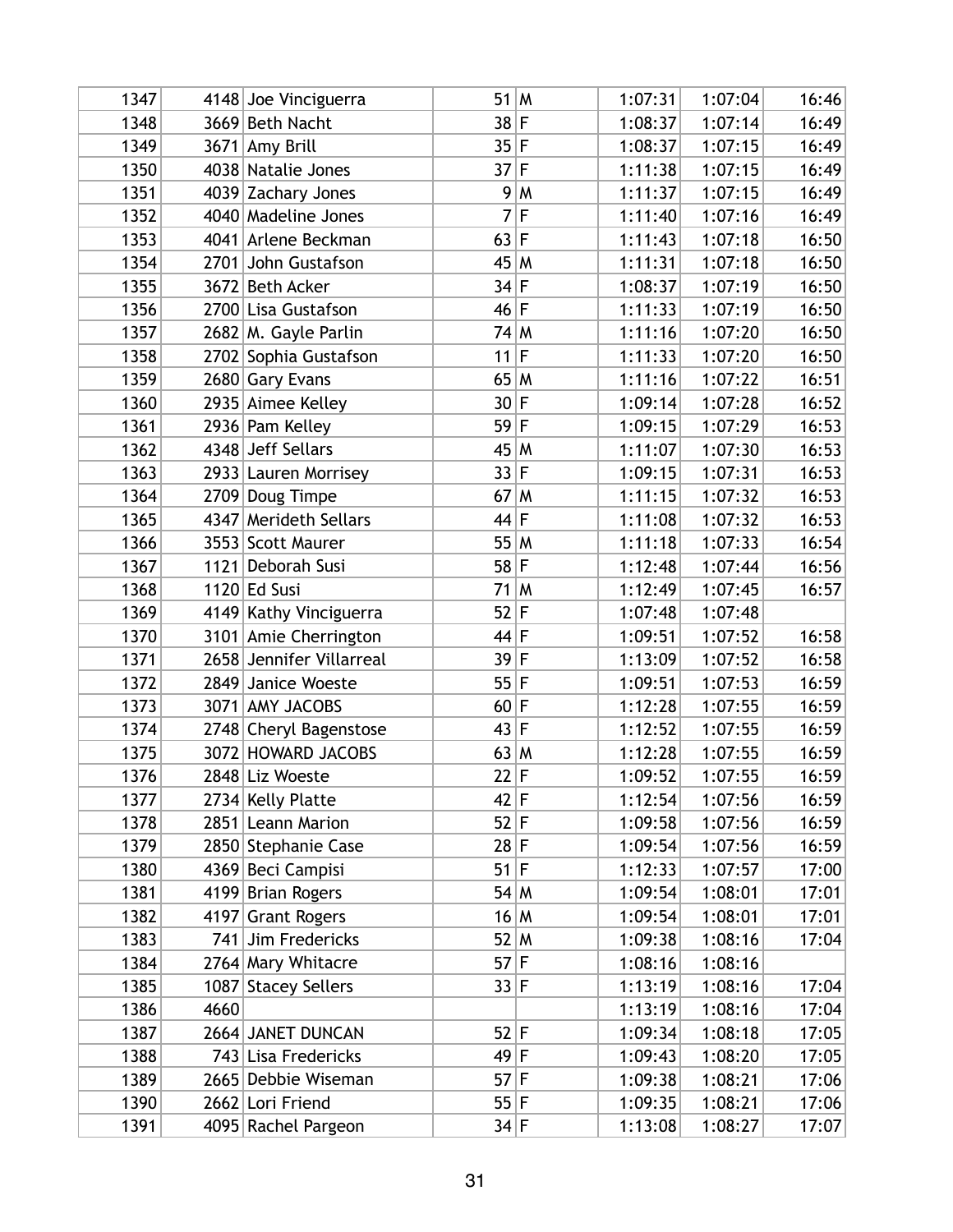| 1392 |      | 1085 Virginia Schrader   | 40 F   |                      | 1:13:08 | 1:08:27 | 17:07 |
|------|------|--------------------------|--------|----------------------|---------|---------|-------|
| 1393 |      | 1082 Mia Schrader        | $11$ F |                      | 1:13:09 | 1:08:28 | 17:07 |
| 1394 |      | 2901 Corina Siegfried    | $58$ F |                      | 1:12:30 | 1:08:37 | 17:10 |
| 1395 |      | 3365 Amy Back            | $40$ F |                      | 1:11:13 | 1:08:48 | 17:12 |
| 1396 |      | 3360 Lisa Lewis          | $37$ F |                      | 1:11:16 | 1:08:48 | 17:12 |
| 1397 |      | 3376 Allison Roth        | 37     | $(\hat{\mathsf{F}})$ | 1:14:15 | 1:09:01 | 17:16 |
| 1398 |      | 3375 Chad Roth           | 36 M   |                      | 1:14:16 | 1:09:04 | 17:16 |
| 1399 |      | 3374 Jack Roth           | 1      | M                    | 1:14:16 | 1:09:04 | 17:16 |
| 1400 |      | 4631 LIVVY SHILLING      | 19     | lF.                  | 1:12:35 | 1:09:05 | 17:17 |
| 1401 |      | 4291 Luka Khutsidze      | 11     | ۱M                   | 1:09:18 | 1:09:18 | 17:20 |
| 1402 | 3073 | Don Patulo               | 63 M   |                      | 1:13:59 | 1:09:23 | 17:21 |
| 1403 |      | 3074 MaryLou Patulo      | 57     | lF.                  | 1:14:00 | 1:09:24 | 17:21 |
| 1404 | 2757 | Jacqueline Woolford      | $41$ F |                      | 1:10:33 | 1:09:35 | 17:24 |
| 1405 |      | 2758 Anna Marie Phillips | 67     | $(\hat{\mathsf{F}})$ | 1:10:32 | 1:09:36 | 17:24 |
| 1406 |      | 2756 Patrick Woolford    | 53 M   |                      | 1:10:33 | 1:09:40 | 17:25 |
| 1407 |      | 3184 Thomas Fogel        | 50 M   |                      | 1:13:32 | 1:09:41 | 17:26 |
| 1408 |      | 4630 SCOTT SHILLING      | 49 M   |                      | 1:13:27 | 1:09:55 | 17:29 |
| 1409 |      | 1088 Brady Richa Selva   | 1      | M                    | 1:14:51 | 1:09:58 | 17:30 |
| 1410 |      | 3340 Jeff Sheerer        | 60 M   |                      | 1:11:53 | 1:09:59 | 17:30 |
| 1411 |      | 1089 Ashley Selva        | 32 F   |                      | 1:14:54 | 1:10:00 | 17:30 |
| 1412 |      | 3917 Geaneen Hamrock     | 50 F   |                      | 1:14:12 | 1:10:01 | 17:31 |
| 1413 |      | 4324 April Elkovitch     | 42 F   |                      | 1:14:15 | 1:10:02 | 17:31 |
| 1414 |      | 3209 Jessica Morris      | 42 F   |                      | 1:14:16 | 1:10:02 | 17:31 |
| 1415 |      | 3208 Tom Morris          | 43 M   |                      | 1:14:17 | 1:10:04 | 17:31 |
| 1416 |      | 3658 Wil Davis           | 26 M   |                      | 1:15:39 | 1:10:11 | 17:33 |
| 1417 |      | 3654 Carter Wallinger    | 22 F   |                      | 1:15:40 | 1:10:13 | 17:34 |
| 1418 |      | 2629 Avery Hinson        | $18$ F |                      | 1:15:47 | 1:10:15 | 17:34 |
| 1419 |      | 2630 Alan Hinson         | $51$ M |                      | 1:15:46 | 1:10:16 | 17:34 |
| 1420 |      | 4017 Cooper Pewitt       | 19     | $\mathsf{M}$         | 1:10:21 | 1:10:21 |       |
| 1421 |      | 2774 Bob Lorenzen        | 63 M   |                      | 1:13:52 | 1:10:22 | 17:36 |
| 1422 |      | 2773 Patricia Lorenzen   | 62 F   |                      | 1:13:52 | 1:10:22 | 17:36 |
| 1423 | 3227 | Jacquie Weyers           | $51$ F |                      | 1:12:22 | 1:10:24 | 17:36 |
| 1424 |      | 4059 Mike Murphy         | 65 M   |                      | 1:12:21 | 1:10:24 | 17:36 |
| 1425 |      | 2771 Jamie Bilow         | $41$ F |                      | 1:13:52 | 1:10:26 | 17:37 |
| 1426 |      | 2628 Connor Hinson       | 23 M   |                      | 1:15:58 | 1:10:27 | 17:37 |
| 1427 |      | 2631 Lisa Hinson         | $51$ F |                      | 1:15:58 | 1:10:30 | 17:38 |
| 1428 |      | 3419 Carrie Emerman      | 12 F   |                      | 1:15:40 | 1:10:35 | 17:39 |
| 1429 |      | 3207 Evie Morris         | 12 F   |                      | 1:15:38 | 1:10:35 | 17:39 |
| 1430 |      | 2921 Tyler Jackson       |        | 7 M                  | 1:15:09 | 1:10:40 | 17:40 |
| 1431 |      | 2924 Eric Jackson        | 40 M   |                      | 1:15:13 | 1:10:44 | 17:41 |
| 1432 | 3911 | Jennifer Stouffer        | 49 F   |                      | 1:14:53 | 1:10:44 | 17:41 |
| 1433 |      | 3229 Lisa Porter         | $47$ F |                      | 1:14:40 | 1:10:48 | 17:42 |
| 1434 |      | 2809 Madeline Metzger    | 28 F   |                      | 1:15:52 | 1:10:55 | 17:44 |
| 1435 |      | 3698 Lori Kaufman        | 36 F   |                      | 1:15:34 | 1:10:56 | 17:44 |
| 1436 |      | 3699 Andrea Tighe        | 35 F   |                      | 1:15:34 | 1:10:57 | 17:45 |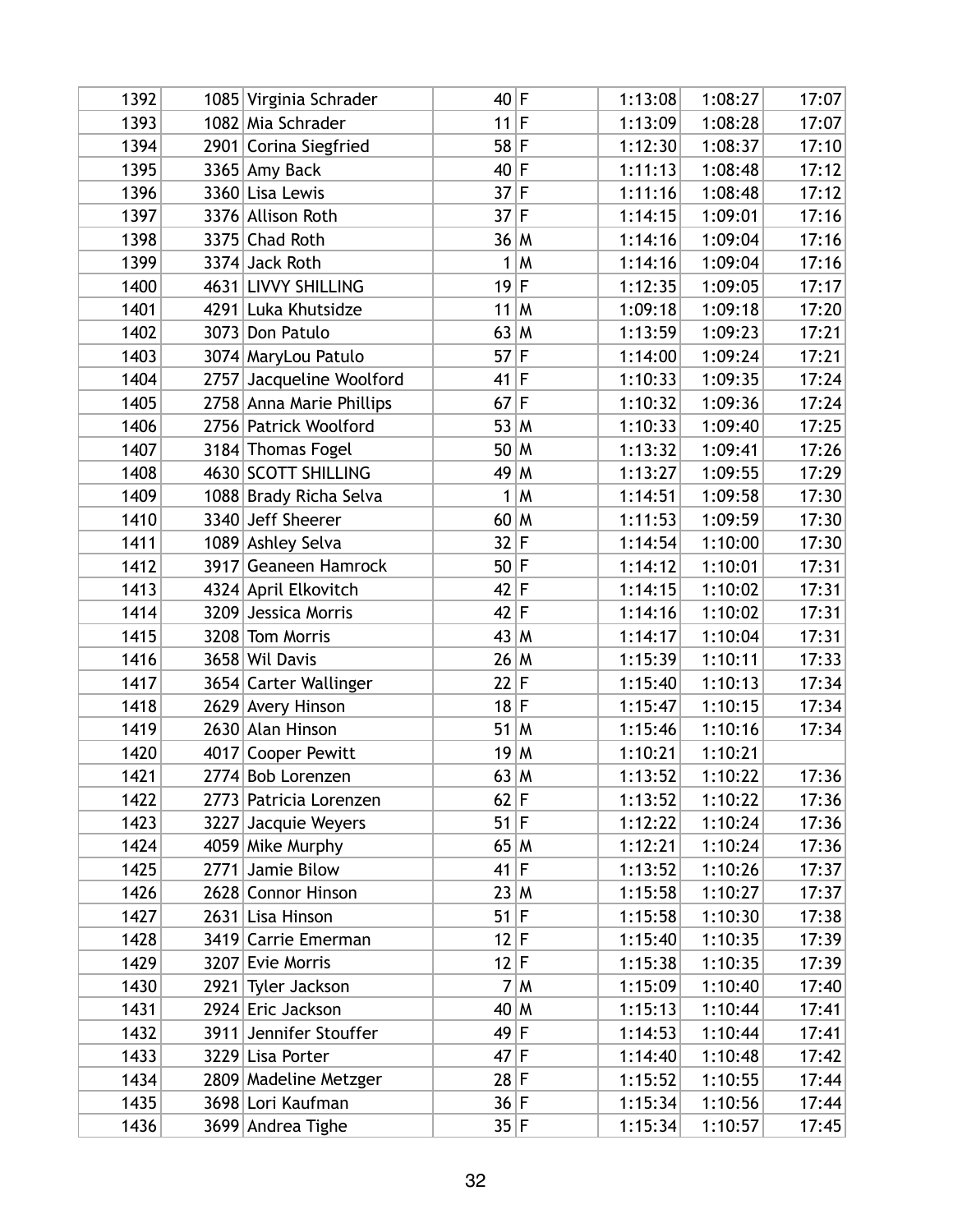| 1437 |      | 2812 Barbara Sheumaker   | 27     | F            | 1:15:53 | 1:10:57 | 17:45 |
|------|------|--------------------------|--------|--------------|---------|---------|-------|
| 1438 |      | 3021 Kim Ebbeskotte      | $38$ F |              | 1:15:34 | 1:10:57 | 17:45 |
| 1439 |      | 2919 Stephanie Peddicord | 32 F   |              | 1:16:22 | 1:11:11 | 17:48 |
| 1440 |      | 3541 Carrie Bussewitz    | $40$ F |              | 1:14:15 | 1:11:13 | 17:49 |
| 1441 |      | 2922 Kate Jackson        | $11$ F |              | 1:16:23 | 1:11:14 | 17:49 |
| 1442 |      | 2916 Ken Collins         | 34 M   |              | 1:16:22 | 1:11:14 | 17:49 |
| 1443 | 4037 | Amanda Bailey            | 42 F   |              | 1:14:17 | 1:11:17 | 17:50 |
| 1444 |      | 2612 Christine Rogers    | $52$ F |              | 1:13:49 | 1:11:24 | 17:51 |
| 1445 |      | 2611 William Rogers      | $52$ M |              | 1:13:49 | 1:11:24 | 17:51 |
| 1446 |      | 3773 Ehren Slagle        | 39 M   |              | 1:12:28 | 1:11:25 | 17:52 |
| 1447 | 3771 | Kristin Slagle           | 42 F   |              | 1:12:29 | 1:11:26 | 17:52 |
| 1448 |      | 3772 Margie Slagle       | $70$ F |              | 1:12:35 | 1:11:31 | 17:53 |
| 1449 |      | 2672 John Tipton         | 42 M   |              | 1:16:35 | 1:11:32 | 17:53 |
| 1450 |      | 2671 Colin Tipton        | 7      | M            | 1:16:34 | 1:11:33 | 17:54 |
| 1451 |      | 3121 Pamela Walker       | 59     | IF.          | 1:13:44 | 1:11:35 | 17:54 |
| 1452 |      | 4177 Julia Sears         | 1      | $\mathsf{F}$ | 1:17:15 | 1:11:36 | 17:54 |
| 1453 |      | 4185 Jeff Proctor        | 39     | $\mathsf{M}$ | 1:17:14 | 1:11:37 | 17:55 |
| 1454 |      | 2684 Bradley Esposito    | 5      | M            | 1:12:55 | 1:11:38 | 17:55 |
| 1455 |      | 4178 Clint Sears         | 32 M   |              | 1:17:14 | 1:11:38 | 17:55 |
| 1456 |      | 2673 Anna Tipton         | 36 F   |              | 1:16:49 | 1:11:45 | 17:57 |
| 1457 |      | 3653 Jennifer Seevers    | 34 F   |              | 1:15:09 | 1:11:45 | 17:57 |
| 1458 |      | 2670 Nicholas Tipton     |        | 4 M          | 1:16:50 | 1:11:45 | 17:57 |
| 1459 |      | 3610 Elise Buzza         | 19     | IF.          | 1:15:22 | 1:11:46 | 17:57 |
| 1460 |      | 3611 Erin Buzza          | $19$ F |              | 1:15:22 | 1:11:46 | 17:57 |
| 1461 |      | 3608 Stephen Buzza       | 55 M   |              | 1:15:20 | 1:11:46 | 17:57 |
| 1462 |      | 4182 Steve Henderly      | 35 M   |              | 1:17:14 | 1:11:46 | 17:57 |
| 1463 |      | 4181 Suzanne Henderly    | 35 F   |              | 1:17:14 | 1:11:46 | 17:57 |
| 1464 |      | 3973 Duncan Adams        | 13 M   |              | 1:15:51 | 1:11:49 | 17:58 |
| 1465 |      | 3971 Rourke Adams        | 46 M   |              | 1:15:51 | 1:11:49 | 17:58 |
| 1466 |      | 3770 Samantha Slagle     |        | 8 F          | 1:11:49 | 1:11:49 |       |
| 1467 |      | 3588 Wendy Nastasi       | 35 F   |              | 1:17:29 | 1:11:52 | 17:58 |
| 1468 |      | 3589 Robert Nastasi      | 35 M   |              | 1:17:30 | 1:11:53 | 17:59 |
| 1469 |      | 2943 Hunny Adams         | 42 F   |              | 1:15:51 | 1:11:54 | 17:59 |
| 1470 |      | 2925 Kisha Jackson       | 39 F   |              | 1:16:24 | 1:11:55 | 17:59 |
| 1471 |      | 3972 Gen Adams           | 23 F   |              | 1:16:01 | 1:12:02 | 18:01 |
| 1472 |      | 2944 Riley Adams         | 22 M   |              | 1:16:01 | 1:12:02 | 18:01 |
| 1473 |      | 728 Thomas Della Flora   | $58$ M |              | 1:13:45 | 1:12:02 | 18:01 |
| 1474 |      | 2945 Hope Adams          | $74$ F |              | 1:16:02 | 1:12:05 | 18:02 |
| 1475 |      | 4060 Hilda Murphy        | 64 F   |              | 1:14:06 | 1:12:10 | 18:03 |
| 1476 |      | 3450 Chris Reeg          | 29 M   |              | 1:16:06 | 1:12:15 | 18:04 |
| 1477 | 2721 | Jane Walsh               | $51$ F |              | 1:16:26 | 1:12:16 | 18:04 |
| 1478 |      | 3451 Seanna Reeg         | 30 F   |              | 1:16:06 | 1:12:16 | 18:04 |
| 1479 |      | 3448 Katelyn Reeg        | 27     | F            | 1:16:10 | 1:12:17 | 18:05 |
| 1480 |      | 2717 Ronda Hobart        | $48$ F |              | 1:16:27 | 1:12:18 | 18:05 |
| 1481 |      | 3449 Edward Reeg         | $61$ M |              | 1:16:11 | 1:12:19 | 18:05 |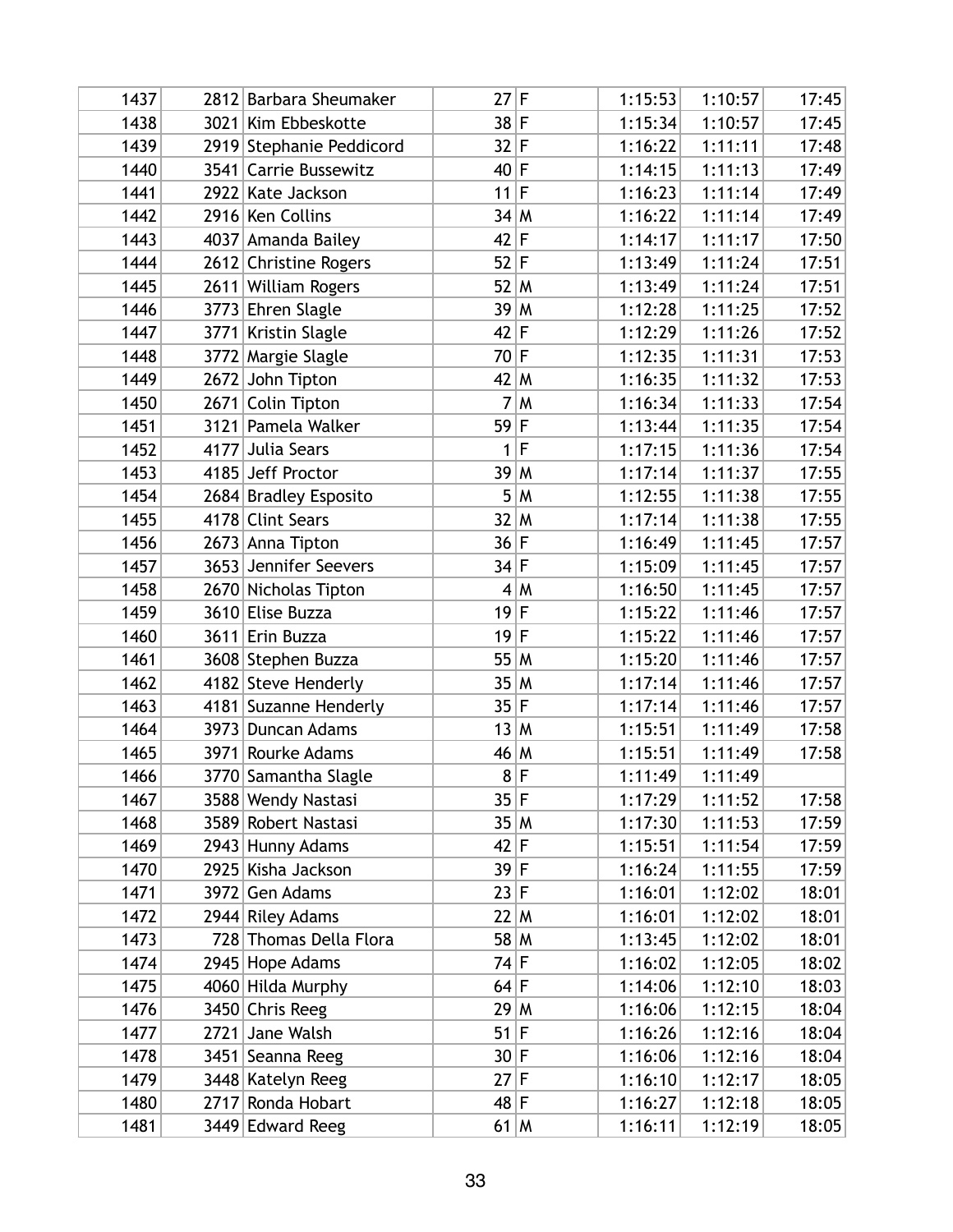| 1482 |      | 2720 Daniel Walsh        | 59 M   |      | 1:16:26 | 1:12:20 | 18:05 |
|------|------|--------------------------|--------|------|---------|---------|-------|
| 1483 |      | 3929 Nyhl Austin         | 73 M   |      | 1:15:54 | 1:12:20 | 18:05 |
| 1484 |      | 3447 Madison Baird       | $19$ F |      | 1:16:12 | 1:12:24 | 18:06 |
| 1485 |      | 3577 Mollie Niederpruem  | $41$ F |      | 1:16:58 | 1:12:26 | 18:07 |
| 1486 |      | 2687 Bonnie Burman       | 63 F   |      | 1:13:45 | 1:12:27 | 18:07 |
| 1487 |      | 3572 Carole Niederpruem  | 65 F   |      | 1:16:58 | 1:12:27 | 18:07 |
| 1488 |      | 3774 Trish Slagle        | 38 F   |      | 1:12:29 | 1:12:29 |       |
| 1489 |      | 3926 Sheila Laverty      | $44$ F |      | 1:16:05 | 1:12:31 | 18:08 |
| 1490 |      | 3456 Anikha Cherry       | $11$ F |      | 1:17:51 | 1:12:35 | 18:09 |
| 1491 |      | 3455 Jaisel Cherry       | 9      | F    | 1:17:51 | 1:12:37 | 18:10 |
| 1492 |      | 3458 Gavin Cherry        |        | 10 M | 1:17:57 | 1:12:40 | 18:10 |
| 1493 | 132  |                          |        |      | 1:12:40 | 1:12:40 |       |
| 1494 |      | 3459 Michaela Cherry     | $12$ F |      | 1:17:57 | 1:12:41 | 18:11 |
| 1495 |      | 3457 Jyothi Cherry       | 43 F   |      | 1:18:00 | 1:12:46 | 18:12 |
| 1496 | 4127 | <b>Courtney Askew</b>    | 33 F   |      | 1:12:59 | 1:12:59 |       |
| 1497 |      | 4226 Hailey Martinkovich | $12$ F |      | 1:13:17 | 1:13:17 |       |
| 1498 |      | 4227 Jennifer Martinkovi | 39 F   |      | 1:13:20 | 1:13:20 |       |
| 1499 |      | 3027 Julia Rothstein     | $19$ F |      | 1:13:20 | 1:13:20 |       |
| 1500 |      | 3028 Kristen Underhill   | 19 F   |      | 1:13:21 | 1:13:21 |       |
| 1501 |      | 3461 Rachael Cherry      | 43 F   |      | 1:18:37 | 1:13:22 | 18:21 |
| 1502 |      | 3460 Allan Cherry        | 47 M   |      | 1:18:45 | 1:13:26 | 18:22 |
| 1503 |      | 4061 Nate Walsh          | 37 M   |      | 1:13:28 | 1:13:28 |       |
| 1504 |      | 3932 Taryn Ashkenaz      | 28 F   |      | 1:16:15 | 1:13:29 | 18:23 |
| 1505 |      | 3931 Judie Ashkenaz      | $58$ F |      | 1:16:18 | 1:13:31 | 18:23 |
| 1506 |      | 3181 Kayla Fogel         | 14 F   |      | 1:13:32 | 1:13:32 |       |
| 1507 |      | 3618 Carrie Lam          | 43 F   |      | 1:16:40 | 1:13:40 | 18:25 |
| 1508 |      | 3620 Jennifer Overpeck   | 42 F   |      | 1:16:40 | 1:13:42 | 18:26 |
| 1509 |      | 3110 Kathryn Billman     | 19 F   |      | 1:14:52 | 1:13:43 | 18:26 |
| 1510 |      | 3010 Kenzie Biemer       | 15 F   |      | 1:13:48 | 1:13:48 |       |
| 1511 |      | 3193 Brandon Goldsmith   | 19 M   |      | 1:18:04 | 1:14:04 | 18:31 |
| 1512 |      | 3189 Marissa Morris      | 18 F   |      | 1:18:04 | 1:14:05 | 18:32 |
| 1513 |      | 3514 Ella Morris         | 12 F   |      | 1:14:20 | 1:14:06 | 18:32 |
| 1514 |      | 4058 Teresa Walsh        | 36 F   |      | 1:14:07 | 1:14:07 |       |
| 1515 |      | 3192 Richard Morris      | 52 M   |      | 1:18:08 | 1:14:08 | 18:32 |
| 1516 |      | 3191 Dakeena Morris      | 52 F   |      | 1:18:04 | 1:14:11 | 18:33 |
| 1517 |      | 3910 Jeff Stouffer       | 45 M   |      | 1:14:12 | 1:14:12 |       |
| 1518 |      | 3981 Matt Ward           |        | 36 M | 1:17:40 | 1:14:12 | 18:33 |
| 1519 |      | 3983 Tanyce Addison      | 59 F   |      | 1:17:42 | 1:14:13 | 18:34 |
| 1520 |      | 3982 Valerie Ward        | 31 F   |      | 1:17:42 | 1:14:13 | 18:34 |
| 1521 |      | 3109 Elizabeth Carnes    | $54$ F |      | 1:15:35 | 1:14:22 | 18:36 |
| 1522 |      | 4322 Lucia Kaminsky      | 32 F   |      | 1:17:46 | 1:14:22 | 18:36 |
| 1523 |      | 4153 Heather Lehman      | 43 F   |      | 1:17:49 | 1:14:25 | 18:37 |
| 1524 |      | 3988 Lucas Dove          |        | 21 M | 1:17:14 | 1:14:29 | 18:38 |
| 1525 |      | 4342 Julianne Kalec      | $17$ F |      | 1:14:54 | 1:14:30 | 18:38 |
| 1526 |      | 2653 Daniel McCarthy     |        | 69 M | 1:20:38 | 1:14:31 | 18:38 |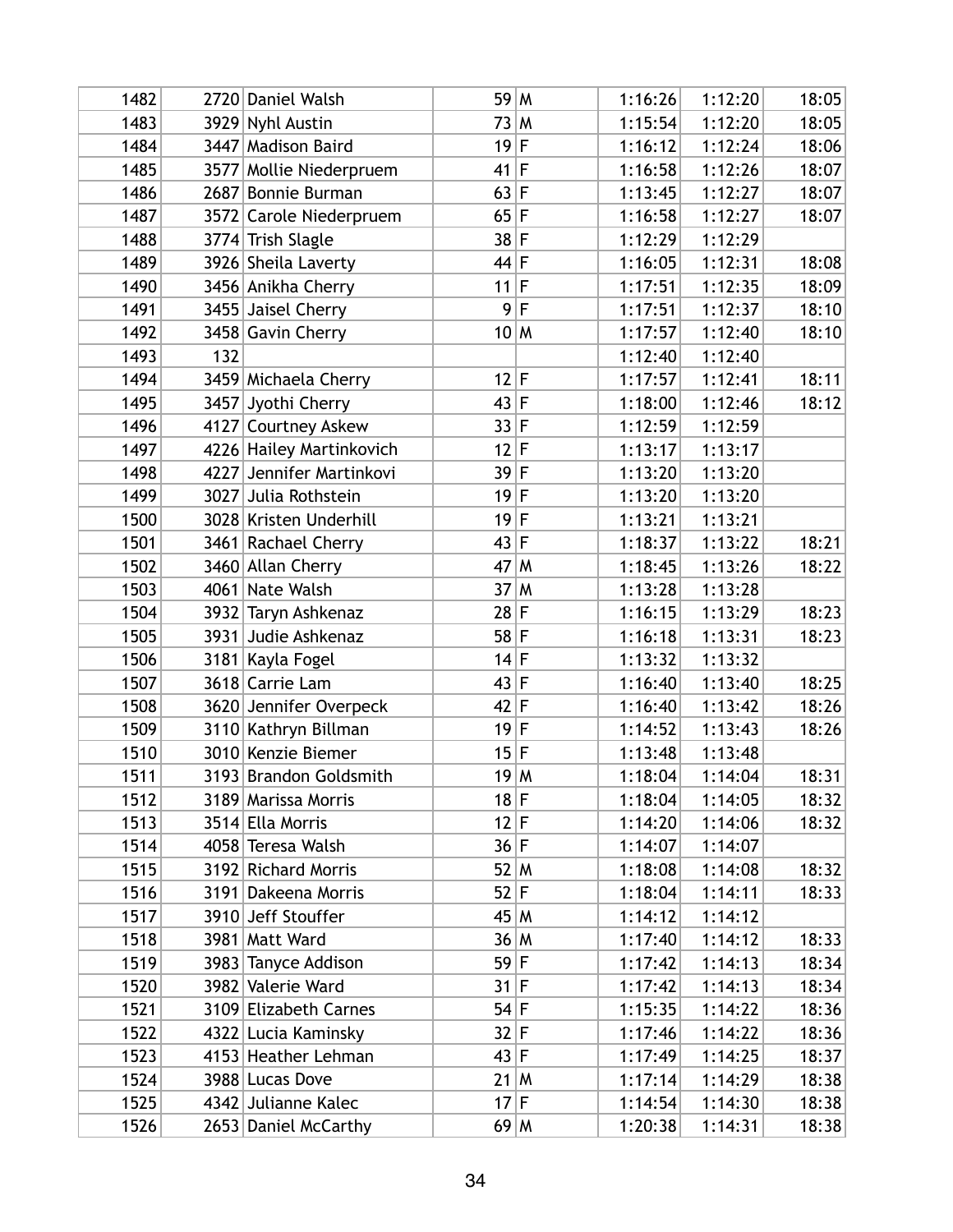| 1527 |      | 3228 GARY Porter        | 47 M   |             | 1:14:41 | 1:14:41 |       |
|------|------|-------------------------|--------|-------------|---------|---------|-------|
| 1528 |      | 2890 Ernie Arguelles    | 50 M   |             | 1:19:45 | 1:14:45 | 18:42 |
| 1529 |      | 2884 Alex Arguelles     | 10 M   |             | 1:19:46 | 1:14:47 | 18:42 |
| 1530 |      | 2654 Annette McCarthy   | $68$ F |             | 1:20:53 | 1:14:47 | 18:42 |
| 1531 |      | 4308 Victoria Boals     | $17$ F |             | 1:14:54 | 1:14:54 |       |
| 1532 |      | 1115 Bryan Spillman     | $41$ M |             | 1:17:49 | 1:14:56 | 18:44 |
| 1533 |      | 3420 Lynn Emerman       | 44 F   |             | 1:18:05 | 1:14:58 | 18:45 |
| 1534 |      | 3330 Ezra Botts         | $11$ M |             | 1:15:02 | 1:15:02 |       |
| 1535 | 3651 |                         |        |             | 1:15:11 | 1:15:11 |       |
| 1536 |      | 3656 Mark Wallinger     | 58 M   |             | 1:15:39 | 1:15:39 |       |
| 1537 |      | 3552 Christopher Evans  | 47 M   |             | 1:18:51 | 1:15:41 | 18:56 |
| 1538 |      | 3550 Caroline Evans     | 7      | $\mathsf F$ | 1:18:52 | 1:15:42 | 18:56 |
| 1539 |      | 4396 Charlotte Johansen |        | 7 F         | 1:17:52 | 1:15:46 | 18:57 |
| 1540 |      | 768 Karyn Governale     | $38$ F |             | 1:15:50 | 1:15:50 |       |
| 1541 |      | 4383 Dulcie Heyes       | 15 F   |             | 1:19:42 | 1:15:54 | 18:59 |
| 1542 |      | 4384 Maddie Heyes       | 15 F   |             | 1:19:41 | 1:15:54 | 18:59 |
| 1543 |      | 4387 Michelle Nolan     | 46 F   |             | 1:19:40 | 1:15:54 | 18:59 |
| 1544 |      | 2900 Timothy Siegfried  | 56 M   |             | 1:16:00 | 1:16:00 |       |
| 1545 |      | 2952 Sarah Orr          | 35 F   |             | 1:19:09 | 1:16:04 | 19:01 |
| 1546 |      | 1208 ANDREI ORBOCCA     | 36 F   |             | 1:19:16 | 1:16:06 | 19:02 |
| 1547 |      | 1210 HILLARY ORBOCCA    | 36 F   |             | 1:19:14 | 1:16:12 | 19:03 |
| 1548 |      | 2955 Abby Dorsainvil    | $28$ F |             | 1:21:49 | 1:16:13 | 19:04 |
| 1549 |      | 2954 Amelia Dorsainvil  | 1      | F           | 1:21:53 | 1:16:17 | 19:05 |
| 1550 |      | 3793 Steven Lowengart   | $62$ M |             | 1:20:23 | 1:16:21 | 19:06 |
| 1551 |      | 3795 Victoria Lowengart | $52$ F |             | 1:20:22 | 1:16:22 | 19:06 |
| 1552 |      | 4635 RITA JOHNSON       | $67$ F |             | 1:18:37 | 1:16:32 | 19:08 |
| 1553 |      | 4274 Pam McWilliams     | $57$ F |             | 1:22:12 | 1:16:42 | 19:11 |
| 1554 |      | 4275 Charlie Houser     | 56 M   |             | 1:22:12 | 1:16:43 | 19:11 |
| 1555 |      | 3707 Juan Salazar       | 9      | M           | 1:18:49 | 1:16:50 | 19:13 |
| 1556 |      | 3517 William Urban      | $67$ M |             | 1:16:54 | 1:16:54 |       |
| 1557 |      | 3778 Peg Watkins        | 60 F   |             | 1:17:59 | 1:16:58 | 19:15 |
| 1558 |      | 2905 John Audet         | 58 M   |             | 1:18:54 | 1:17:12 | 19:18 |
| 1559 |      | 3499 Laurie Swaggerty   | 56 F   |             | 1:18:57 | 1:17:13 | 19:19 |
| 1560 |      | 787 Rory Hatch          | 19 F   |             | 1:18:34 | 1:17:17 | 19:20 |
| 1561 |      | 786 Therese Hatch       | $61$ F |             | 1:18:34 | 1:17:17 | 19:20 |
| 1562 |      | 3230 Matt Sprosty       | $31$ M |             | 1:17:19 | 1:17:19 |       |
| 1563 |      | 4305 Char Foulk         | 32 F   |             | 1:22:07 | 1:17:27 | 19:22 |
| 1564 |      | 4302 Emma Guinsler      | 28 F   |             | 1:22:07 | 1:17:28 | 19:22 |
| 1565 |      | 4304 Aubrey Foulk       |        | 7 F         | 1:22:09 | 1:17:29 | 19:23 |
| 1566 |      | 4301 Stephanie Hall     | $37$ F |             | 1:22:08 | 1:17:31 | 19:23 |
| 1567 |      | 3234 Molly Peirano      | 27 F   |             | 1:17:36 | 1:17:36 |       |
| 1568 |      | 4151 Olivia Lehman      | $14$ F |             | 1:17:46 | 1:17:46 |       |
| 1569 |      | 4397 Jacob Johansen     |        | 9 M         | 1:19:38 | 1:17:49 | 19:28 |
| 1570 |      | 4634 KEN JOHNSON        | $67$ M |             | 1:19:38 | 1:17:50 | 19:28 |
| 1571 |      | 3232 Chris Adams        | $31$ M |             | 1:17:57 | 1:17:57 |       |